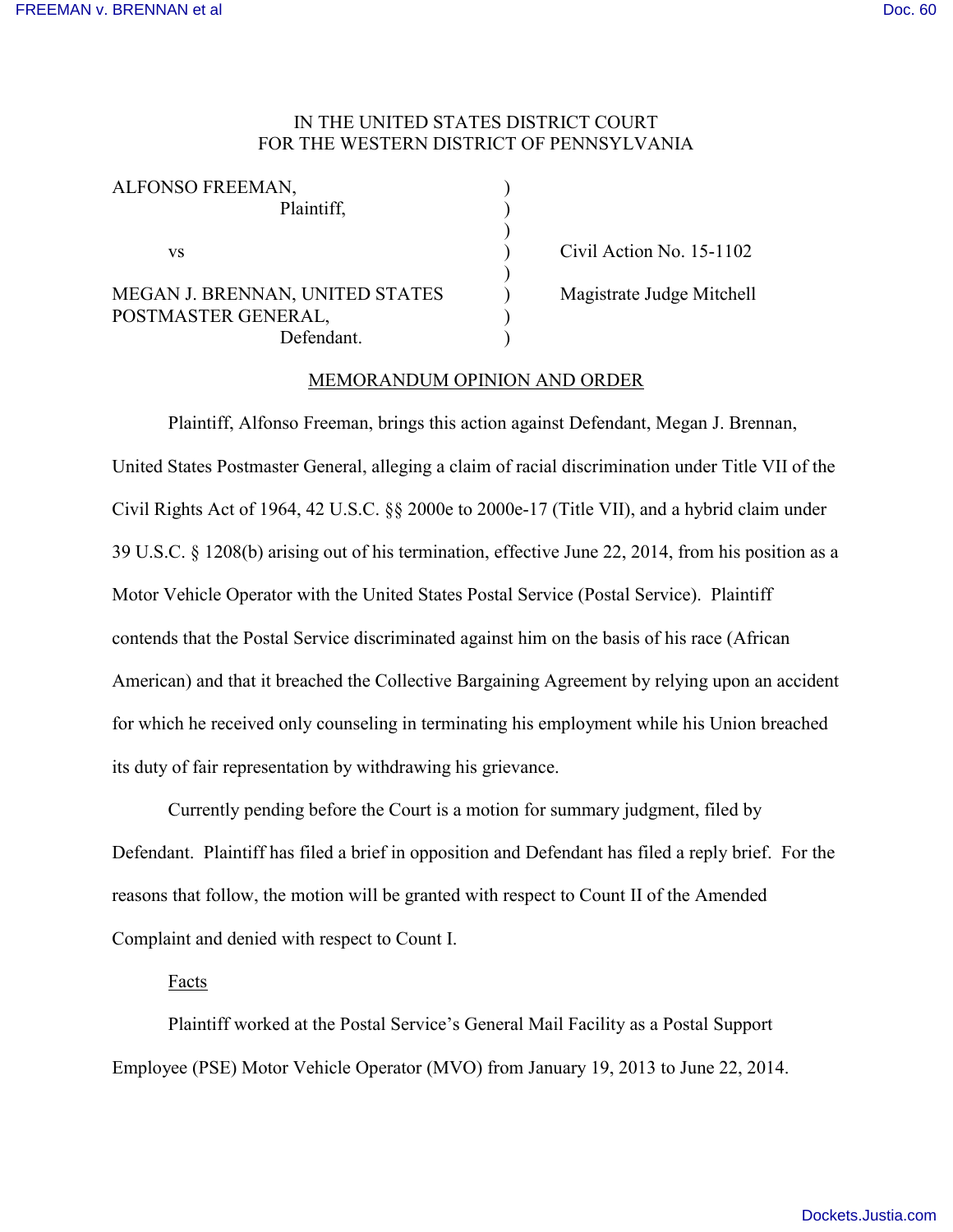(Freeman Dep. 88:2-7<sup>1</sup>; Def.'s App. Ex. B at 1-2; Ex. K; Traficanti Decl.  $\P$ 3<sup>2</sup>). Plaintiff was hired by Anthony Battle, Transportation Manager. (Battle Dep. 109:9-10.)<sup>3</sup> As a PSE, Plaintiff was a non-career, bargaining unit employee whose rights under the Collective Bargaining Agreement (CBA) between the Pittsburgh Metro Area American Postal Workers Union (Union) and the Postal Service were limited. Defendant states that, for example, Plaintiff did not have a regular schedule, work hour guarantees, or rights to the full range of progressive discipline. (ECF No. 42 Ex. C at 35, 38; Jones Dep. 13:8-14, 14:25, 15:1-13, 45:1-8; 46:15-19, 47:11-18, 66:12- 17, 80:1-12;<sup>4</sup> Dziubinski Dep. 48:17-20;<sup>5</sup> Traficanti Decl.  $\P\P$  1, 4.) However, the Memorandum of Understanding between the Union and the Postal Service actually states that:

The full range of progressive discipline is not always required for PSEs; however, the parties agree that an appropriate element of just cause is that discipline be corrective in nature, rather than punitive.

(ECF No. 42 Ex. D.) See also Jones Dep. 15:10-11 ("the memorandum says that they are not always entitled to full range.")

During the relevant time, Plaintiff held a Class B Commercial Driver's License.

(Freeman Dep. 15:21-16:25.) During his employment with the Postal Service, Plaintiff received approximately 15.5 hours of driver training. (ECF No. 42 Ex. J at 1, 2-5; Fox Decl.  $\P$  5<sup>6</sup>.)

Plaintiff received training specific to defensive driving, including but not limited to, the Defensive Driver Course for Postal Delivery Vehicle Operators, Course No. 4360106. (ECF No. 42 Ex. J at 1-5; Ex. M at 4, 18-19, 22, 28.) He was required to follow safe driving practices and to comply with all state and local traffic laws and Postal Service driving policies. (ECF No. 42

 $<sup>1</sup>$  Def.'s App. (ECF No. 42) Ex. A.</sup>

<sup>2</sup> ECF No. 42 Ex. L.

<sup>&</sup>lt;sup>3</sup> ECF No. 42 Ex. I.

<sup>4</sup> ECF No. 42 Ex. E.

<sup>5</sup> ECF No. 42 Ex. G.

<sup>6</sup> ECF No. 42 Ex. EE.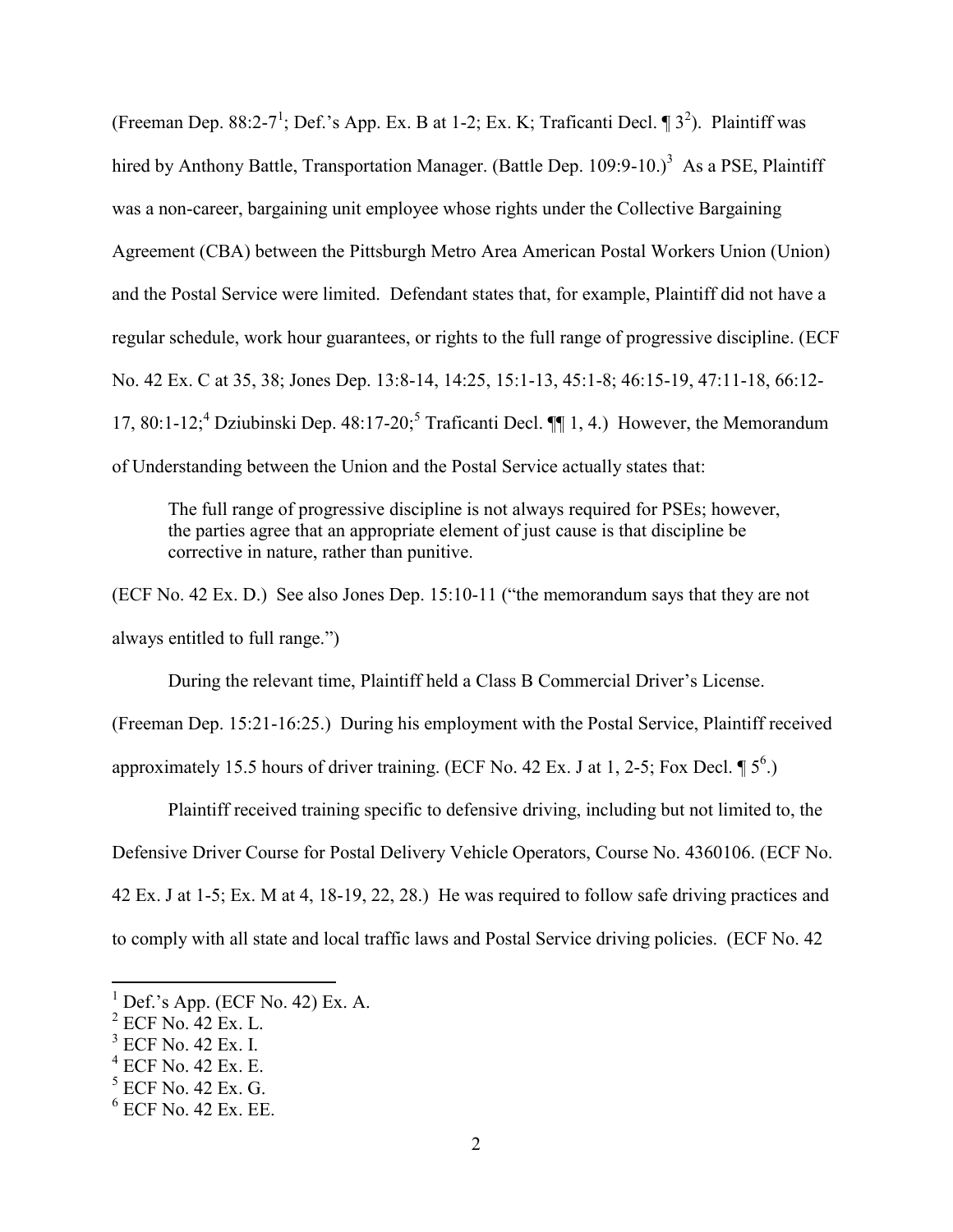Ex. C at 166; Traficanti Decl. ¶ 5; Fox Decl. ¶¶ 6-10; Ex. J at 1; Ex. M at 8; Ex. N at 40; Ex. O at 1-3.)

During the relevant time, Plaintiff had three supervisors. Dorothy Bradshaw was a Tour 1 (night) Supervisor, Transportation Operations, and supervised Plaintiff when he worked on that shift. (Bradshaw Dep. 8:17-24<sup>7</sup>; Battle Dep. 38:11-13.) Glenn Ramsey was a Tour 2 (day) Supervisor, Transportation Operations, and supervised Plaintiff when he worked on that shift. (Battle Dep. 38:11-13.) Tom Dziubinski was a Tour 3 (afternoon) Supervisor, Transportation Operations, and supervised Plaintiff when he worked on that shift. (Ramsey Dep. 11:12-14<sup>8</sup>; Dziubinski Dep. 11:5-7; Battle Dep. 38:11-13.)

Duties of a Supervisor, Transportation Operations, include oversight of drivers who operate Postal Service commercial vehicles for purposes of transporting bulk mail from one postal facility to another, as well as picking up mail from customers' facilities. (Bradshaw Dep. 11:1-12:12.) Duties of a Supervisor, Transportation Operations, also include deciding Step 1 grievances. (Battle Dep. 23:15-24.)

During the relevant time, Anthony Battle, Transportation Manager (formerly called the Postal Vehicle Service (PVS) Manager), supervised Bradshaw, Ramsey and Dziubinski. (Battle Dep. 5:17-20, 24:3-11, 37:23-38:7.) Duties of the Transportation Manager include deciding grievance appeals at Step 2. (Battle Dep. 23:25-24:14.)

The Postal Service defines a Motor Vehicle Accident as follows:

Motor Vehicle Accident. Any accident involving a motor vehicle that: • Is operated for official Postal Service business (no matter who owns the vehicle); and

• Results in death, injury, or property damage of 1 dollar or more (unless the vehicle is properly and legally parked).

 $7$  ECF No. 42 Ex. F.

<sup>8</sup> ECF No. 42 Ex. H.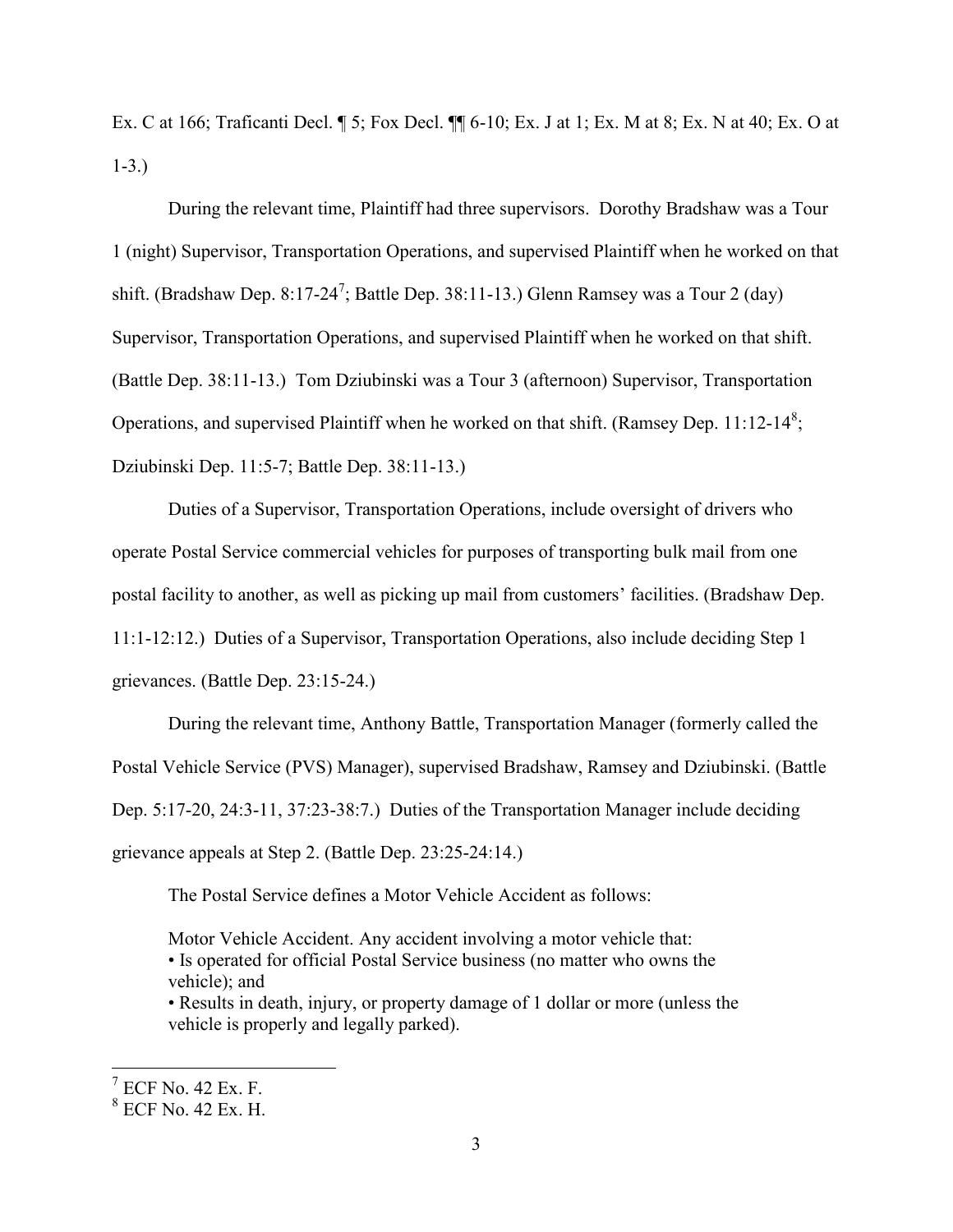The following factors are *not* considered in determining if a motor vehicle accident has

occurred:

- Who was injured.
- What property was damaged (and to what extent).
- Where the accident occurred.
- Who was responsible.

(ECF No. 42 Ex. M at 3.)

Plaintiff had three motor vehicle accidents during his employment with the Postal

Service. (Freeman Dep. 41:18-20, 42:4-23; Dziubinski Dep. 52:20-53:5; ECF No. 42 Ex. T.)

Plaintiff testified as follows:

Q: Let me ask you as a general matter, did you take seriously the incidents that occurred, one, two and three? A: Yes. Q: Did you understand that they potentially could have resulted in some sort of disciplinary action, each one? A: Yes.

(Freeman Dep. 87:19-88:1.)

Plaintiff testified further as follows:

Q: And do you think or have you considered that the three incidents had undermined the confidence that your supervisors had in you as a driver? A: I understand that part, yes.

(Freeman Dep. 142:18-21.) However, he testified that this was never expressed to him.

(Freeman Dep. 142:22-143:5.)<sup>9</sup>

March 30, 2013 Accident

The first accident occurred on March 30, 2013, when Plaintiff backed up into and bent a

fence pole at the Blawnox Postal facility while operating an 11-ton truck. (ECF No. 42 Ex. P at

BATTLE 105, 108, 125, 129; Freeman Dep. 42:13-17; Ex. T.) Plaintiff contends that the

 9 Pl.'s App. (ECF No. 48) Ex. 1.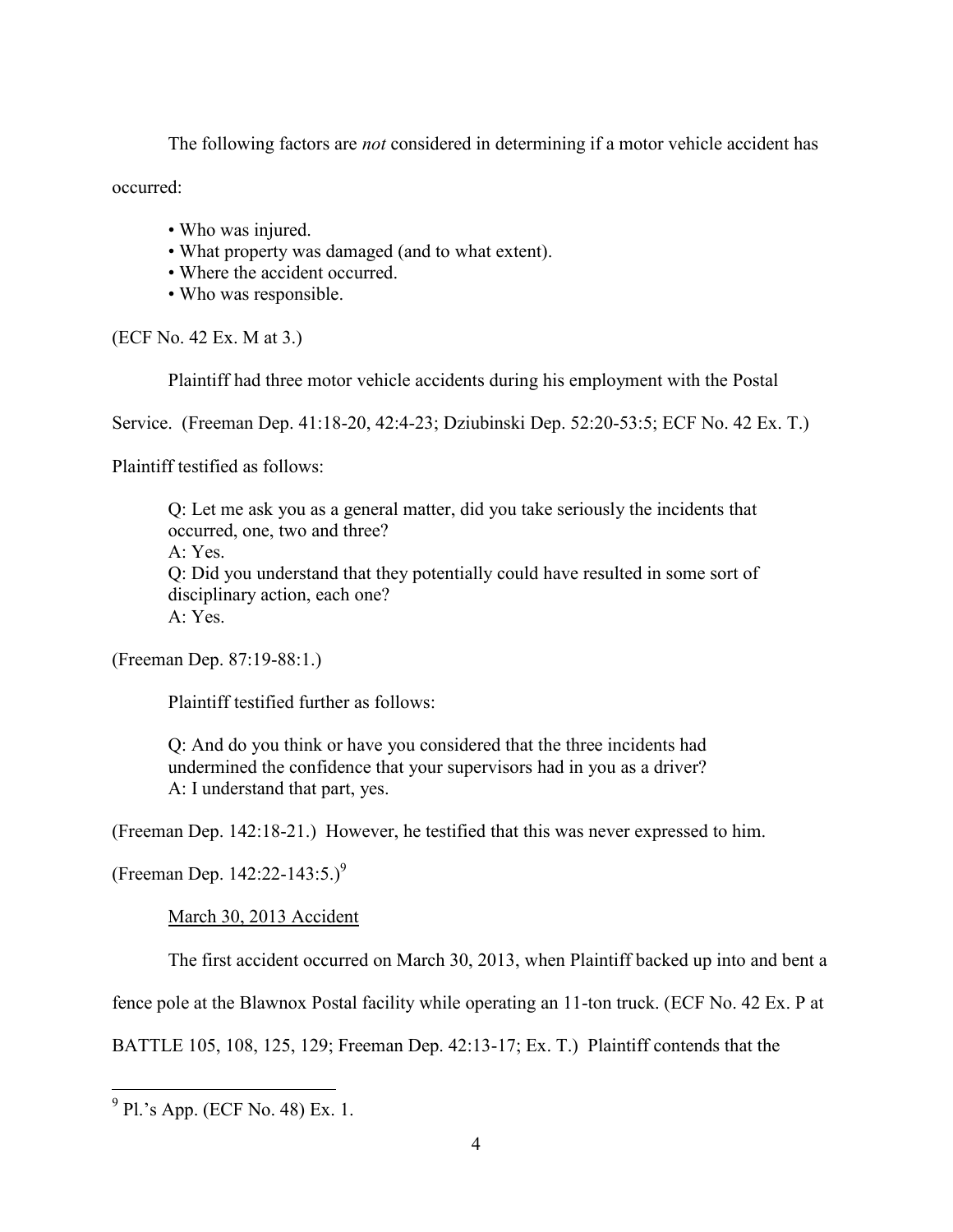driver's side edge of the rear liftgate snagged on the fence post as he was navigating in reverse around the corner, that it was a very tight space, that others had previously hit the fence pole, and that, as Ramsey admitted, the lot was poorly lit. (Freeman Dep. 55:10-18; ECF No. 48 Ex. 2 at UNION 41; Ramsey Dep. 17:20-25, 18:9-12; Washington Dep. 14:23-15:6.<sup>10</sup>)

Plaintiff's supervisor at the time was Tom Dziubinski, who investigated the accident. (ECF No. 42 Ex. P at BATTLE 106-07). During the Pre-Disciplinary Interview (PDI), Plaintiff admitted that, through orientation and being reminded of it every day, he was aware of the Postal Service's policy requiring that he work safely at all times. (Id. at BATTLE 109).

No discipline was requested or imposed. (Id. at BATTLE 106.) Plaintiff received additional driver training. (ECF No. 42 Ex. J at 1; Ex. P at BATTLE 112 (box 64)). Additional training is not discipline under the CBA. (Jones Dep. 54:10-14.)

### March 13, 2014 Accident

The second accident occurred on March 13, 2014, while Plaintiff was operating a 7-ton truck. (ECF No. 42 Ex. Q at BATTLE 83 (box 68); Ex. T). Plaintiff and a privately operated vehicle (POV) collided when the POV made a right turn from the left lane as Plaintiff, while in the right lane (in the same direction), who had stopped his vehicle and was speaking to a pedestrian, then proceeded straight into the intersection of Allegheny and Western Avenues. (Id. at BATTLE 69-72, 86, 89, 96; Freeman Dep. 42:18-20.) Plaintiff notes that some of the records regarding this incident say that he struck the other vehicle, others that it struck him; some indicate that he checked his clearances before proceeding; and some say the POV driver admitted that he made an illegal turn (turning right from the left lane) and that he "figured" that Plaintiff's vehicle was parked, which was incorrect. (ECF No. 42 Ex. Q at BATTLE 69-72, 96.)

<sup>10</sup> ECF No. 48 Ex. 4.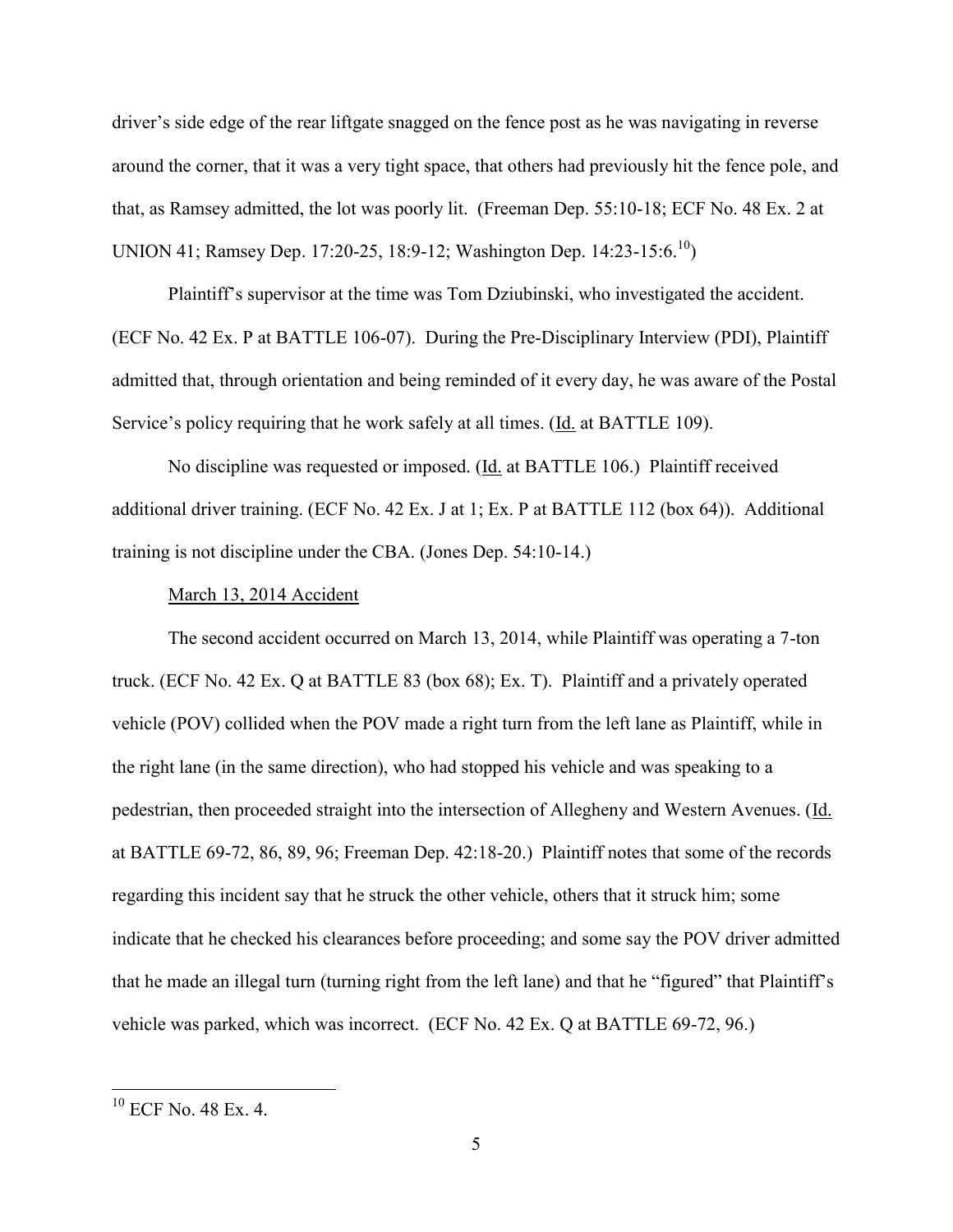Plaintiff's supervisor at the time was Glenn Ramsey, who investigated the accident.

(Ramsey Dep. 23:7-9; ECF No. 42 Ex. Q at BATTLE 83 (box 89), 84-86, 91.) Ramsey determined that Plaintiff was at fault for the accident. (Ramsey Dep. 25:16-18; ECF No. 42 Ex. Q at BATTLE 75-76.) Plaintiff disputes that he was at fault and notes that he refused to sign the letter presented to him that claimed he was at fault. (Ex. Q at BATTLE 69; Freeman Aff.  $\P$ 4.<sup>11</sup>) He also testified that, when Ramsey arrived at the scene of the accident, he "looks at me and says 'Hey, man. This is not your fault. Continue onto your run.'" (Freeman Dep.  $48:21-22$ .)<sup>12</sup>

Ramsey requested a 7-day suspension as discipline. (Ex. Q at BATTLE 69, 76.) Battle decided not to impose a 7-day suspension, but concurred with the request to impose discipline at a lower level with a Letter of Warning (LOW) instead. (ECF No. 42 Ex. Q. at BATTLE 76; Battle Dep. 53:6-17.) The LOW states that "future deficiencies will result in more severe disciplinary action being taken against you. Such action may include suspensions, reduction in grade and/or pay, or removal from the Postal Service." The LOW states further that "you were responsible for an accident that could have been prevented." (Id. at BATTLE 69.) Plaintiff refused to sign the LOW. (Ramsey Dep. 37:1-9.)

Ramsey agreed to further reduce Plaintiff's discipline to a one-year LOW at Step 1 of the grievance process. (ECF No. 42 Ex. U at WJ 70; Ramsey Dep. 37:15-38:4.) He testified as follows:

Q: Okay. Now, were you the one who ascribed fault for that accident to Mr. Freeman? A: Yes.

Q: And just so the record's clear, why did you ascribe fault to Mr. Freeman for that incident that took place on March 13, 2014 at the intersection of Western

 $11$  ECF No. 48 Ex. 8.

 $12$  Plaintiff also points to testimony by Alvin Washington, another PSE, that he assumed that Plaintiff was not at fault for the second accident because he was allowed to continue his run that day. (Washington Dep. 14:10-22.) (ECF No. 48 Ex. 4.)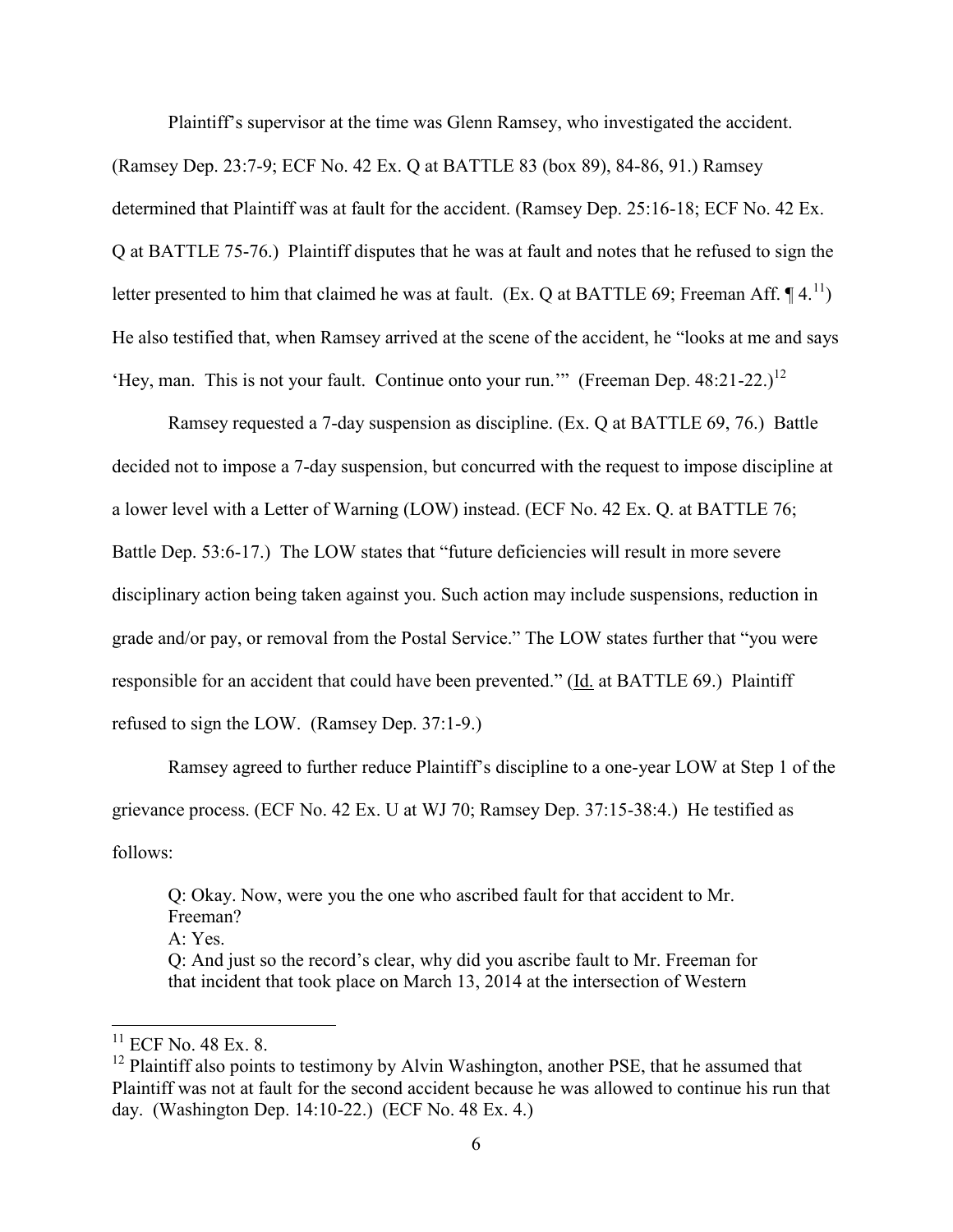Avenue and Allegheny Avenue?

A: Because I felt he could have avoided it if he would have paid attention.

Q: Before you made your determination on that, did you speak with Mr. Battle?

A: No. When it's a letter of warning, I don't have to speak. I can make that

determine -- for a letter of warning, I can determine that on my own.

(Ramsey Dep. 38:5-21.) Ramsey was asked about the fact that the driver of the POV had made

an illegal turn, and he responded: "I still think he [Freeman] could have avoided hitting it."

(Ramsey Dep. 52:14-15.)

In a meeting with Battle following the accident, Plaintiff was reminded of the importance

of safety, and advised that if he had another accident, he could be terminated. (Freeman Dep.

62:2-12; Ex. Q at BATTLE 74). Plaintiff received additional driver training, including defensive

driving. (ECF No. 42 Ex. J at 1, 3.)

William Weisser, a Union Steward and Postal Service driver, testified as follows:

Q: So when a vehicle makes an illegal turn in front of a driver, would you, as a truck driver yourself, ascribe fault for an accident to the truck driver? \*\*\*

A: Without being in the seat, I couldn't tell you. But I know it happens on a regular basis. You have to be aware of your surroundings.

Q: Would that truck driver be aware of their surroundings if they checked the left mirror, checked the right mirror, and then checked the left mirror again before proceeding?

A: Once again, if I wasn't in the seat, I can't tell you.

Q: But if you were in the seat and you checked the left mirror and you checked the right mirror and then you checked the left mirror again –

A: You still have to check in front of you.

Q: All right.

A: I've been driving 30 years.

(Weisser Dep. 6:9-15, 22:18-21, 24-25, 23:1-15.)<sup>13</sup>

May 13, 2014 Accident and Removal

The third accident occurred on May 13, 2014, while Plaintiff was operating an 11-ton

truck. (ECF No. 42 Ex. R at BATTLE 55 (box 69); Freeman Dep. 42:21-23). While traveling

<sup>13</sup> ECF No. 42 Ex. AA.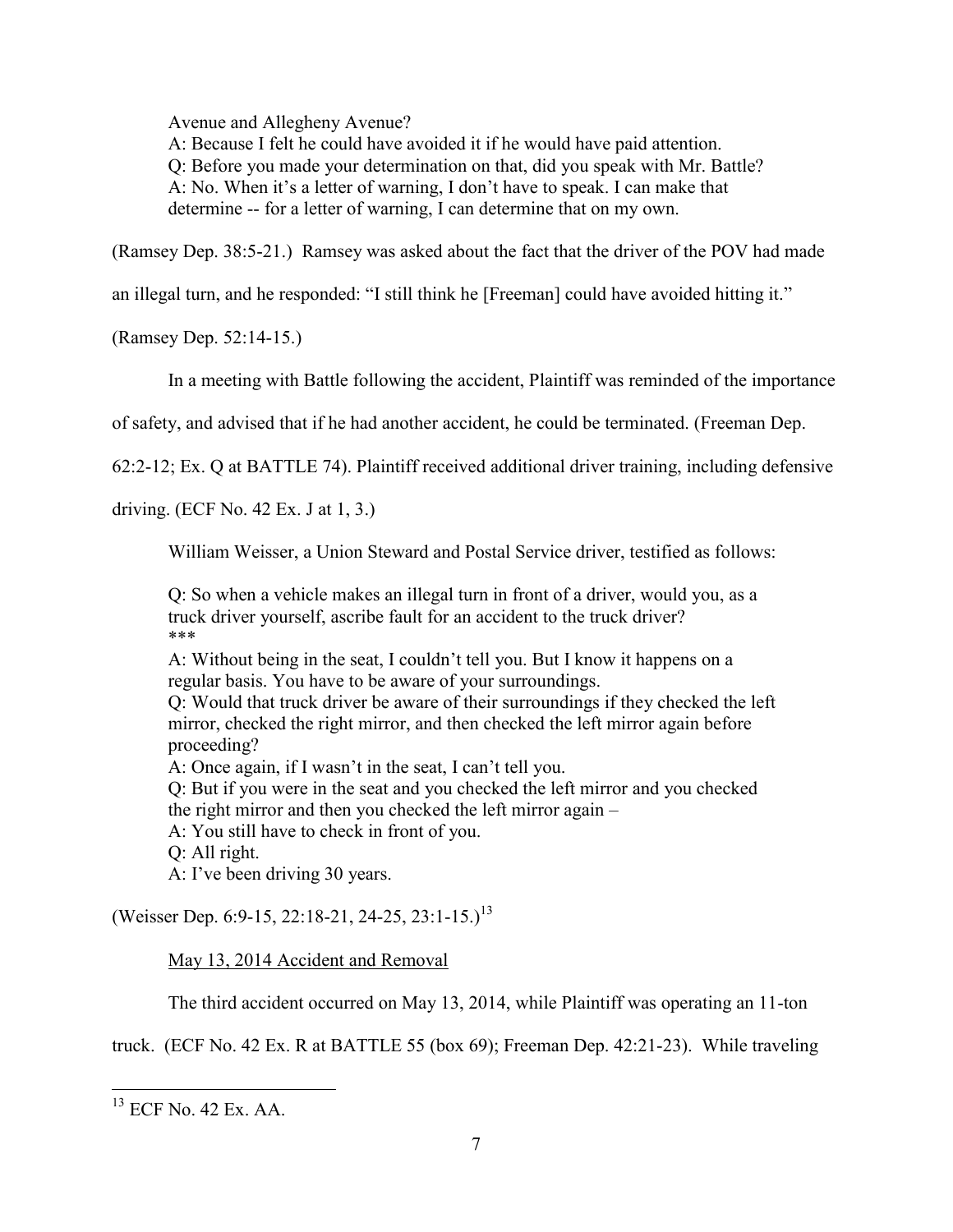inbound in heavy, bumper-to-bumper traffic on the Parkway East, Plaintiff struck the rear of a POV when he took his eyes off the road to look down at his schedule. At his deposition, Plaintiff testified that there was "something wrong with the brakes" and that he told the Postal Service about it at the time. (Ex. R at BATTLE 26-27, 31-32, 50, 54, 58-59, 65; Freeman Dep.  $64:3-12, 24-25, 65:1.$ <sup>14</sup>

Plaintiff notes that an earlier version of this accident report states that he:

had foot on brake pedal and thought that vehicle was stopped. Next thing he knew he struck the vehicle (a SUV) in front of him in the rear.

(ECF No. 48 Ex. 7 at BATTLE 39.)<sup>15</sup> However, even this statement is ambiguous—it does not

make clear whether Plaintiff's foot was on the brake pedal when the vehicle drifted forward.

More importantly, nowhere in the investigation, including the handwritten statement that he

submitted at the time, is there any reference to a problem with the brakes. (ECF No. 42 Ex. R at

BATTLE 31-34, 53-58.) Rather, his handwritten statement, created on the same day the accident

occurred, described what happened as follows:

I was inbound on Parkway East traffic was heavy I was stopped behind a SUV so I took the time out to take a quick look at the schedule[;] it was a route I was not familiar with the times on the schedule were inked over and very hard to make out as I was trying to make out what the [sic] I was due back to the PDC the truck drifted into the back of the SUV that was in front of me.

(Ex. R at BATTLE 58; Freeman Dep. 95:4-14, 96:12-14.)

 $\overline{a}$  $14$  The accident report contains the statement "Had foot on the brake and was looking at his schedule. Not paying attention and drifted into the rear of the vehicle in front of him." (Ex. R at BATTLE 54, ¶ 36.) However, this statement is ambiguous and there is nothing in the record to support the meaning that the vehicle drifted forward even though he had his foot on the brake. It would appear that the statement "not paying attention" meant that he allowed his foot to slip off of the brake and that is why the vehicle drifted forward.

<sup>&</sup>lt;sup>15</sup> Plaintiff also contends that the reports improperly relied on "hearsay" from the POV's unsigned and unnotarized statement. (ECF No. 47 ¶ 46.) However, the reports were prepared by the Postal Service as an employer, not for the purpose of being submitted to a court, and thus the hearsay argument is inappropriate.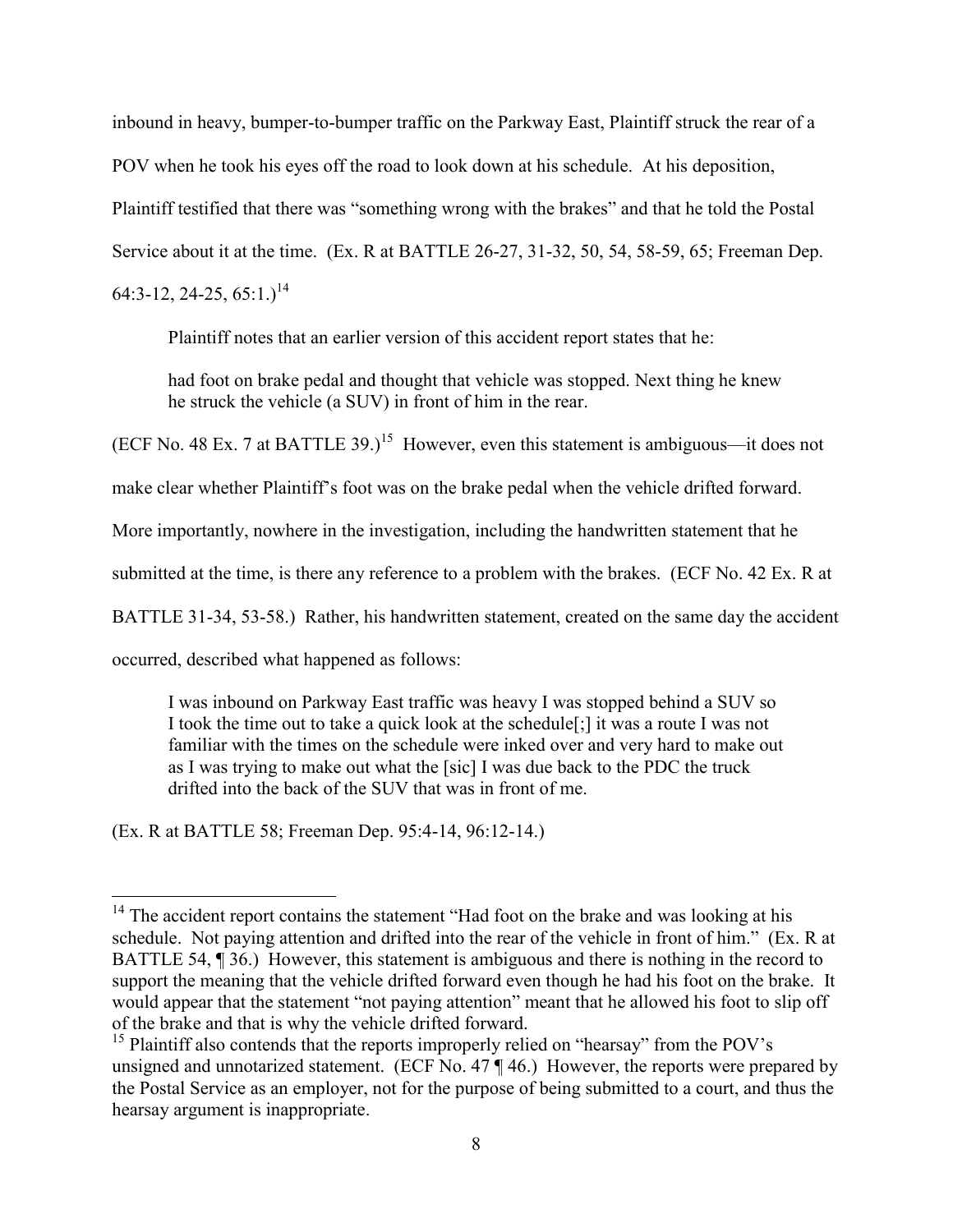He also argues that Charles McCloskey, whose accidents are discussed below, reported a faulty braking system and his "advisement was not met with disregard." (ECF No. 50 at 8.) However, the record he cites contains no evidence that McCloskey reported a faulty braking system, much less that it was investigated. See ECF No. 48 Ex. 29 at 113.

Plaintiff also argues that, had the Postal Service not added a sudden, additional stop to his schedule, he would not have been required to refer to his schedule while stopped in bumper-tobumper traffic and that, had the air brakes worked properly, his truck would not have "drifted" into the bumper of the vehicle in front of him. (Freeman Dep. 63:1-65:25.) Plaintiff has not explained how being given an additional stop on his schedule relieved him of the responsibility to drive safely and as just noted, there is no reference to the brakes being faulty in his handwritten statement, the accident report or anywhere in the investigation at the time.<sup>16</sup>

Plaintiff's supervisor at the time was Tom Dziubinski, who investigated the accident. (Ex. R at BATTLE 28, 31, 51; Dziubinski Dep. 35:10-11). During the PDI, Plaintiff admitted that he "was trying to take a quick look at the schedule" and that he could have prevented the accident "[b]y not looking at his schedule." (Ex. R at BATTLE 32; Freeman Dep. 85:14-  $86:14$ .)<sup>17</sup> During the PDI, Plaintiff also admitted that he realized the seriousness of his actions, that he had two accidents, and how that record could reflect on his driving skills. (Ex. R at BATTLE 33; Freeman Dep. 86:17-25, 87:15-22.)

On May 15, 2014, Dziubinski requested that Plaintiff be removed from the Postal Service, and noted that Plaintiff's prior discipline included an LOW. (Ex. R at BATTLE 28;

 $16$  The only other reference in the record regarding the brakes is Plaintiff's Confidential Witness Affidavit, dated September 15, 2015, during his NLRB proceeding, in which he stated that "I contend that the vehicle[']s brakes were not functioning properly because the air brake slack adjuster were [sic] not properly adjusted." (ECF No. 42 Ex. BB at  $3 \nvert 4$ .)

 $17$  Again, no reference was made to the brakes not functioning properly.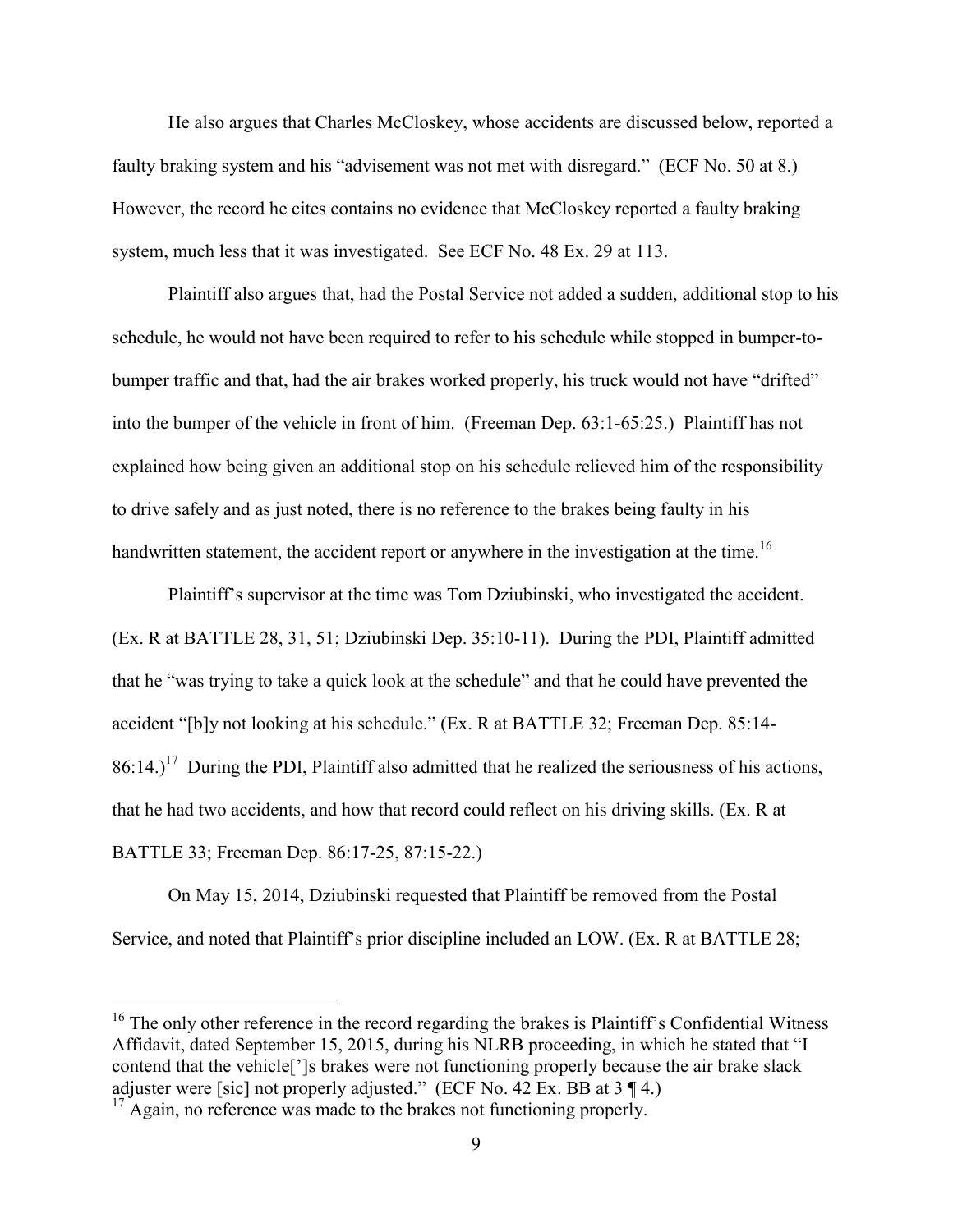Dziubinski Dep. 44:19-24). On May 16, 2014, Battle concurred in Dziubinski's request for

removal. (Ex. R. at BATTLE 28.) Plaintiff was issued a Notice of Removal, effective June 22,

2014, signed by Dziubinski and dated May 20, 2014, charging him with unsatisfactory

performance and failing to perform his duties in a safe manner. (ECF No. 42 Ex. S at 1-2.)

Dorothy Bradshaw, who had no decision-making role in the removal, presented the Notice of

Removal to Plaintiff on May 22, 2014, in Dziubinski's absence. (ECF No. 42 Ex. S at 2;

Bradshaw Dep. 21:17-22:12; Dziubinski Dep. 48:7-16.)

Plaintiff testified as follows:

Q: You signed the notice of removal. Was there anything in the notice of removal that you disagreed with?

A: No. They wanted me to go. I'll go.

Q: Explain your answer.

A: Explain my answer. Okay. I'll explain it to you like this. They did not want me there. There was nothing I could do about it.

Q: What made you think they did not want you there?

A: Because of my attitude.

Q: What makes you think that?

A: Because, like I said, I'm a highly motivated person. And I'm not going to let you destroy that in me.

(Freeman Dep. 101:1-16.)<sup>18</sup> Plaintiff testified further as follows:

Q: Sir, is it your belief that you should have been retained on the job at the postal service following the three incidents? A: Yes.

Q: Why?

 $\overline{a}$ 

A: Why, for the fact of the matter, one incident was just made my fault. The other incident was a mechanical failure. And the first incident where they say I bent the pole, everybody claimed the pole was already bent. I snagged the fence.

(Id. at 137:12-21.) Plaintiff notes that the record contains no evidence that there was a claim for

<sup>&</sup>lt;sup>18</sup> Plaintiff contends that he also testified that he did not agree with the statement that he admitted he struck a POV or that he had two prior accidents. (ECF No. 47 ¶ 55.) However, the pages of his deposition in which he allegedly makes these statements (Freeman Dep. 159-60) are not in the record.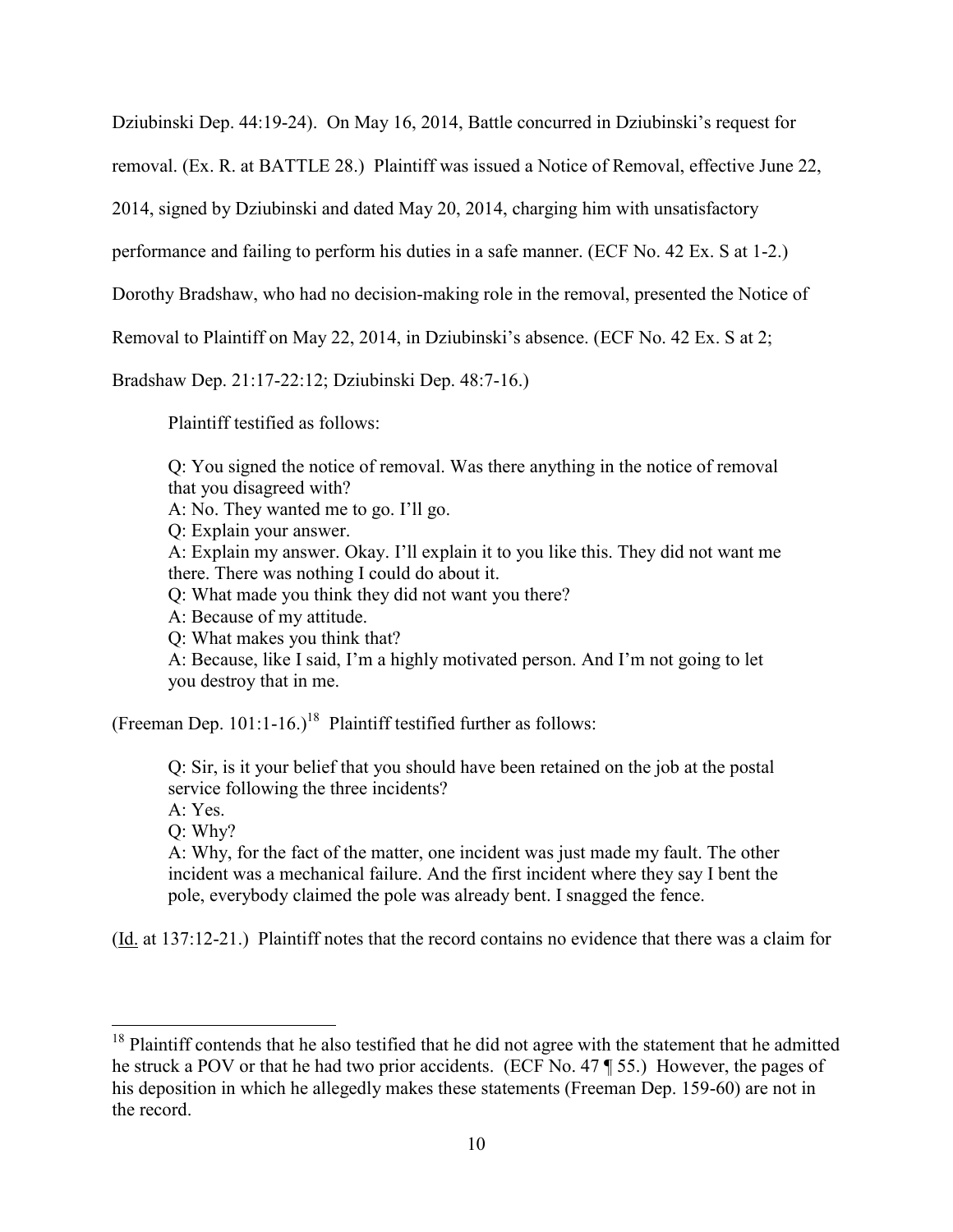damages made. (Dziubinski Dep. 32:1-5.)<sup>19</sup> However, he points to no support for his implied argument that he could be subjected to discipline only if there was vehicle damage. To the contrary, as noted above, whether property damage occurs is irrelevant in determining if a motor vehicle accident has occurred. (ECF No. 42 Ex. M at 3.)

# Plaintiff's Union Grievance

The Union filed a Step 1 grievance challenging Plaintiff's removal on the basis that, inter

alia, the discipline lacked just cause and was punitive in nature and not corrective. (ECF No. 42

Ex. U at WJ 14-15, 19; Jones Dep. 18:11-13.) Following a Step 1 meeting, the Postal Service

denied the grievance on June 5, 2014, stating in a Grievance Summary – Step 1:

The employee has had three accidents in the last 14 months. He has been given the driver refresher course twice in the same time frame and he still is having atfault accidents. The last two he struck the other vehicle with the front of his vehicle. We hadn't even closed the last accident when he had the most recent. We as a company in dire financial shape cannot tolerate these kind of actions by [our] employees.

(Ex. U at WJ 19-20 (box 12, Reason for Decision).)

The Postal Service stated further in the Grievance Summary – Step 1:

This employee has had numerous accidents in his time with the Postal Service. There have been 3 in the last 14 months of which 2 were in the last month. We are a company having financial hardships and we cannot continue to exist running with part time employees who cost us additional funds to correct their errors. When does it stop? When someone is severely injured or worse? We have tried to guide this employee with not one but two refresher classes and he is still not attentive to his surroundings and/or aware of what he is doing by his own admission in his statement during the accident investigation. Therefore in the best interest of the Postal Service we have no other choice than to release this employee from our company.

(Id. (box 19, Management's Position)).

On June 13, 2014, the Union pursued Plaintiff's grievance to Step 2. (Id. at WJ 13; Jones

<sup>&</sup>lt;sup>19</sup> ECF No. 48 Ex. 6.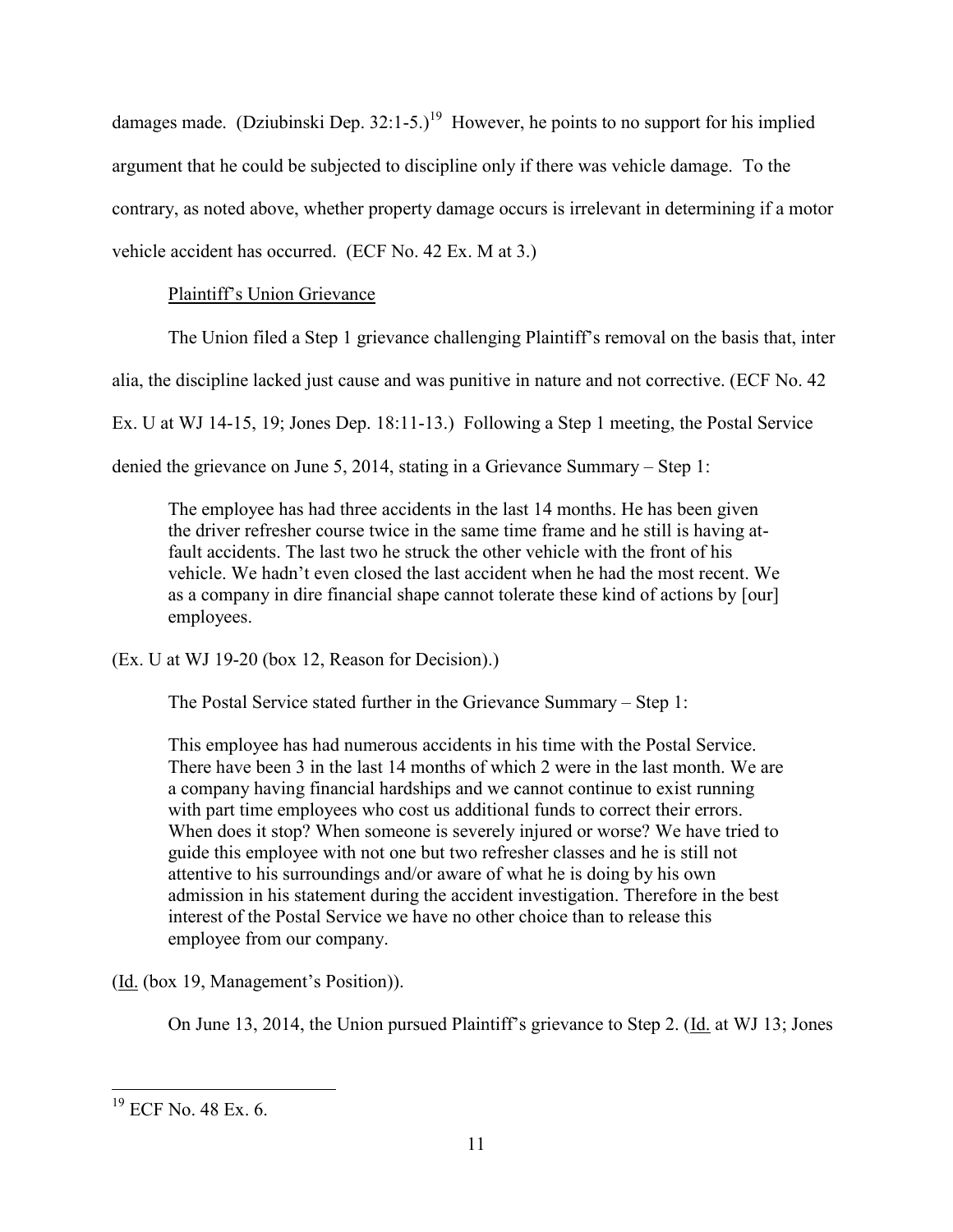Dep. 18:17-22, 21:16-24.) On July 22, 2014, the Postal Service denied the Step 2 grievance in a

letter, which states, in part:

Mr. Freeman was terminated for his inability to perform the required duties of his position. Specifically, Mr. Freeman failed to operate his vehicle in a safe manner. He had his third at fault accident on May 13, 2014 since his initial hiring date[,] January 2013. On this date Mr. Freeman rear ended a POV while driving on the Parkway East, causing damage to the POV driver['s] vehicle. Mr. Freeman had another at fault motor vehicle accident on March 13, 2014 (his second since he was hired at the time). In this instance Mr. Freeman struck a POV at the intersection of Western and Allegheny Avenues, carelessly failing to yield or check his clearance as he is required to do. His first accident occurred on March 13, 2013. He struck a fixed object (a pole) on this occasion while attempting to into the Blawnox Station parking lot approaching their dock/hydraulic lift. Mr. Freeman has received ample training to prepare him to complete his driving duties. He was given four hours of driver Improvement retraining on 3/17/2014 & one hour of defensive driving retraining on 4/5/2014 in an attempt to assist him in his duties. This was in addition to his initial driver training, which is given to all newly hired employees. In light of this it is my conclusion that Mr. Freeman is incapable of performing the normal duties (driving safely) the USPS requires of him as a Motor Vehicle Operator. Based on the above, I find no violation of the National Agreement. Therefore this grievance is denied.

(ECF No. 42 Ex. U at WJ 9; Jones Dep. 25:7-19.) On or about July 26, 2014, the Union

amended the grievance to request pay in lieu of work that Plaintiff was entitled to but did not

receive. (Ex. U at WJ 7-8.)

The Union appealed the decision to arbitration. (ECF No. 42 Ex. U at WJ 4-6, 24; Jones

Dep. 26:23-25.) William Jones, Vice President and Business Manager for the Union (Jones Dep.

6:20-21), testified:

Q: As of February 9th, 2015, there was every intention to proceed to arbitration; is that correct? A: Yes.

(Jones Dep. 30:18-20). He explained as follows:

A: I appealed it to arbitration based mainly on that they were not compensating him for the 30 days, that he was entitled to be paid after the effective date of removal. I also at that time didn't believe that we could reasonably expect to prevail in arbitration.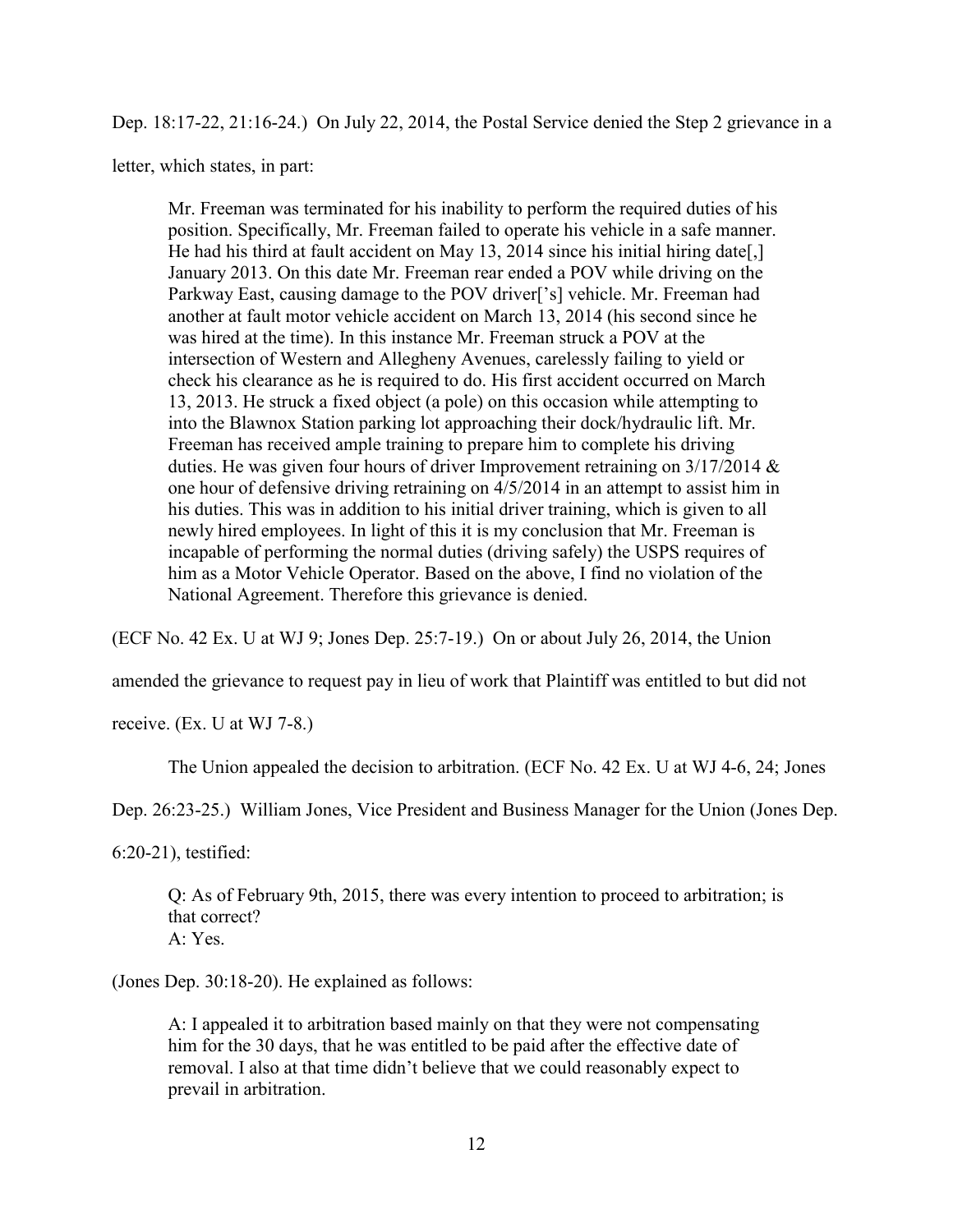Q: You did?

A: On the removal part. I did not.

Q: You did not. Why did you not, sir?

A: Postal Service, with motor vehicle operators, even career, pretty much especially with Mr. Battle was the manager, disciplines every driver, that gets - has an accident, and so, being it's pretty tough to -- for career employees that have a number of accidents, for a noncareer employee, I didn't believe the arbitrator would side with the union and the grievant.

Q: Had you formulated any opinion about the number of accidents that Mr. Freeman had had?

\*\*\*

 $\overline{a}$ 

A: Well, that accident prior I think was less than a month and a half, two months prior, which is pretty -- pretty quick. And, as I said, this refreshed my memory, I said I thought he had a third accident, first one prior to that, but he had had -- it's a little hot – that's -- career employees don't have those kinds of accident records, and I don't know of too many – don't know of any PSE's that have that kind of accident record.

(Jones Dep. 28:10-29:11) (objection omitted.) Plaintiff cites another section of Jones' deposition

in which Jones was asked if he had discussions with the Postal Service about bringing Plaintiff

back to work and he said "At the beginning, I try to get everything I can." (Jones Dep. 42:20.)

An arbitration hearing, which was scheduled for February 26, 2015, did not occur. (ECF

No. 42 Ex. U at WJ 4; Jones Dep. 39:3-4.) On March 25, 2015, William Jones for the Union,

and Daniel Traficanti for the Postal Service, settled the grievance. (ECF No. 42 Ex. U at WJ 1-3;

Jones Dep. 39:9-11, 20-25, 40:1, 48:22-49:2, 75:8-12; Traficanti Decl. ¶ 8.)<sup>20</sup> Plaintiff indicates

that his consent was not sought prior to this agreement to settle the matter. (Jones Dep. 40:6-7.)

The March 25, 2015 Pre-Arbitration Settlement Agreement states:

The grievant will be compensated a lump sum payment of \$2,355.00, minus standard deductions, for pay [in] lieu of the work hours during the 30 days prior to the removal (6-22-14).

The grievant will have 30 days from the signing of this agreement to submit his resignation, if he does the resignation will be accepted  $\&$  the removal expunged

 $20$  Jones could not explain why the settlement was dated a month after the scheduled hearing date, but stated that he believed it had been reached prior to the date it was committed to writing. (Jones Dep. 39:16-23.)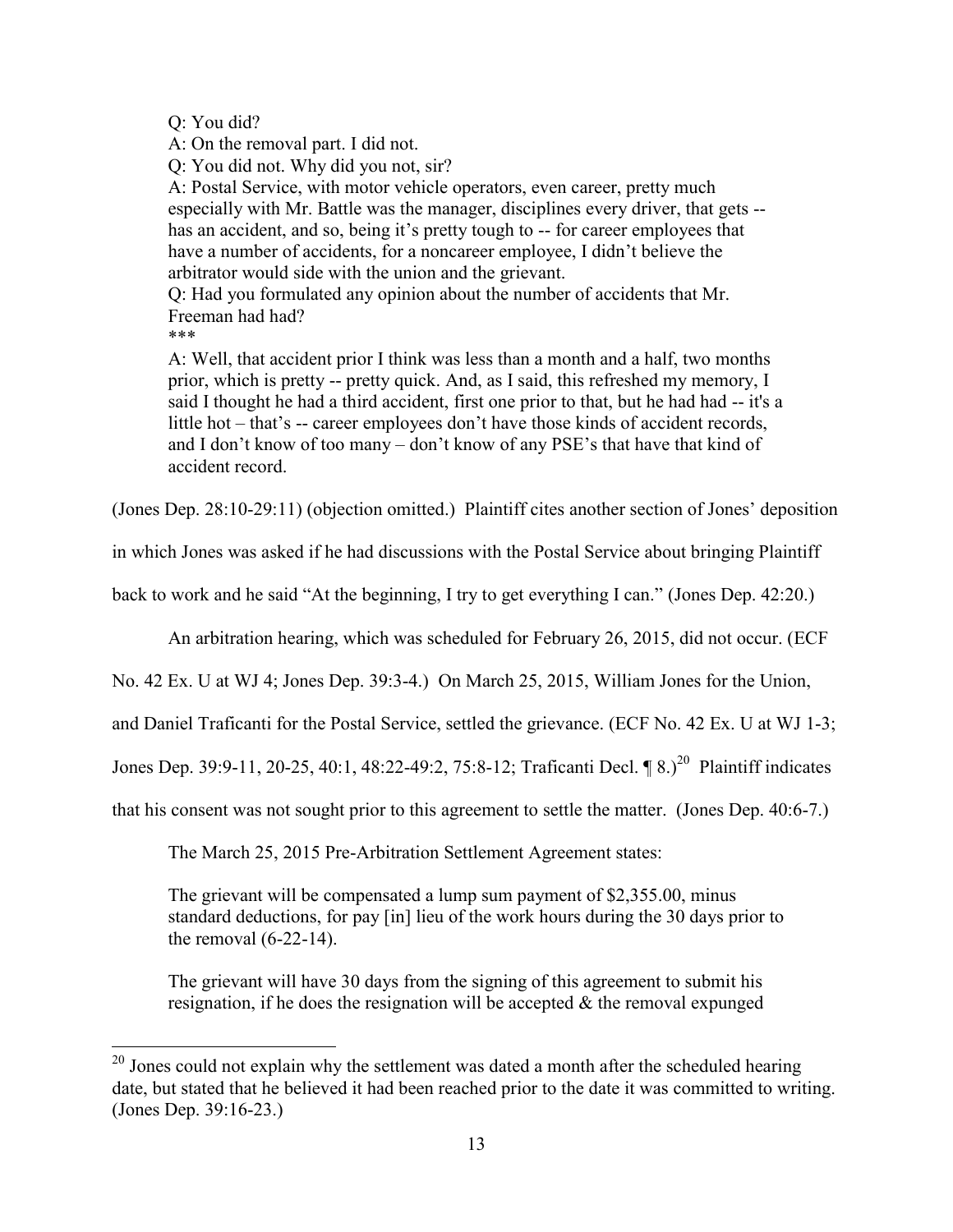from his record.

If a resignation is not submitted the removal will stand.

(Ex. U at WJ 2; Traficanti Decl. ¶ 9.) Plaintiff did not submit the resignation, and his removal

became effective on June 22, 2014. (Freeman Dep. 118:3-4; Ex. B at 2; Traficanti Decl. ¶ 9.)

Plaintiff responds that his grievance requested reinstatement, not resignation.

Jones testified as follows:

Q: Let me ask you: what were the circumstances leading up to this settlement agreement? A: Mr. [Traficanti] is the first management person entertaining paying him for 30 days, and again, I told you I didn't have – didn't believe we would prevail in front of an arbitrator. Q: You say again that was because of the number of accidents within a certain period of time? \*\*\*  $A \cdot Yes$ \*\*\* Q: And, would that agreement have been worked out between you and Mr. [Traficanti]?  $A \cdot Yes$ \*\*\* Q: Did Mr. Freeman have any involvement?  $A: No.$ Q: And was the union required to involve Mr. Freeman in whether an agreement would be reached?  $A \cdot N_0$ Q: Not by contract, or anything else that would have required the union to involve him; correct?  $A: No.$ (Jones Dep. 37:24-25, 38:1-8, 39:24-25, 40:1, 6-13.) Plaintiff disputes this testimony,

contending that the Postal Service breached the CBA by taking his first accident into

consideration and the Union switched positions, from arguing that his discipline was punitive

rather than corrective in nature to accepting the Postal Service's position that he had been at fault

in three accidents. (ECF No. 42 Ex. S at 2; Jones Dep. 28:13-29:11, 38:5-8.)

When asked why a provision allowing Plaintiff to submit a resignation in lieu of his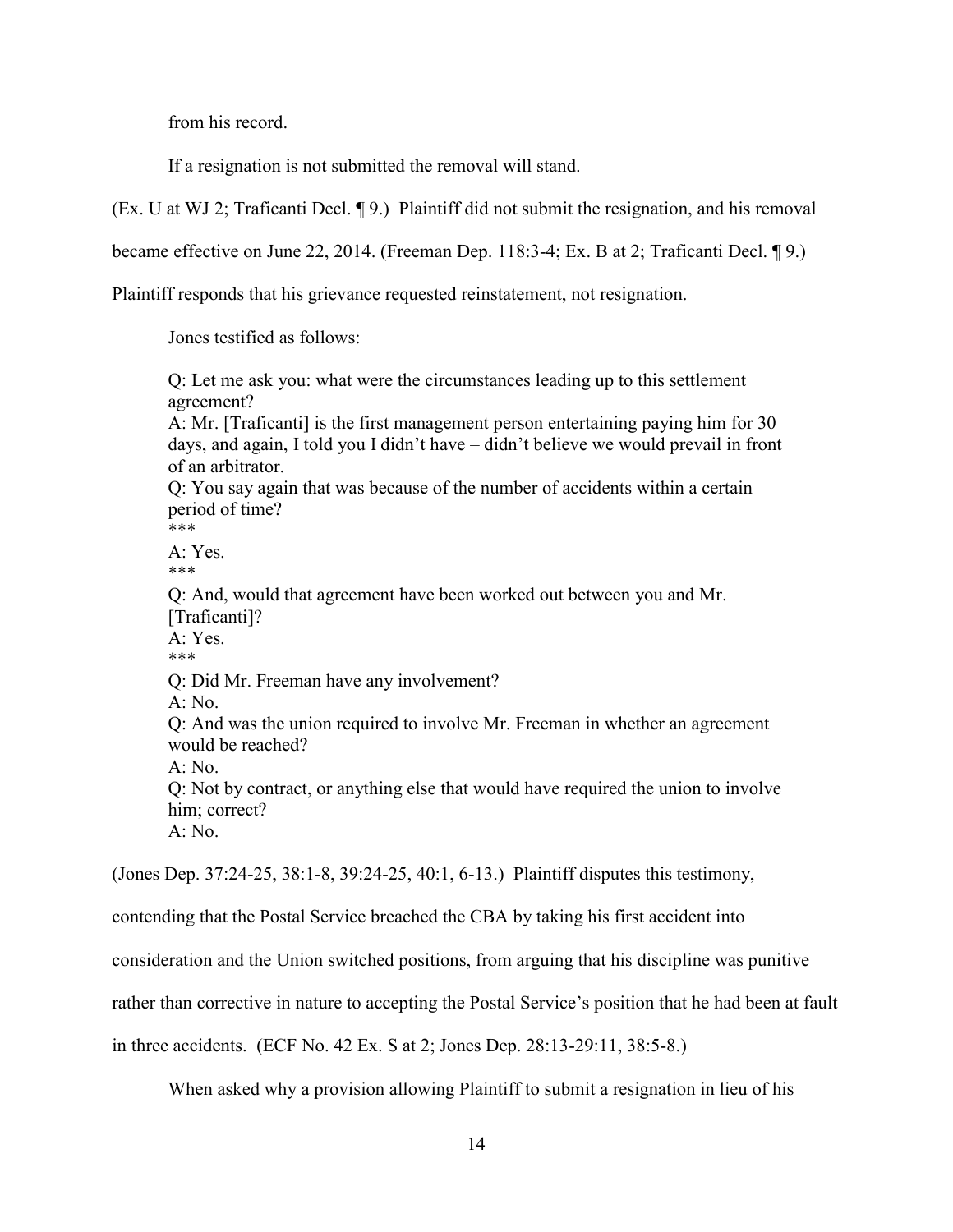removal was included in the Pre-Arbitration Settlement Agreement, Jones testified:

A: Again, we weren't pursuing the removal to arbitration, because we didn't have reason to believe that we could prove it out, and wanted to go, normally try to give the person … the opportunity to resign, so they don't have a removal on their record for when they are seeking future employment.

Q: Okay. Was that requested, did you make the request for him to be able to change his removal to a resignation?

A: Yes.

Q: And, Mr. [Traficanti], obviously, that was eventually agreed to, was that initially agreed to when you first asked for that?

A: Mr. [Traficanti] was the first one that entertained settling anything on the case for the 30 days.

(Jones Dep. 41:13-25; ECF No. 42 Ex. U at WJ 2-3.)

He testified further:

Q: How many discussions did you have with [Traficanti], prior to preparing this settlement agreement?

A: Probably no more than two or three.

\*\*\*

Q: At what point – did you share with him, at any point, that the union believed it wouldn't prevail at arbitration?

A: I did when I wrote it, apparently.

Q: Okay. Any attempt prior to that, did you have any discussion --

A: Probably in the last discussion, when we were – you know, if they were going to pay him what he definitely was entitled, then I would consider resolving the case.

Q: And did you have any discussions with Mr. [Traficanti], about the possibility of bringing Mr. Freeman back to work?

A: At the beginning, I try to get everything I can.

(Jones Dep. 42:1-3, 10-20; Traficanti Decl. ¶ 10.)

He testified further:

Q: Sir, as you sit here today, is it your position that the union took all of the steps that were necessary under the contract, to pursue the grievance on behalf of Mr. Freeman?

A: Yes.

Q: At any time was it determined, by the union, that something should have been done for Mr. Freeman, that wasn't?

A: No.

Q: And, at any time was it determined by the union that something should have been handled differently, with respect to Mr. Freeman's grievance?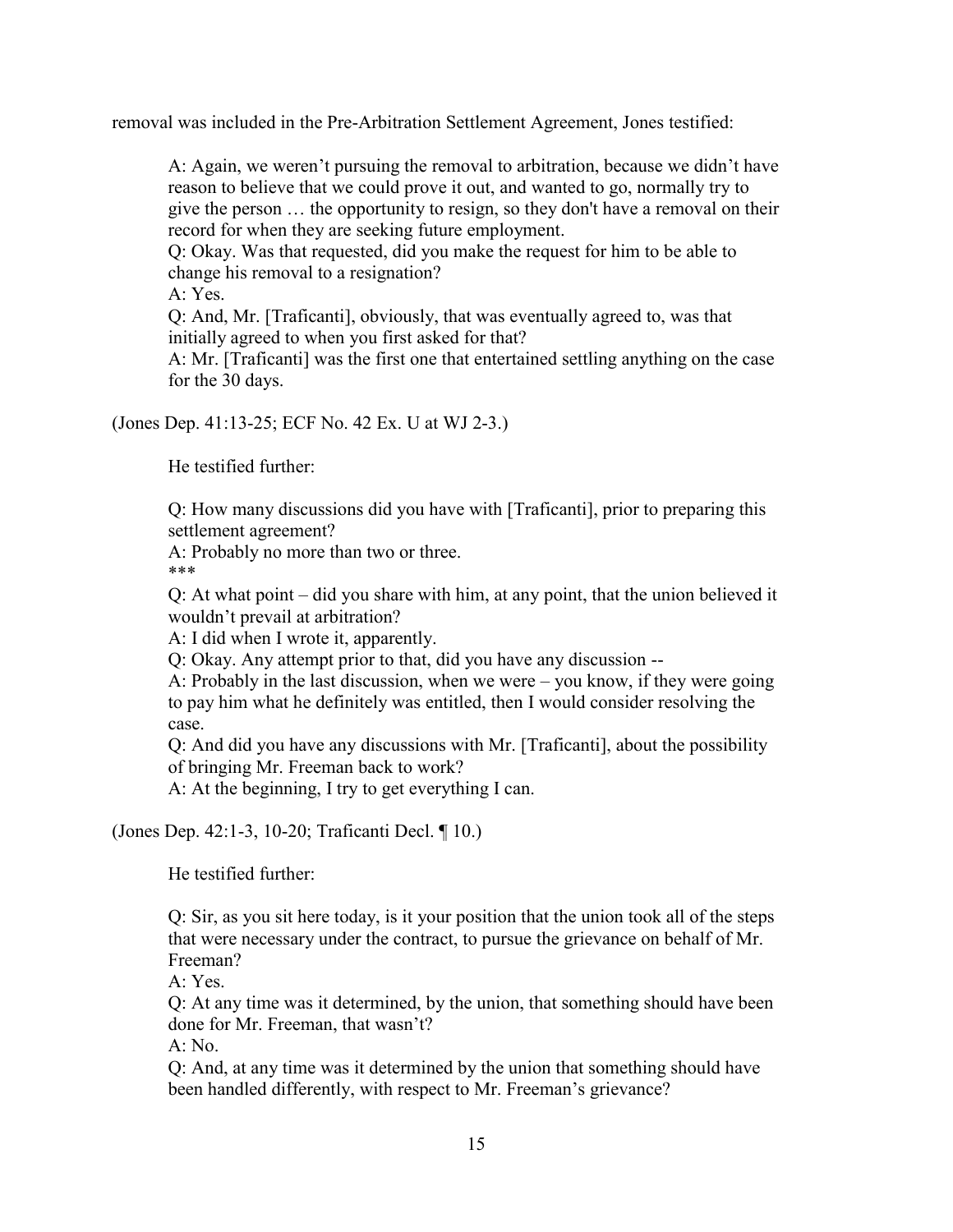A: No.

(Jones Dep. 48:8-18.)

Finally, he testified that:

Q: Based on your understanding of the national agreement, the JCIM, and the MOU, did the union have any obligation to continue pursuit of the grievance, once the union determined that the arbitration would not be fruitful? A: Do we have any obligation? No. Q: And similarly, based on your understanding of the national agreement, the JCIM and the MOU, did the Postal Service have any authority to continue Mr. Freeman's grievance process, if the union decided not to? \*\*\* Q: You can answer. In other words, the Postal Service doesn't proceed with these

grievances on behalf of individuals, the union does? \*\*\*

A: The union moves the grievances forward.

Q: Did the union have any obligation to consult with, or include Mr. Freeman on any of the decision making with respect to any of the steps along the grievance process?

A: No.

(Jones Dep. 52:5-24; Traficanti Decl. ¶ 11.)

Daniel J. Traficanti, an experienced Labor Relations Specialist for the Postal Service,

states further that "[b]ased on [his] knowledge of the CBA and procedures in connection with the

grievance process, the Postal Service appropriately and timely responded to each step of the

grievance that the Union pursued on behalf of Mr. Freeman." (Traficanti Decl. ¶ 12.)

Jones testified further:

Q: At any time throughout the grievance process, as it relates to Mr. Freeman, did anyone at the Postal Service pressure the union, or try to influence the union to take a particular course of action? A: No.

(Jones Dep. 52:25-53:4.) He explained further with regard to Plaintiff's March 2014 accident:

Q: So it's fair to say that in preparation for Mr. Freeman's grievance, you never looked at the nature of this incidents that occurred with regard to his record; is that correct? \*\*\*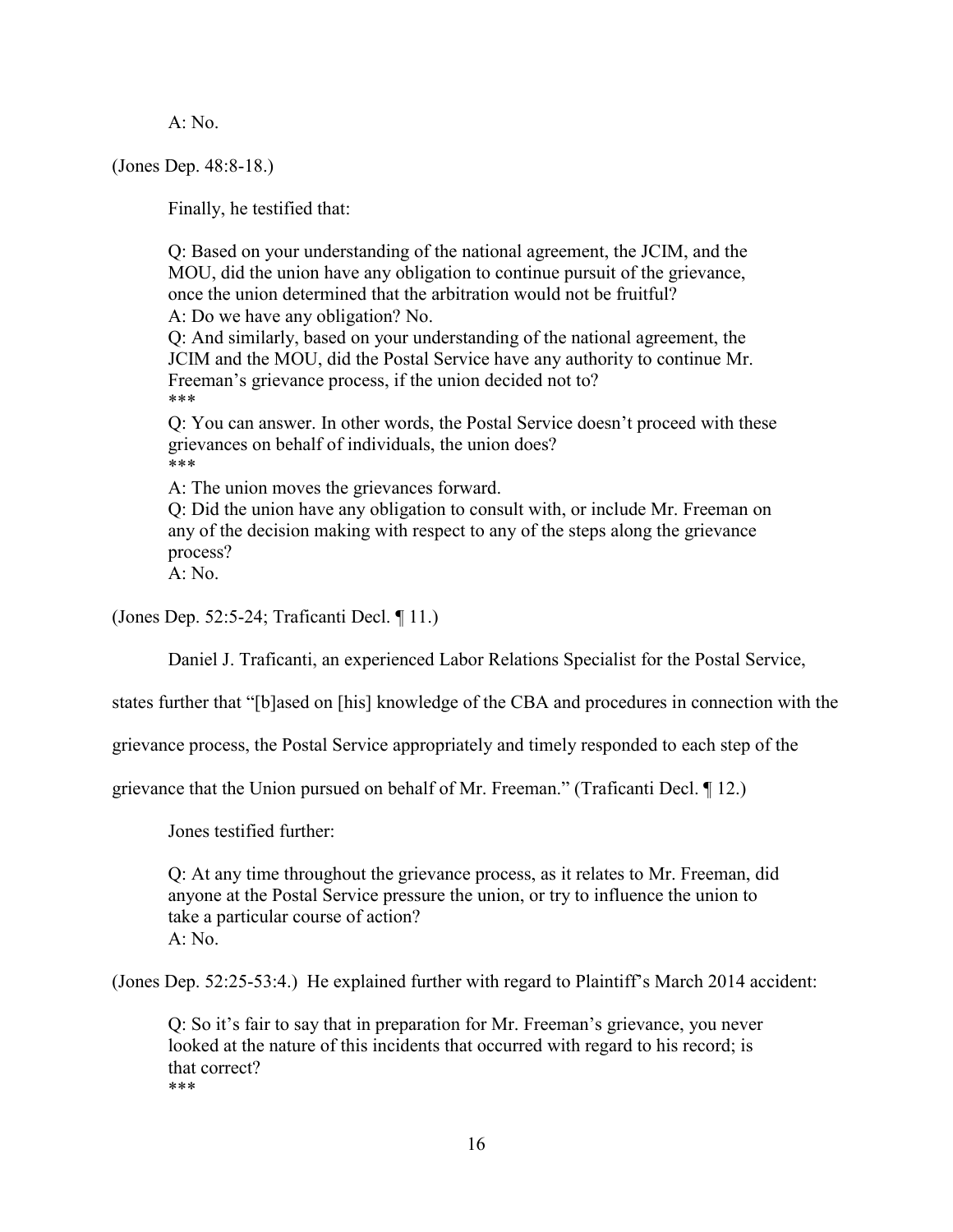A: No, that's not fair to say.

Q: Okay. How would you have considered the nature of the incidents that he was involved in?

\*\*\*

A: He had a number of accidents in a short period of time.

Q: But you never went and looked at the fact that the second incident was not an at fault incident? You didn't consider that; is that correct? \*\*\*

A: That case was settled prior to getting into my hands. Q: Okay. You said that twice already. But the fact of the matter was, you didn't have an understanding that the second incident was not at fault? A: Pulling out from a curb hitting somebody is at fault.

(Jones Dep. 81:15-23, 82:2-12.)

## Alleged Race Discrimination

In his Amended Complaint, Plaintiff states:

The Postal Service's decision to remove Freeman was discriminatory (as he was African-American and Black) and did not treat him as similarly situated employees who were white.

(ECF No. 10 ¶ 39.) At his deposition, Plaintiff described himself as "American with African

heritage." (Freeman Dep. 28:17-18.) The people who Plaintiff believes discriminated against

him on the basis of his race are Dorothy Bradshaw, Glenn Ramsey, Tom Dziubinski and

Anthony Battle. (Freeman Dep. 30:15-21.)

Plaintiff testified as follows:

Q: Can you explain what you mean by color when you say that you were discriminated against on the basis of your color? A: Black. Q: And are you distinguishing that from African-Americans you may consider not to be black? A: They call us all black. Q: So are you making a distinction between your African-American race and your color? Or, to you, are they one in the same? A: They are one in the same.

(Freeman Dep. 27:12-22.)

When asked why he believes he was terminated on the basis of his race, Plaintiff testified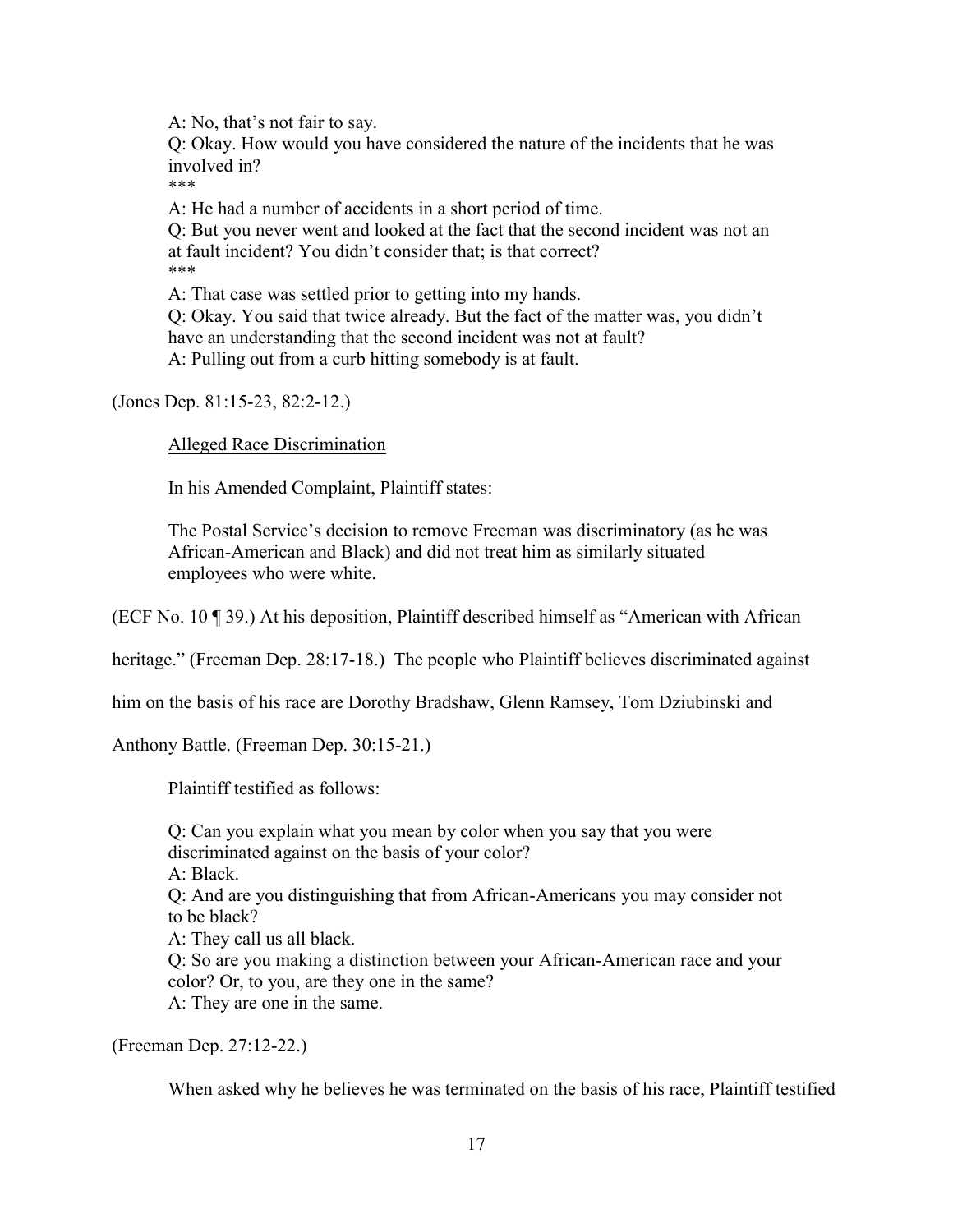as follows:

A: Why I was terminated on the basis of my race? Well, actually, I refuse that. I do not accept the fact that you call me black. I consider myself of American heritage.

Q: Sir, I'm not attempting to offend you for any reason.

A: I'm just putting that out there. If you call me black, I refuse to be called that. I guess these people wanted to show me that "you are black." \*\*\*

Q: Sir, we were talking about why you believe that you were discriminated against on the basis of your race. I don't think I let you finish your answer. So you can continue.

A: I refuse to be called black because, that, I am not. \*\*\*

Q: You claim in this lawsuit that you believe you were terminated on the basis of your race; correct?

\*\*\*

Q: So you are nodding your head, yes? I am asking you.

A; Because of the color of my skin.

Q: Right. But why?

A: People discriminate against people regardless to me of race, color or whatever.

(Freeman Dep. 28:1-10, 23-25, 29:1-3, 30:1-3, 7-8, 11-14.)

Plaintiff testified further as follows:

Q: Has anybody told you or given you any sort of indication that Mr. Ramsey, Ms. Bradshaw, Mr. Dziubinski or Mr. Battle didn't like African-Americans? A: No.

Q: Or somehow treated people differently because of their African-American race?

A: I'm only concerned of me. I don't get involved in that.

Q: Anybody else that we haven't discussed who you believe discriminated against you because of your race?

A: No.

(Freeman Dep. 39:11-19, 25, 40:1-3.)

Glenn Ramsey

Ramsey is African American. (Bradshaw Dep. 24:12-14; Freeman Dep. 31:2-3.) When

asked why he believes Ramsey discriminated against him on the basis of his race, Plaintiff

testified as follows: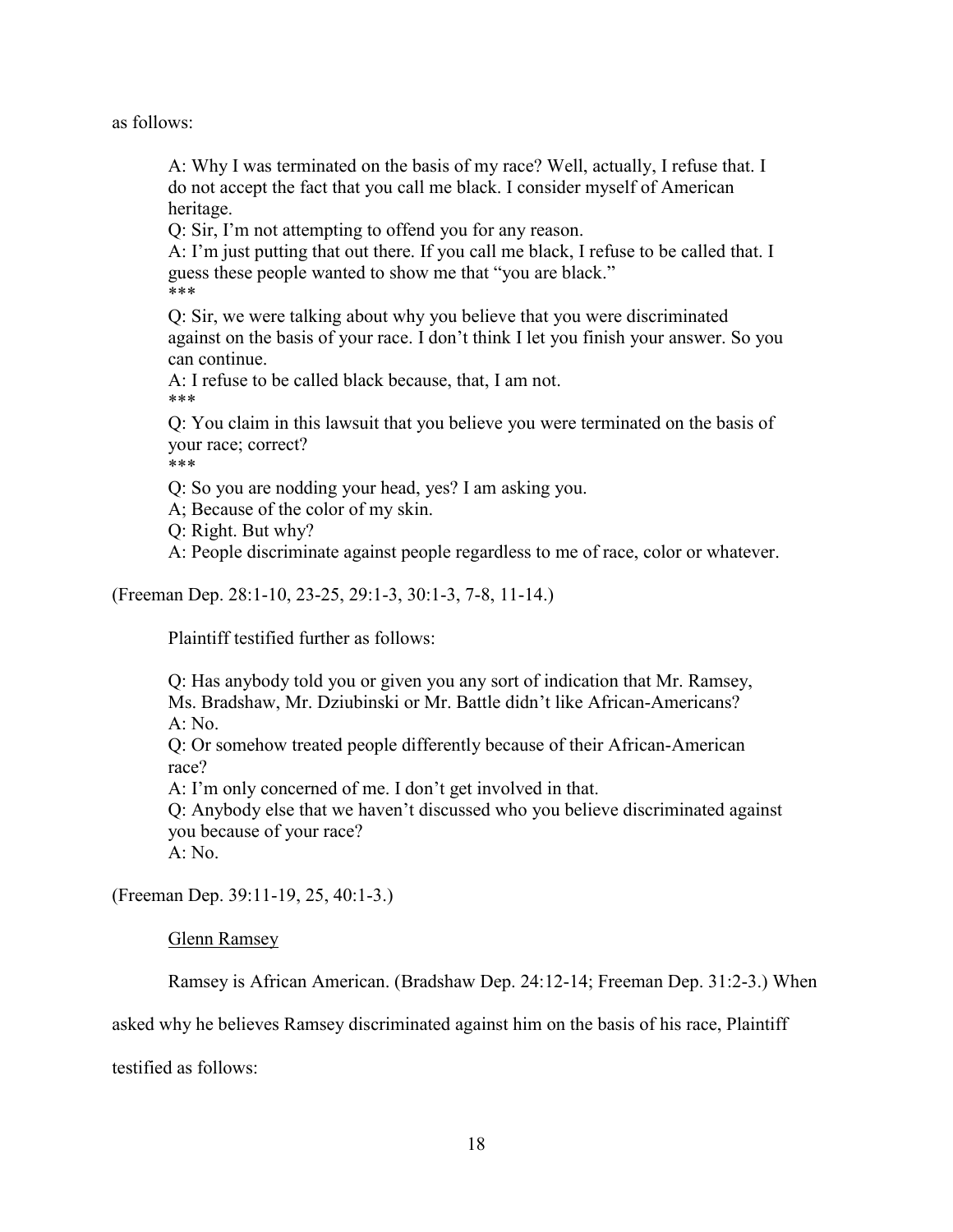A: Because of my -- because, like I said, I refuse to be called black. \*\*\*

Q: Any other reason why you think Mr. Ramsey would discriminate against you? A: He wanted to prove that I am a black person.

Q: I don't understand. Can you explain what you mean by that?

A: I refuse to be called black. And people that are Americans of African descent kind of get offended, or they think you are better than them when you don't allow them to call you black.

Q: Did you ever have any discussions that you specifically remember with Mr. Ramsey with respect to that issue?

A: No, other than I don't accept the fact that you are going to call me that.

Q: Did you specifically tell him you didn't want to be called black? A: Yes.

(Freeman Dep. 30:25, 31:1, 4-20.)

Plaintiff testified further:

Q: So can you help me understand what that has to do with your termination?

A: Huh?

Q: Can you help me understand what this disagreement you had –

A: Because –

Q: Let me finish. What that has to do with your termination?

A: I would not let these people break my will.

Q: Can you explain what you mean by that?

A: I am a highly motivated person, and I'm not going to let anyone take that from me. And I guess the standards that I keep within me didn't agree with them. So I guess it was one of those things where, "Okay. We're going to show you because we are bigger than you because we hold these positions."

(Freeman Dep. 32:2-18). Plaintiff testified further:

Q: So you believe that Mr. Ramsey was trying to exert power over you in some way because he was a supervisor?

A: They all do it.

Q: The people we just mentioned?

A: Yes.

Q: But you believe that's because of your race?

A: No, because of my color. I refuse to be called black.

Q: Any other reason other than what you have just talked about that makes you believe that Mr. Ramsey would discriminate against you because of your race? A: No other reason.

Q: Have you ever heard Mr. Ramsey say anything about having issues with other people who are of African-American descent?

A: I don't get into that. All I know is me. If that person doesn't mind being called that, then that's on that person.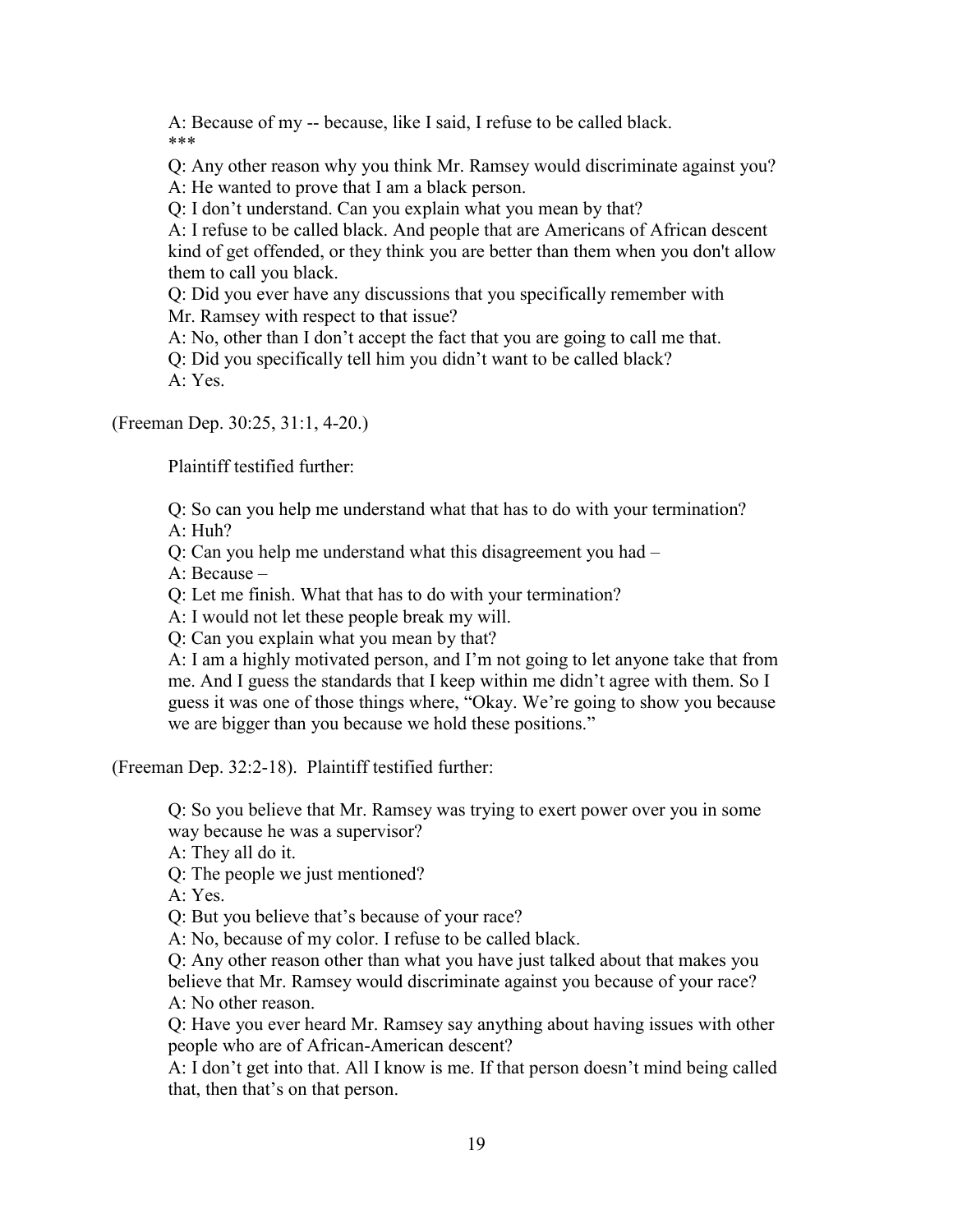Q: So I'll take that as a no? Would you like me to repeat that question? \*\*\*

A: Can you repeat the question, please? (Record read.) A: No. Like I said, no, I'm just concerned with me. Q: Are you specifically aware of anything that would give you reason to believe that Mr. Ramsey would discriminate against others who are of African heritage? A: Not that I know of. Like I said, I'm only concerned of me.

(Freeman Dep. 32:25, 33:1-25, 34:1-9.)

Dorothy Bradshaw

Dorothy Bradshaw is African American. (Freeman Dep. 36:16-18; Bradshaw Dep. 8:1-3.)

When asked why he believes Bradshaw discriminated against him on the basis of his race,

Plaintiff testified as follows:

Q: What is it about Ms. Bradshaw that makes you believe she discriminated against you because of your race?

A: Because, like I said, I refuse to be called black. And this lady literally admitted to another person that she does not like me.

Q: Did that person say why?

A: Well, like I said, the supervisors down there, they have this thing where they are in power. And I made a comment where she feels she has the Napoleon complex.

Q: You made that comment about Ms. Bradshaw?

A: Yes. But it wasn't directed towards her.

Q: Do you know your comment made it back to Dorothy Bradshaw?

A: Yes, it did.

Q: Who was this other person?

A: Joanne Gifford.

Q: Was it your understanding that Joanne was sharing with you that Dorothy Bradshaw didn't like you because of the comment you made about her being Napoleon?

A. Yes.

Q: Sir, is there any other reason why you think Dorothy Bradshaw would discriminate against you because of your race?

A: I refuse to be called black.

Q: Any other reason other than that?

A: There is no reason other than that, not that I can think of.

Q: Do you know or are you aware of anything that would give you the idea that

Ms. Bradshaw would discriminate against African-Americans or people of African descent?

A: Like I said, I'm only concerned of me. That, I would not know.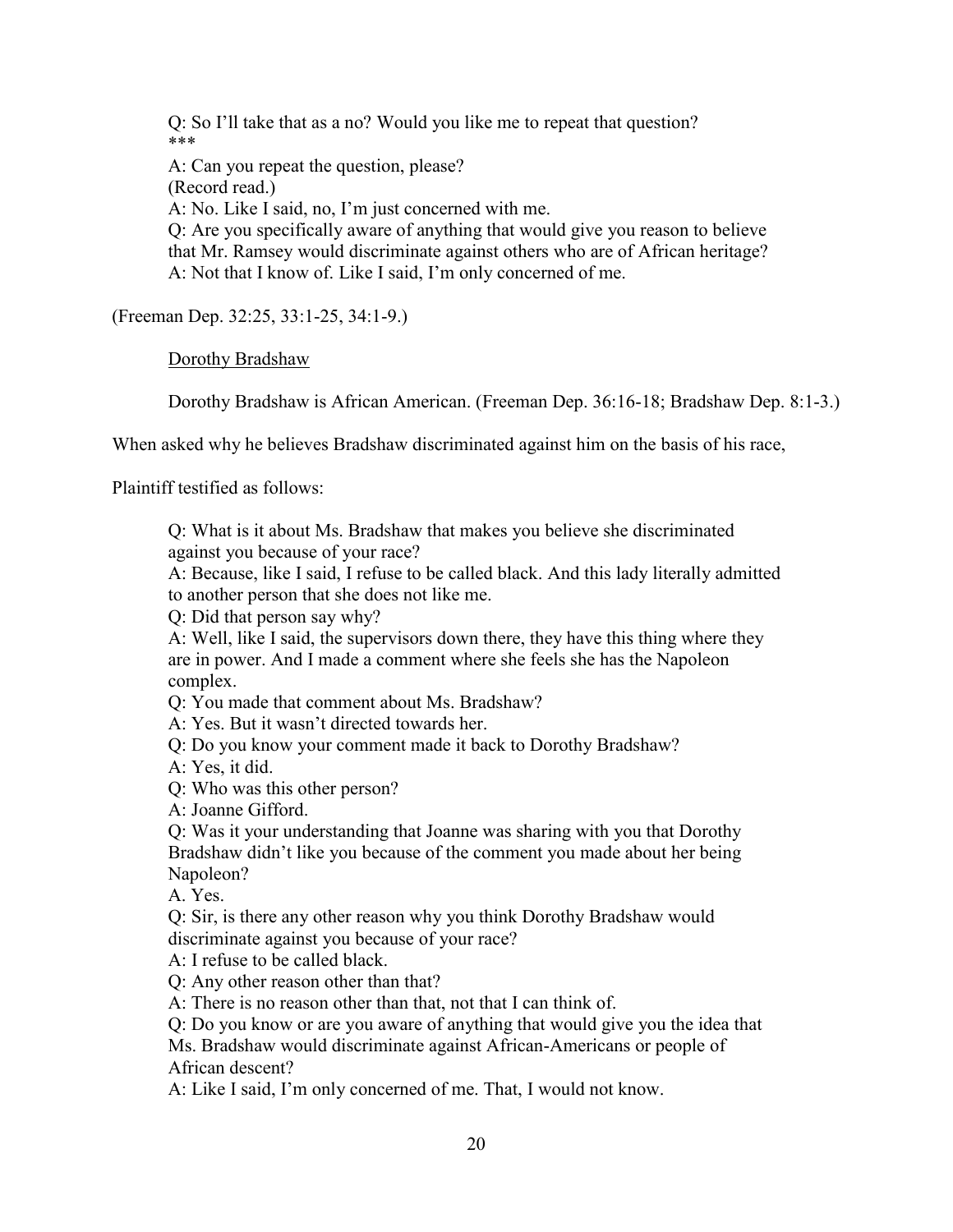(Freeman Dep. 34:15-35:25.)

Plaintiff testified further:

Q: Do you believe there was anything wrong about Ms. Bradshaw giving it [the Notice of Removal] to you? A: Yes. Q: What was wrong about that? A: She wanted to show me she had more power than I thought she had.

(Freeman Dep. 51:14-19.) Plaintiff testified further:

Q: Anything else? A: I guess they did not like me. Q: And why, again? A: Because of my motivation. I would not let anyone break my will or my spirit or my character.

(Freeman Dep. 52:1-5.)

## Tom Dziubinski

Dziubinski is Polish. Plaintiff described him as an American of European Descent.

(Freeman Dep. 36:19-23; Dziubinski Dep. 7:5-12.) Plaintiff testified as follows in his deposition

regarding Dziubinski:

Q: What is the basis for your belief that Mr. Dziubinski would discriminate against you by terminating you on the basis of your race?

A: I refuse to be called black. And these people are going to show me that "you are black," and I am not black.

Q: So when you say that these people are going to show you –

A: I'm talking about the supervisors.

Q: Let me finish. What exactly are you referring to? I need specifics. This is the time for you to tell me about your lawsuit.

A: Well, ask your question again, please.

Q: When you say these people are going to show you that you're black, was that your testimony?

A: Yes.

Q: What is it that you mean by that?

A: It's, like, a class that this country puts us in. You're either in the black class, or you're in the white class. You are in the Chinese class, Japanese, by race. Q: Keep going.

A: And I refuse to be classified as a color. I just refuse to be classified as a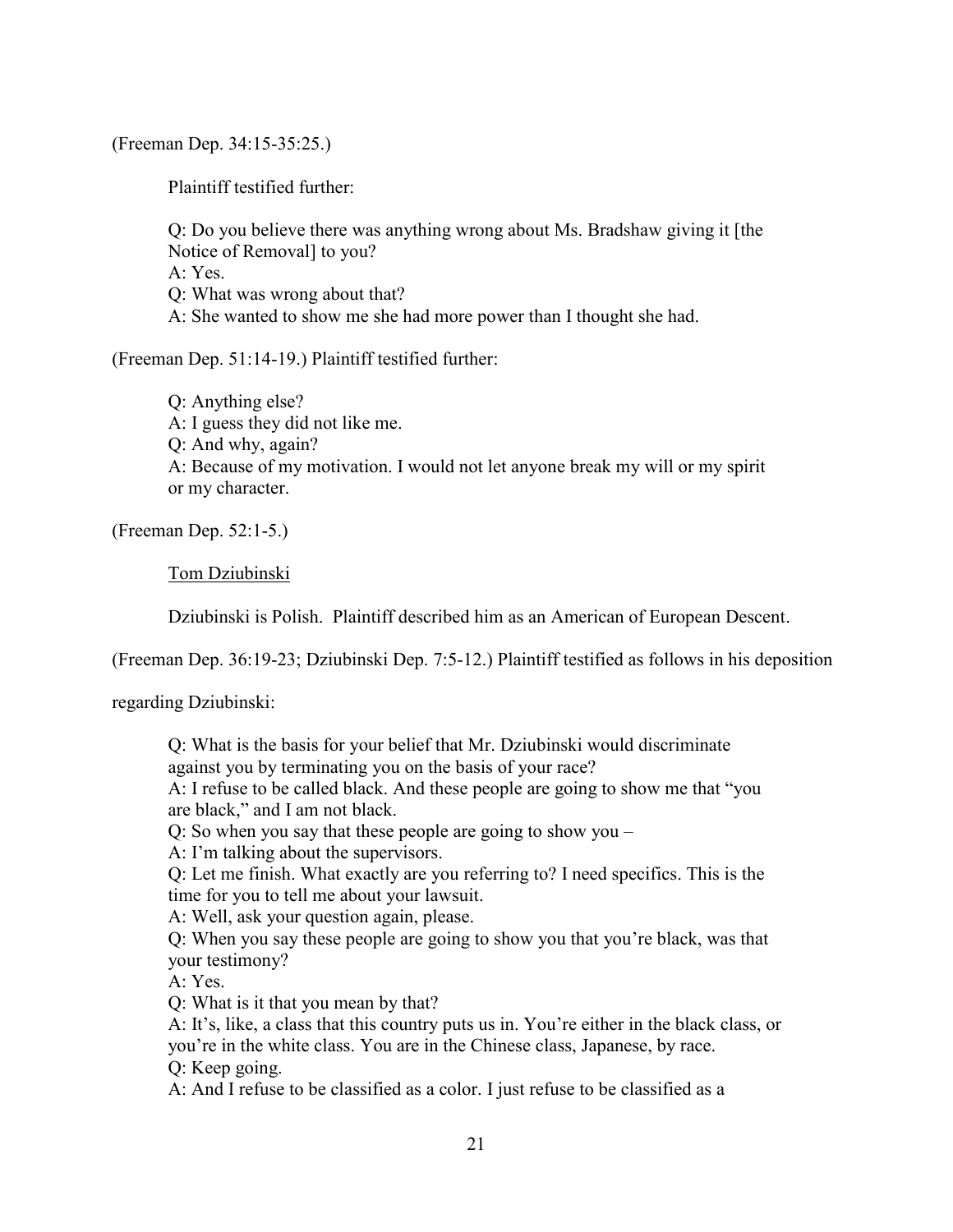color.

Q: So what is it that makes you believe that Mr. Dziubinski was classifying you by color?

A: When you call me black.

Q: Anything else?

A: The way that I carry myself.

Q: Do you -- is there anything that has made you believe that Mr. Dziubinski would discriminate against people who are of African heritage? A: I'm only concerned of me. I wouldn't know that.

(Freeman Dep. 36:24-25, 37:1-25, 38:1-8.)

Anthony Battle

Battle is African American. (Freeman Dep. 38:21-22; Bradshaw Dep. 8:9-11; Battle

Dep. 105:5-7.) Plaintiff testified as follows regarding Battle:

Q: And why do you think -- what makes you believe that Mr. Battle would want to discriminate against you by terminating you on the basis of your race? A: I refuse to be called black.

Q: Anything else, sir?

 $A \cdot N_0$ 

Q: Is there anything that you are aware of that would give you the impression that Mr. Battle would want to discriminate against people of African descent? A: I'm only concerned about me. I wouldn't know.

(Freeman Dep. 38:23-39:10.).

Plaintiff testified further as follows:

Q: Anything else about Mr. Battle that we haven't discussed in connection with his involvement with your termination, or why you believe he discriminated against you because of your race?

A: What are you asking?

Q: Anything else we haven't talked about?

A: As far as?

Q: As far as why you believe he discriminated against you because of your race? A: Like I said, I'm not going to let these people break my will, and I refuse to be called black.

(Freeman Dep. 54:17-55:2.)

Daniel Traficanti

Daniel Traficanti, the Labor Relations Specialist who reviewed Plaintiff's accident,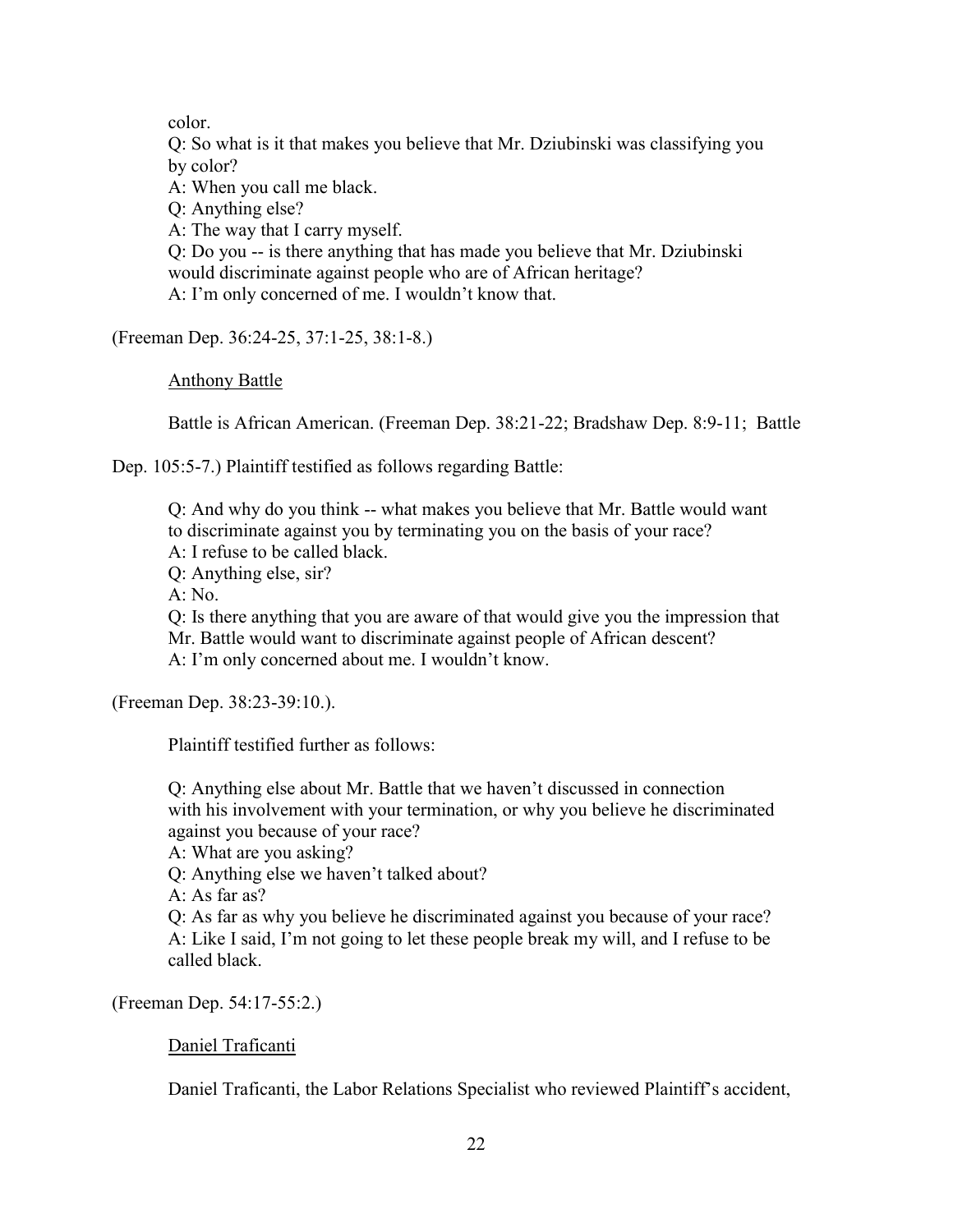discipline and Union grievance records, and who settled Plaintiff's grievance prior to the

scheduled arbitration, states as follows:

At no time during my involvement with Mr. Freeman's case did I come to believe or suspect that the circumstances or decisions surrounding Mr. Freeman's removal were motivated in any way by race discrimination, either on the part of the Supervisor(s), the Transportation Manager, or the Union.

(Traficanti Decl. ¶¶ 6-8, 13.)

William Jones

William Jones, Vice President and Business Manager for the Union, explained further

with regard to Plaintiff's claims of race and color discrimination:

Q: Do you have any reason – as you sit here today, do you have any reason to believe that Mr. Freeman – that Mr. Freeman's removal was recommended on the basis of his race or his color?

 $A \cdot No$ 

Q: As you sit is here today, do you have any reason to believe that Glen Ramsey would have taken any action against Mr. Freeman, on account of his race or his color?

 $A: No$ .

Q: Same question with respect to Dorothy Bradshaw?

 $A \cdot No$ 

Q: Same question with respect to Tom Dziubinski?

A: No.

Q: Same question as it relates to Anthony Battle?

 $A: No.$ 

(Jones Dep. 53:5-19).

William Weisser

William Weisser, a Union Steward, testified further as follows:

Q: Have you ever witnessed any instances where black employees were provided favorable treatment over white employees? \*\*\*

A: No, I don't believe so.

Q: Have you ever witnessed any instances where white employees were given favorable treatment over black employees? \*\*\*

A: No, I don't believe that's true either.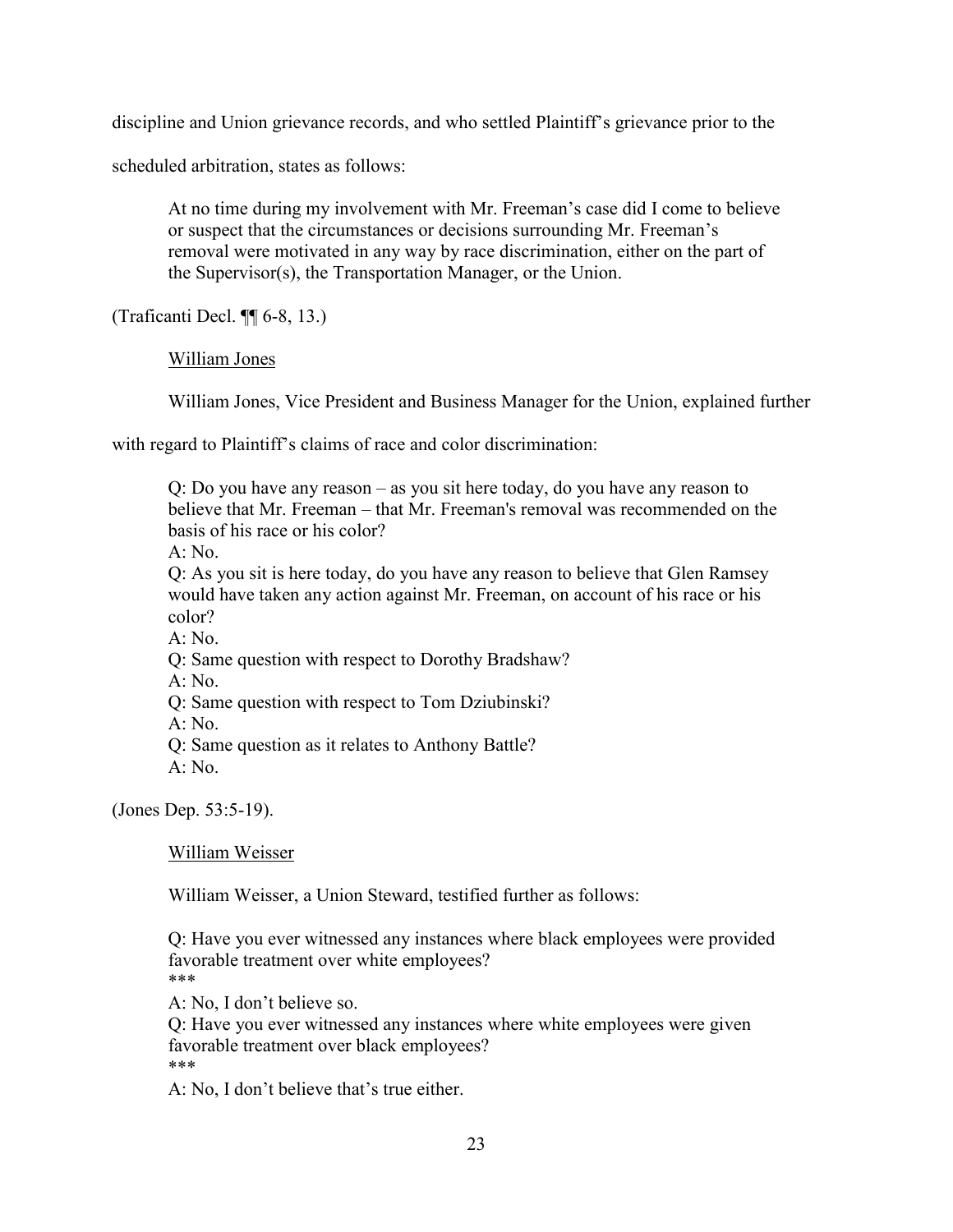Q: Have you ever witnessed any instances where there were light-skinned African-Americans who received more favorable treatment than darker-skinned African-Americans?

\*\*\*

A: No.

(Weisser Dep. 10:18-20, 11:2-5, 8-12, 15.)

Antoine Gibson

Plaintiff identified Antoine Gibson as a witness. (Freeman Dep. 144:23-25, 145:19-25,

146:1-5; Ex. Z at 3.) Antoine Gibson, who is African American, testified as follows:

Q: Do you recall any instances where any employees were involved in at-fault accidents where they were not disciplined? \*\*\*

A: At-fault accidents?

Q: Yes.

A: Not to my recollection, no. At-fault accident, typically they do whatever investigation there is, there is a protocol of discipline that they are supposed to follow and they typically do it, as far as I know.

(Gibson Dep. 22:7-18, 38:9-13<sup>21</sup>; see also Washington Dep. 23:10-13, 24:2-6.<sup>22</sup>)

He testified further as follows:

Q: Did you ever see him [Anthony Battle] treat African American employees more harshly than their white colleagues? A: Not more harshly, no. Q: Did you ever see him treat the white employees different than the African American employees? A: No. Q: Okay. One of the witnesses describe Mr. Battle as a bully. What's your take on that? A: I've heard it plenty of times, yup.

(Gibson Dep. 25:23-25, 26:1-7.)

Wesley Johnson

Plaintiff identified Wesley Johnson as a witness. (Freeman Dep. 144:23-25, 145:19-25,

 $21$  ECF No. 42 Ex. W.

<sup>22</sup> ECF No. 42 Ex. V.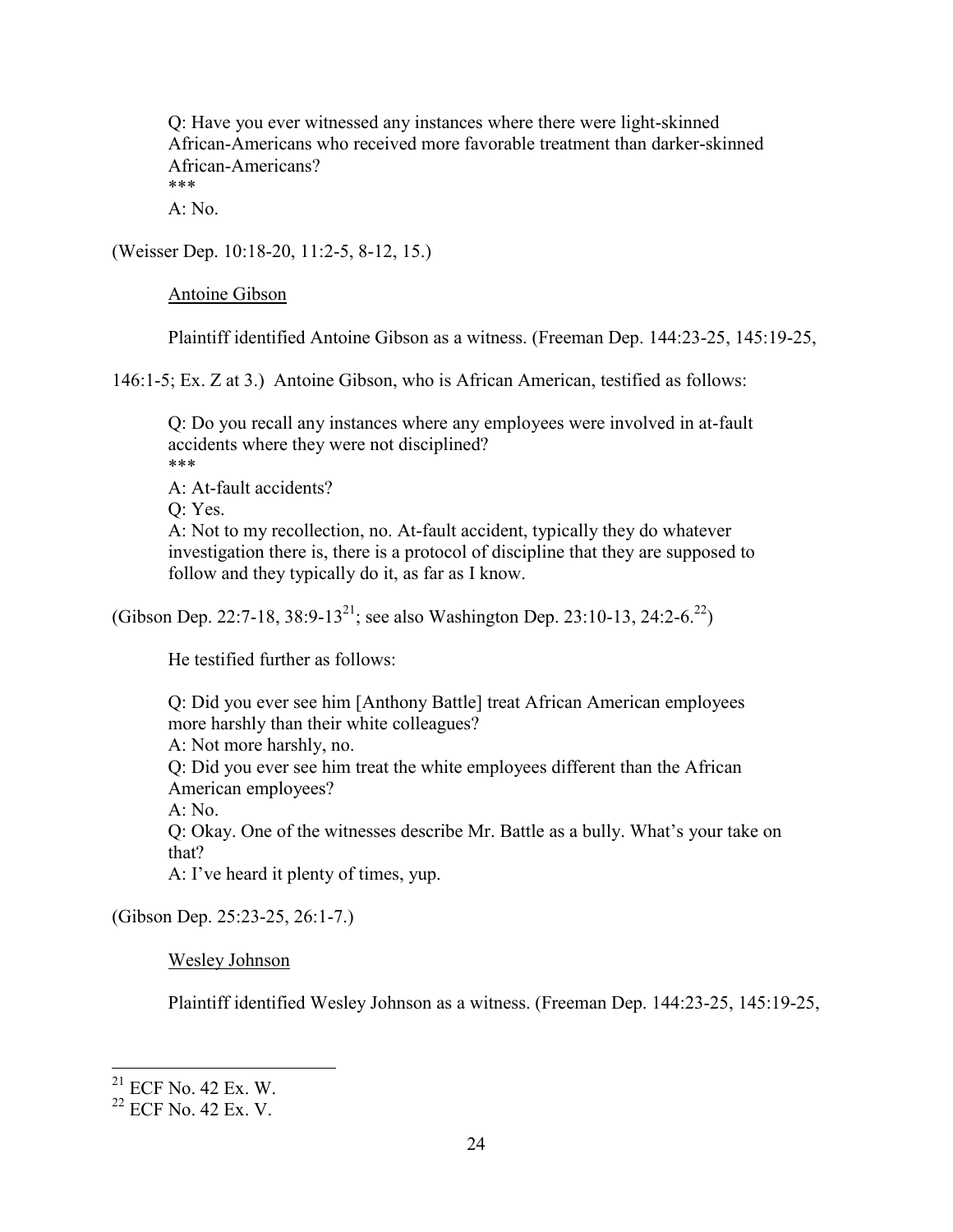146:6-10; Ex. Z at 3.) Wesley Johnson is a former PSE and now full-time Postal Service driver

who grew up with Plaintiff in the City of Pittsburgh and has known him since childhood.

(Johnson Dep. 6:24-25, 7:1, 12-25, 8:1-5.)<sup>23</sup>

Johnson, who is African American, testified as follows:

Q: Are you aware of management treating any white employees more favorable than African American employees? \*\*\*

A: No.

Q: Okay. Are you aware of management treating any light skinned employees – light skinned African American employees more favorable than dark skinned African American employees? \*\*\*

 $A: No$ .

(Johnson Dep. 13:14-16, 18:3-5, 7, 9-12, 14.) He testified further as follows:

Q: Did Mr. Freeman ever complain to you about management?

A: Yes.

Q: Do you recall what he complained to you about?

A: Multiple, multiple problems.

\*\*\*

Q: And have you ever had any interactions with Mr. Battle?

A: Yes.

Q: And how have you found those interactions to be with Mr. Battle?

A: They varied.

Q: Could you describe what you mean by varied interactions with Mr. Battle?

A: Some positive, some negative.

Q: Let's start with the positives. Can you recall any specific positive interactions with him?

A: Yes, yesterday.

Q: And what was your interaction like?

A: Positive. Real good.

Q: Was he courteous to you?

A: Yes.

Q: Did he respect you?

A: Yes.

Q: Did he speak with you in a pleasant tone?

A: Yes.

Q: Any other specific positive interactions you've had with Mr. Battle?

A: Yes.

<sup>&</sup>lt;sup>23</sup> ECF No. 42 Ex. Y.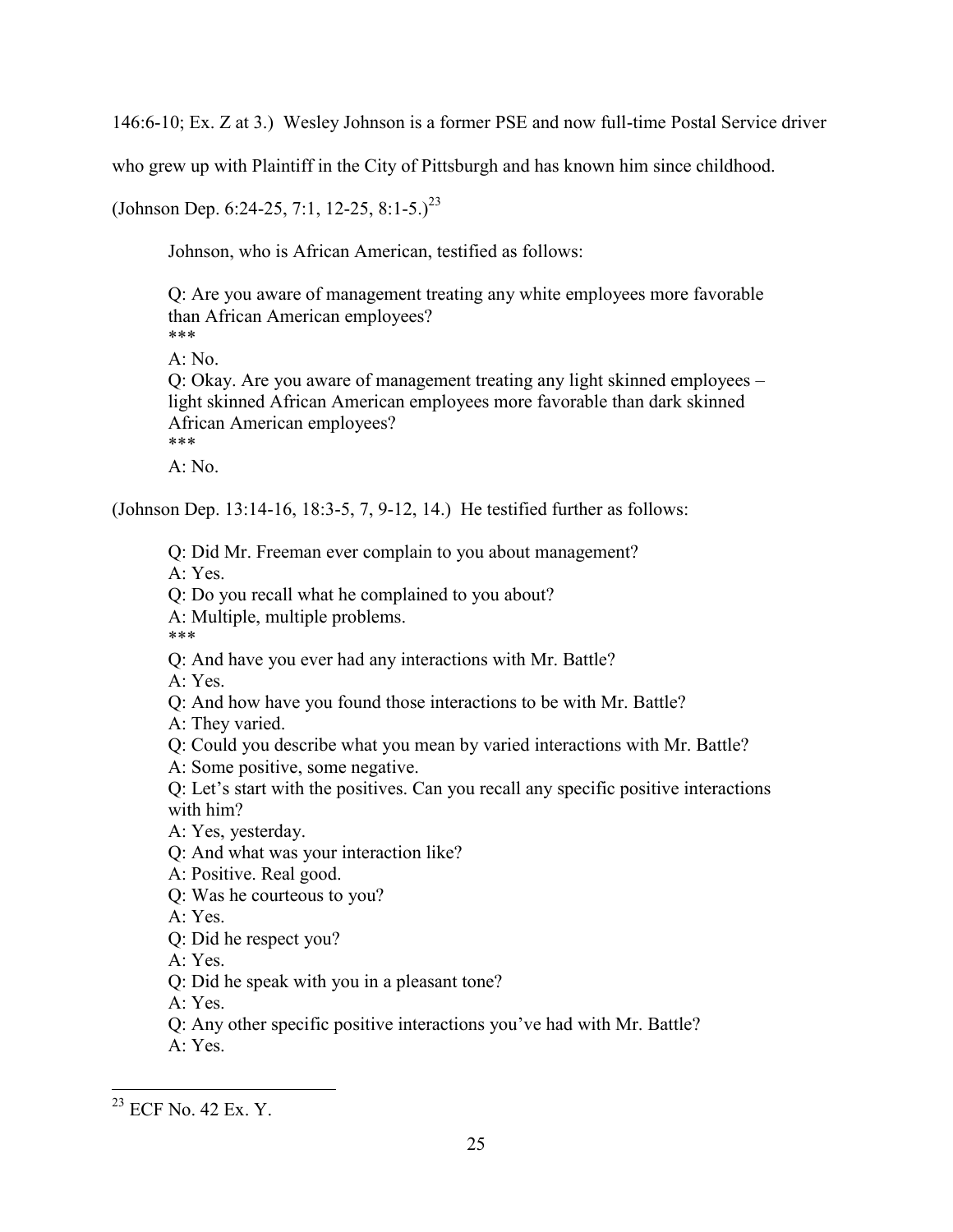Q: Do you want to describe those?

A: Yeah, when he promoted me to a 204B supervisor.

(Johnson Dep. 19:1-5, 14-25, 20:1-13.) He further testified regarding a negative interaction he

had with Anthony Battle when Battle was not able to contact Johnson, as follows:

Q: Okay. And what was the result of that? Did he – let me ask you something. During that interaction with him, did you find him to be courteous? A: No. Q: Did you find him to be respectful of you? A: No. Q: And did he use a pleasant tone with you? A: No.

(Johnson Dep. 29:7-19, 23-25, 30:1-6.) He testified further as follows:

Q: Did he [Anthony Battle] make any statements to you with regard to your not being a 204B supervisor anymore?  $A \cdot Yes$ Q: What did he say? A: I wish you would stay in office. \*\*\*

Q: What did you understand him [Anthony Battle] to mean by that statement? A: Well, he wished that I wouldn't want to go back to driving. He wanted me to stay as a supervisor, because he felt I was a good supervisor.

(Johnson Dep. 30:20-24; 41:13-18.)

He testified further as follows:

Q: While you were employed as a PSE MVS, did you ever witness any instances where white employees were provided more favorable treatment than African American employees? \*\*\*

 $A: No.$ 

(Johnson Dep. 32:12-15, 18.)

Alvin Washington

Plaintiff identified Alvin Washington as a witness. (Freeman Dep. 144:23-25, 145:19-25,

146:1-5; Ex. Z at 3.) Washington, an African American former PSE and now full time Postal

Service driver, testified as follows regarding Glenn Ramsey: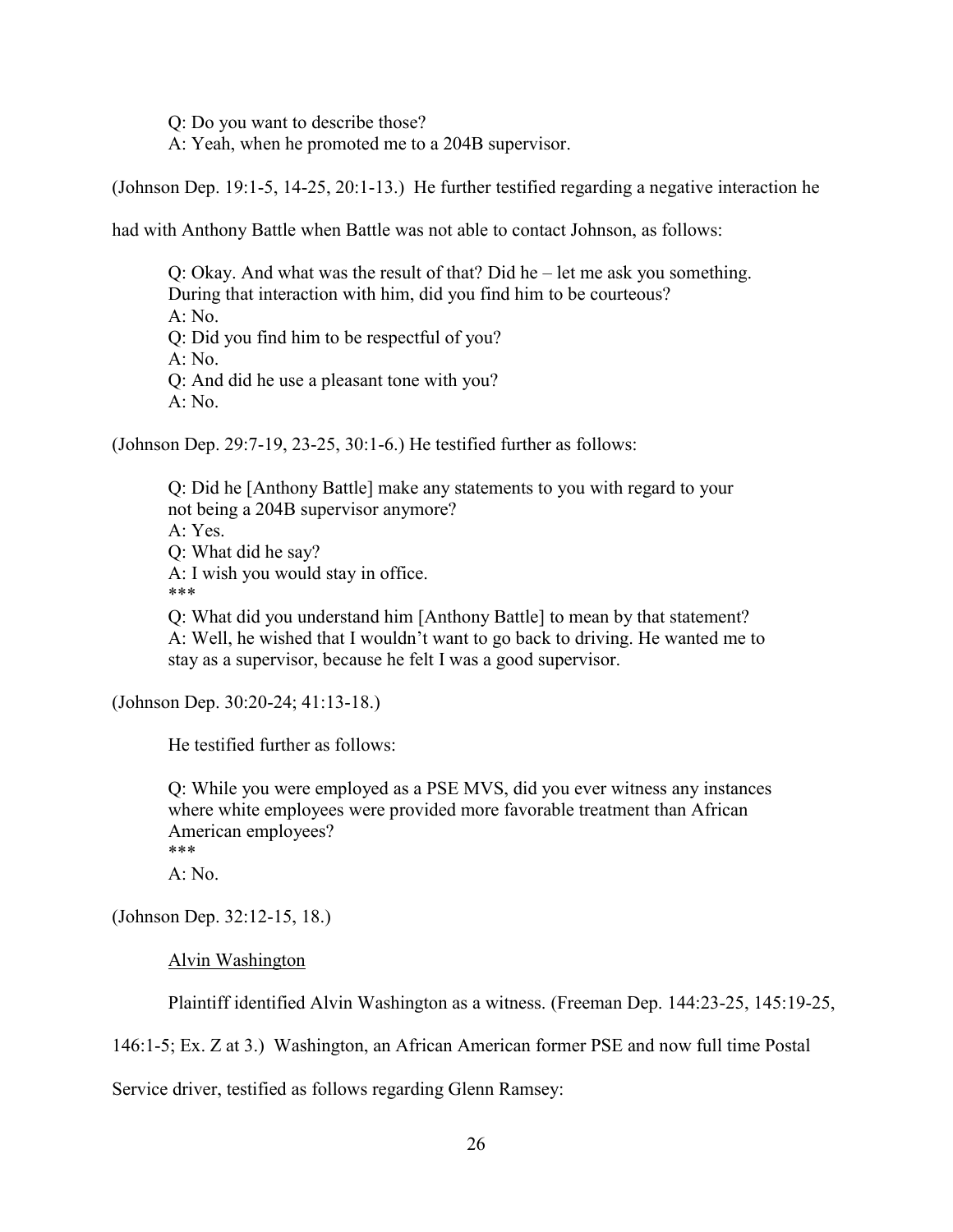Q: Do you know of any instances where Mr. Ramsey didn't treat people fairly? \*\*\*

A: I can't say. I can't recall him just, I mean, with us, he worked, I feel like he worked us all -- all of us PSE's, he always tried to give us hours. He always used to try to give us over 40 hours a week. So, whether we got it in the night or the day, he never did anything, you know, to me.

(Washington Dep. 6:13-17, 25, 7:1-3, 17:9-10, 13-19, 31:19-22.) He testified further as follows

regarding Anthony Battle:

Q: Did you know of any instances where he, Mr. Battle, gave more favorable treatment to white employees than African American employees? \*\*\*

A: No, he -- he do it all the same. He don't – he ain't -- he ain't our favorite person in driving, hardly no drivers, so that's white and black, so – Q: He goes after all of you? A: Mm-hmm, the same.

(Washington Dep. 20:19-21, 24-25, 21:1-4.) Plaintiff notes that Washington also testified as

follows:

Q. And I think I'm not sure if I heard you clearly earlier, but did you testify that you believe Mr. Battle would make up a reason to terminate somebody? A. No, I don't think he would make up a reason, but, you know, he'll try to use anything to try to get you, the steps to get you out of here. He tried, you know, he has initiated, like I said, against me personally. That's why I know personally, you know, he tried to go to the extreme, like with a PDI. And then back in April my, -- I missed a --two days, off two days for being sick and that's when he came back and tried to give me a seven-day suspension. And we grieved that. So, that actually is nothing now, because my PDI for the level 1 got thrown out, so that seven day automatically disappeared. So, that's just grievances out there. I don't know what it --that actually knocked the other one out. So, he has, you know, he has tried to go to the point where he build up stuff on me, you know, to keep, you know, just to make like a trap for me. I fell in a trap. So, he is known - Q. So, he comes down hard on people when something happens? A. To the extreme, to the extreme. So, that's how I feel. He has got some grievances for being an abusive supervisors [sic]. And the way he talk to you ain't

right. Like I said, he don't people to people like you should be talking to somebody as, like we all – here we are all grown men. He tried to come at me like did you hear me? Did you hear me?

If a supervisor tell you to do something – I remember one instance, and I just walked off. He was on the phone trying to tell me, I'm a grown man, I got kids, I'm going to holler at my kids. If a supervisor tell you to come here, you come here, you hear me? I walked off. First of all, you ain't supposed to talk to me, I'm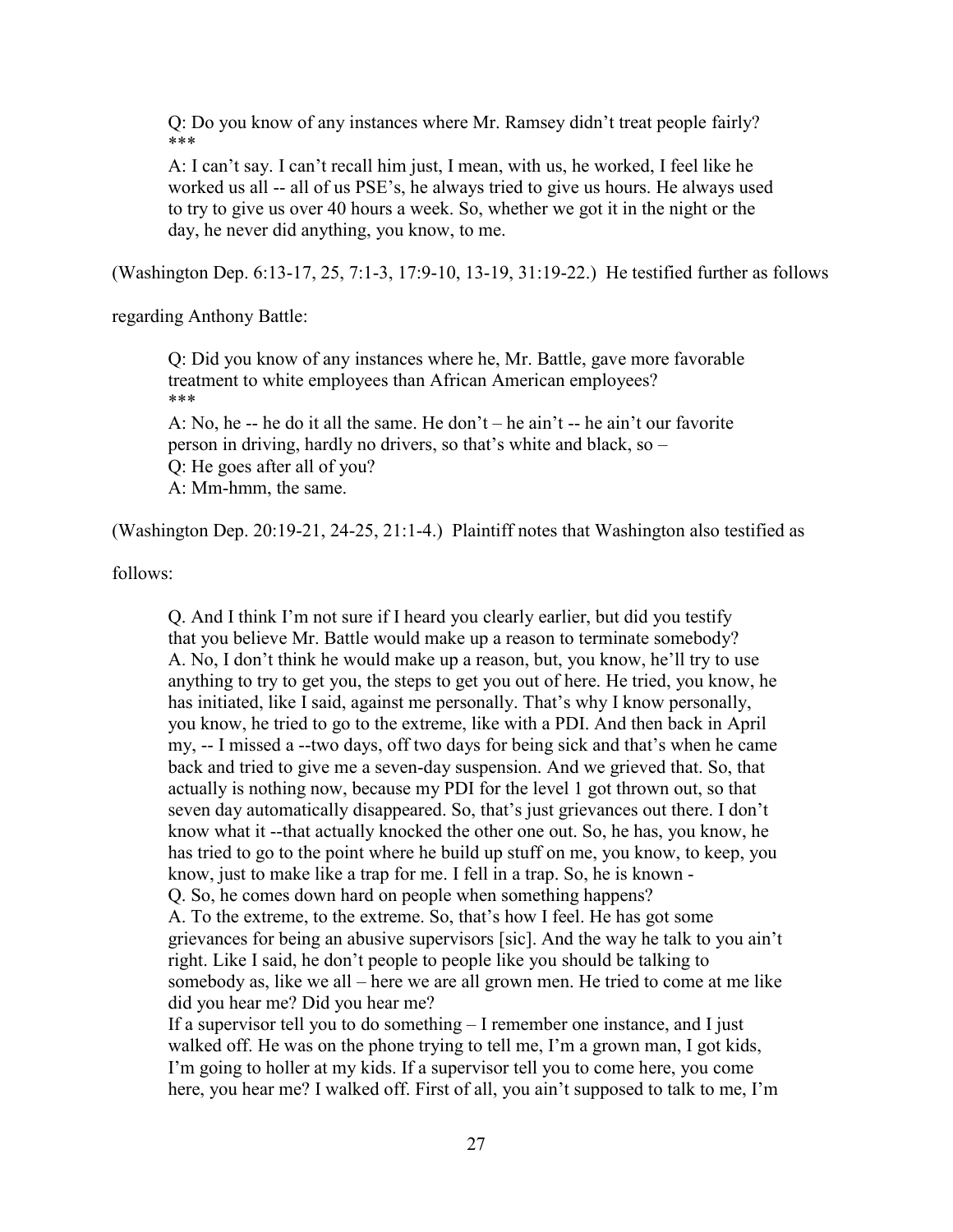already off the clock. I'm not your kid. So, I walked off. So, I already know the grievance that he got for being abusive supervisor, he got a couple of weeks ago with a driver, they going back and forth, over the radio.

Q. What did you hear about the grievance that was filed against him for being an abusive supervisor, what do you know about that?

A.I don't know what happened with it, but I know there's more than one been filed.

(Washington Dep. 33:4-25, 34:1-25, 35:1-3.)<sup>24</sup>

Q. But do you know of any instances where, while you were a PSE, white employees might have received more favorable treatment than you or your colleagues that were African Americans? \*\*\*

A. I can't, you know – I know, as far as treatment, you know, I always been treated, you know, l feel the same here as a –but I know, as far as accidents go, Richard Hipkiss, he, see, I don't really look at it in our department, you know, its black and white and female and male, so I look at it, we call each other drivers. So, I know Richard Hipkiss he had an accident or two when we were PSE's. And he was terminated and then he was brought back.

And Donnie Smith, he retired. He had an accident – he might have hit something, but he was an older driver. He isn't white. He's like light skinned, because I know his family out of Aliquippa, they are just light skinned people.

(Washington Dep. 11:7-25, 12:1-2.)

Q. Do you know of any white drivers who were terminated who were then rehired?

\*\*\*

A. Like I said, in the beginning, Mr. Hipkiss, he was, when he was a PSE, he had multiple accidents, and he returned. Steve McCloskey, he had accidents, he was let go for like, I believe, like five or six months, but he was allowed to – he came back. He is still working here.

Q. Do you think those two instances were unfair to Mr. Freeman, that they let these two guys come back – \*\*\*

Q.– that they let these two guys come back, but they didn't let Mr. Freeman come back?

A. Well, yeah, I figure everything should be equal. If the union can fight for  $-$  if they union can fight tooth and nail and we all pay union dues, yeah, they should make a little more effort.

(Washington Dep. 22:2-25, 23:1.)

 $\overline{a}$  $^{24}$  ECF No. 48 Ex. 4.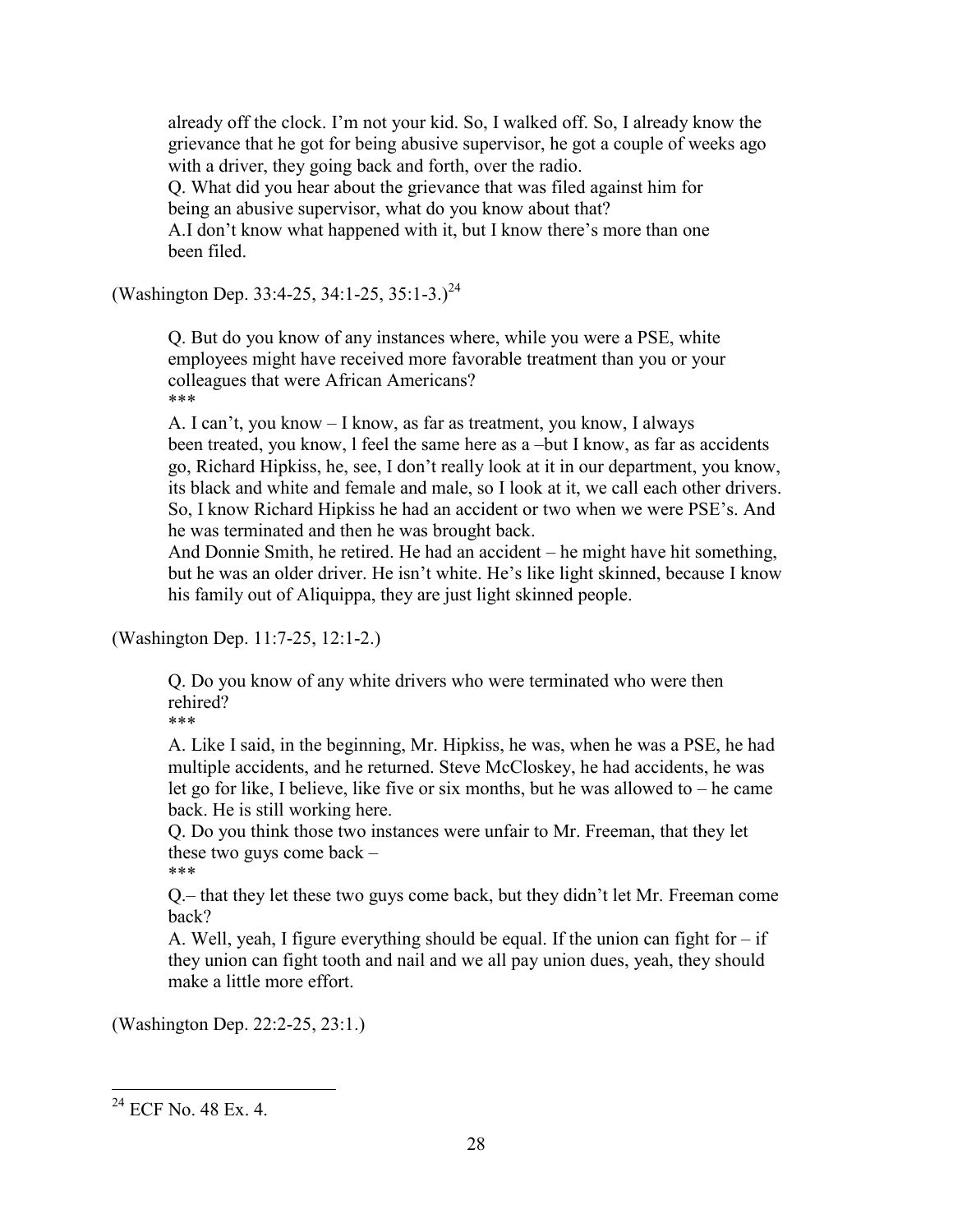## Plaintiff's Hybrid Claim

Plaintiff testified as follows regarding his allegation that the Postal Service breached the

CBA:

- Q: Concerning you, what did the postal service do that breached the contract?
- A: They fabricated an incident that happened.
- Q: Sir, are you contending that your termination was a breach?

A: Yes.

Q: Anything else?

A: And the fact that I was discriminated against.

(Freeman Dep. 130:16-24.) Plaintiff testified further as follows:

Q: What procedures do you think the postal service should have followed that they didn't after incident No. 3?

A: Who did the investigation of that incident? Was there an investigation done on that incident? Was there an investigation done on any of my incidents? Q: What else?

\*\*\*

A: Like I said, I wasn't informed on if there was an investigation done. And I really can't elaborate on that because I'm not in a position to do that. Q: What do you think the postal service should have done rather than recommend your termination and terminate you?

A: Like I said before, did they really investigate it?

Q: Do you think there should have been a different outcome?

A: I can't say that because who did the investigation?

(Freeman Dep. 131:13-19, 132:3-15.) Plaintiff testified as follows regarding his allegation that

the Union breached its duty of fair representation:

Q: What are you alleging that the union did that breached their duty of fair representation?

A: They did not represent me.

Q: And how do you mean? Can you be more specific?

A: I was not allowed to be at any of the proceedings that happened and the fact of the matter that they told me that they are not going to represent me because they feel they cannot win my case. \*\*\*

Q: Anything else that the union did or did not do that you feel was in breach of their duty of fair representation?

A: I feel they discriminated against me.

\*\*\*

Q: What evidence do you have of that?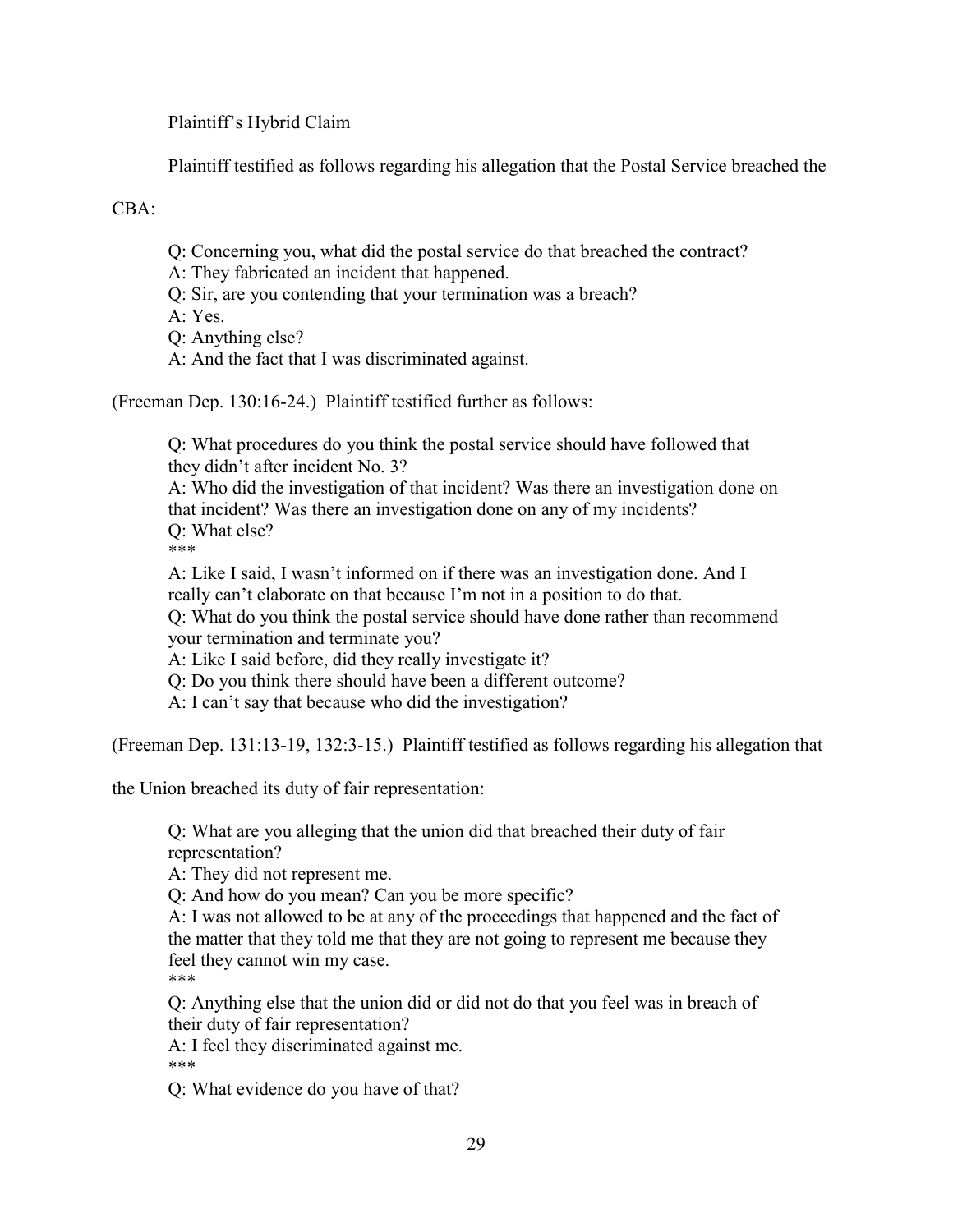A: Look at what they did for Richard Hipkiss.

Q: That's the evidence you believe shows they discriminated against you because of your race?

A: Why wouldn't they do it for me?

Q: I know you're not asking me to answer that question. But that's the question, why not you?

A: Yes. If they are going to be fair and impartial, why wasn't it fair and impartial for me?

Q: What other evidence do you have that the union would want to discriminate against you because of your race?

A: What other evidence? Do I need more?

Q: I'm asking you if you have any more?

 $A: No$ .

(Freeman Dep. 132:16-24, 133:4-7, 134:15-25, 135:1-4.)

In a sworn statement submitted to the National Labor Relations Board (NLRB), Plaintiff

stated that:

I have no affirmative declaratory evidence to provide, such as threats not to represent me or statements concerning my race, that the Union representatives bore any animosity because of my race. I have information through another employee that the Union arbitrated grievances on behalf of white employees who had engaged in unsatisfactory performance and/or had failed to perform their duties in a safe manner, and their conduct had been equal or worse than the conduct for which the Employer had terminated my employment.

(ECF No. 42 Ex. BB  $\P$  6.)

Plaintiff testified at this deposition that he stands by statement he made to the NLRB.

(Freeman Dep. 128:3-19.) When asked whether there was anything else that made him believe

that the Union either discriminated against him because of his race or breached its duty of fair

representation, Plaintiff responded that, "[w]e talked about everything." (Freeman Dep. 137:3-

11.)

## Potential Comparators

Plaintiff points to three individuals as comparators, that is, similarly situated white employees of the Postal Service who allegedly received more favorable treatment than he did.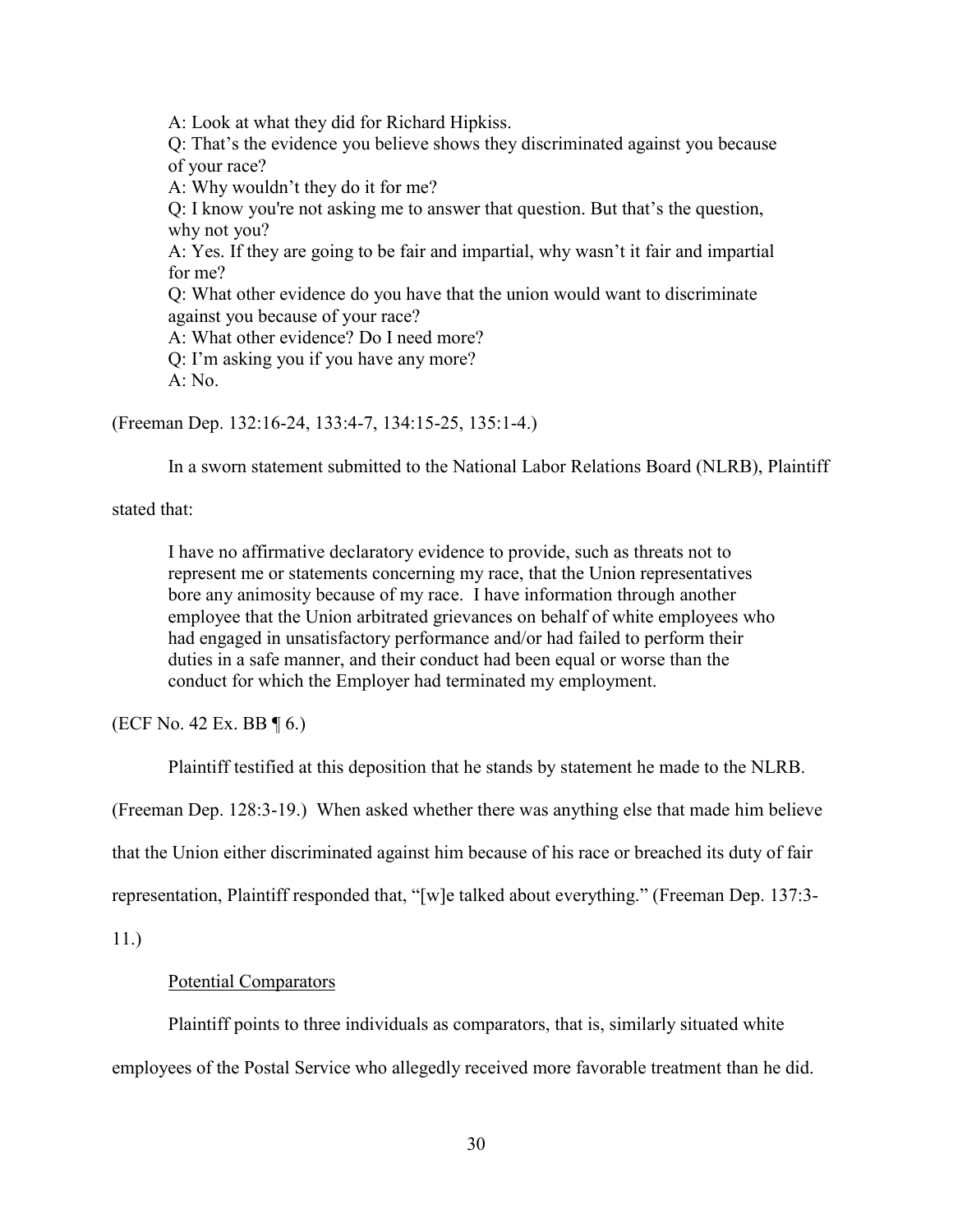The Postal Service denies that these individuals are similarly situated.

### Richard Hipkiss

Richard Hipkiss is a Caucasian MVO presently employed by the Postal Service. (Dziubinski Dep. 63:12-18<sup>25</sup>; Battle Dep. 82:16-17<sup>26</sup>; Hipkiss Dep. 12:14-15.<sup>27</sup>) Hipkiss was hired on or about June 16, 2012 as a PSE MVO. (ECF No. 48 Ex. 22 at USPS 26 (box 27).) Hipkiss was a PSE when both of his at-fault accidents occurred. He was later promoted to a Regular, Full-Time employee. (Washington Dep.  $10:17-19^{28}$ ; ECF No. 48 Ex. 22 at USPS 3, 9, 26.) Battle described Hipkiss as an employee who had been involved in "several" accidents throughout the course of his employment. (Battle Dep. 82:12-15, 89:12-15; ECF No. 48 Ex. 22 at USPS 1; Hosack Dep. 44:24-25, 45:1-3<sup>29</sup>.) To date Hipkiss has retained his position of MVO with the Postal Service. (Washington Dep. 22:3-11.)

Hipkiss' first accident occurred on March 4, 2013. On this date, Hipkiss was operating a spotter and pulling a trailer out from between two other trailers. (Hipkiss Dep. 10:2-4; ECF No. 48 Ex. 22 at USPS 40.) Hipkiss struck a parked POV while pulling the trailer out of a dimly-lit lot at the General Mail Facility. (Ex 22 at USPS 33, 40.) According to Hipkiss, the vehicle was not parked there when he arrived, and he did not see the vehicle before he left. (Hipkiss Dep. 10:2-11; ECF No. 48 Ex. 22 at USPS 41, 49.) The accident caused significant damage to the POV. (Id. at USPS 3.)

The accident was investigated by Ramsey, Dziubinski, and Battle, and Hipkiss was

 $25$  ECF No. 48 Ex. 6.

<sup>26</sup> ECF No. 48 Ex. 20.

 $27$  ECF No. 42 Ex. X.

<sup>28</sup> ECF No. 48 Ex. 4.

 $^{29}$  ECF No. 48 Ex. 23.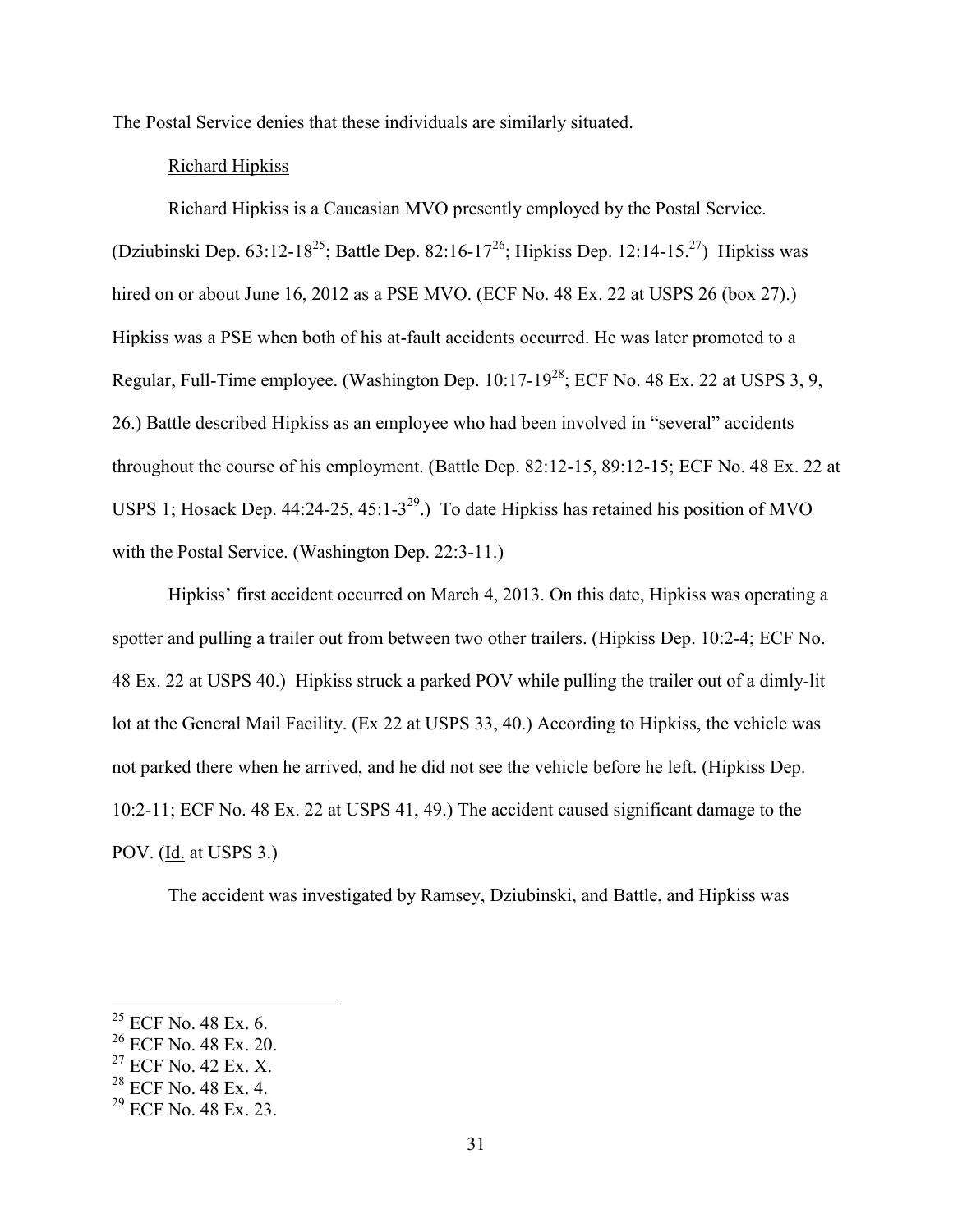charged with an at-fault accident. (Battle Dep. 85:3-9, 86:2-3<sup>30</sup>; ECF No. 48 Ex. 22 at USPS 38, 50.) A Union Representative spoke to the Dock Supervisor for additional details, and was informed that the driver of the POV had been warned against parking in that location. (Id. at USPS 41.) The USPS accident report indicates that the owner of the vehicle played an "active role" in the stated accident by parking improperly. (Id. at USPS 43.)

Hipkiss was originally served a Notice of Removal on March 13, 2013. (Battle Dep. 86:15-17; ECF No. 48 Ex. 22 at USPS 30, 33.) A grievance was filed and his removal was reduced to a suspension at Step 3 of the grievance process. (Hipkiss Dep. 12:3-10.)<sup>31</sup> Hipkiss served a seven-day suspension for the March 4 incident and returned to work on March 17, 2013. (Hipkiss Dep. 11:12-14<sup>32</sup>; ECF No. 48 Ex. 22 at USPS 36.) He also received 40 hours of paid leave. (Id. at USPS 32.) Defendant adds that the record reveals that Hipkiss was brought back because of an alleged unfair labor practice on the part of an unnamed manager, a circumstance not present in this case. (ECF No. 42 Ex. U at WJ 88.)

According to Jones, the Postal Service "gave in" during the grievance process because the manager at the time – who may have been Battle –had attempted to negotiate directly with Hipkiss, separately from the Union. (Jones Dep. 57:17-20, 58:1-6, 17-20.)<sup>33</sup> Battle denied ever having been charged with such a transgression. (Battle Dep. 110:14-21.)<sup>34</sup>

Hipkiss' second accident occurred on August 26, 2013 on the West End Bridge. This accident occurred when Hipkiss side-swiped a POV driving on his left, causing significant damage. (ECF No. 48 Ex. 22 at USPS 5, 17.) The postal vehicle caused significant damage to the

 $30$  ECF No. 48 Ex. 20.

 $31$  ECF No. 42 Ex. X.

 $32$  ECF No. 48 Ex. 21.

 $33$  ECF No. 58, Supp. Ex. 12.

<sup>34</sup> ECF No. 48 Ex. 20.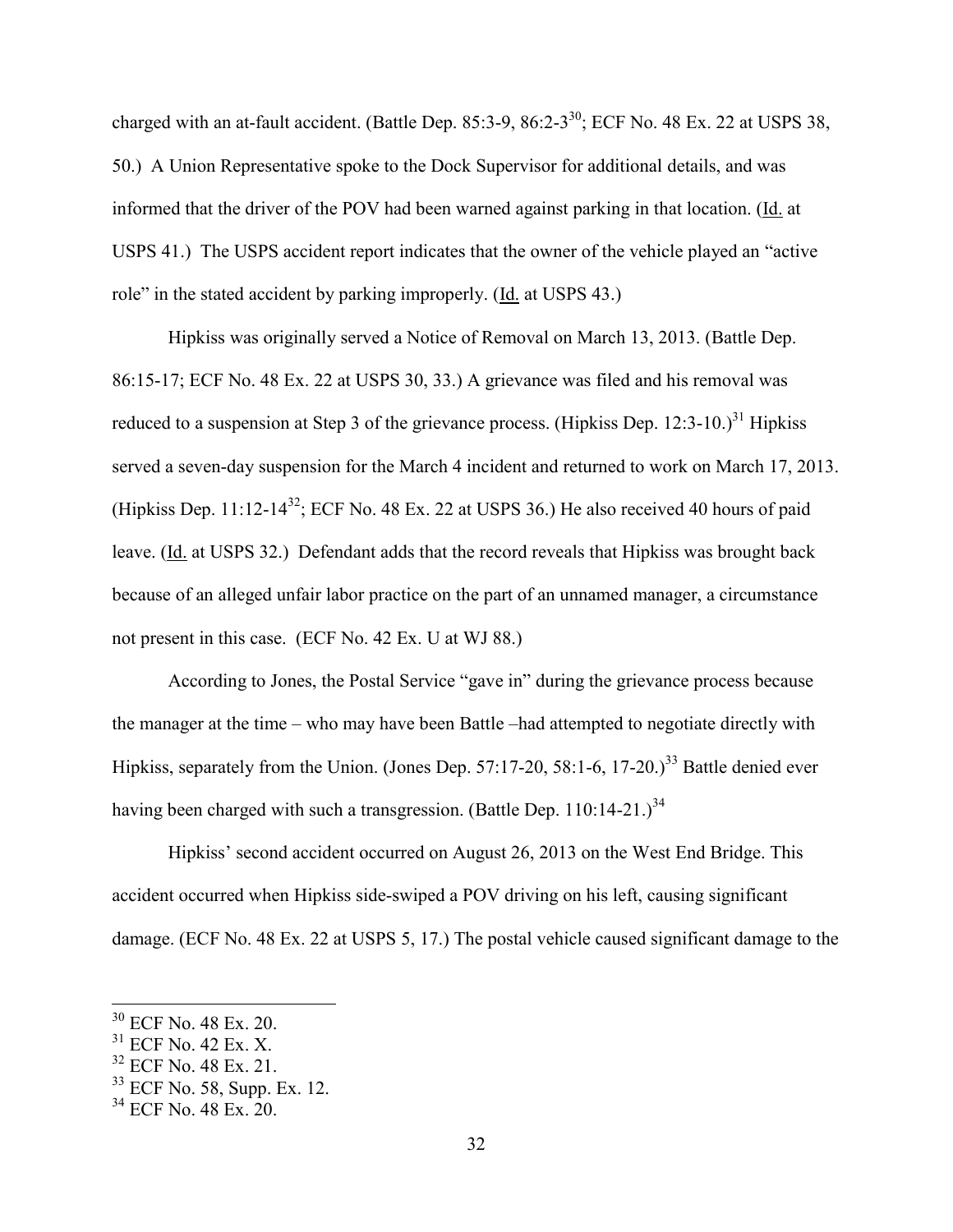POV, damaging the side mirror and removing the protective cover surrounding the mirror. (Id. at USPS 25, 239-42.)

As Hipkiss explained, a construction sign on the right side of the road caused him to "hug the line" on the left. As a result, the rear tire of the postal truck crossed into the opposite lane and sideswiped the rear tire of a POV. (Hipkiss Dep. 6:19-21; ECF No. 48 Ex. 22 at USPS 2, 5.) The accident was investigated by Dziubinski and Ramsey. (Id. at USPS 15, 28, 40.)

Hipkiss' Union Representative at the PDI defended, claiming that the accident happened behind Hipkiss, and that Hipkiss could not have avoided it. (Id. at USPS 16.) In the PDI, Dziubinski described the accident as the "tire and mirror touching." (Id. at USPS 11, 22.)

The accident report further claimed that the driver of the POV played an "active role" in the incident by failing to check her clearance. (Id. at USPS 27.) However, Hipkiss admitted that he was aware that his postal vehicle had crossed outside of his traffic lane and into the lane of the POV. (Hipkiss Dep. 7:5-11.) $35$ 

As a result of this accident, Hipkiss was assigned to the clerk's office for a period of thirty days. (Hipkiss Dep. 7:15-17) He was issued a Notice of Removal on August 30, 2013 and removed from employment with the Postal Service. (Battle Dep. 87:17-22; ECF No. 48 Ex. 22 at USPS 5.) On December 30, 2013, Hipkiss' removal was officially reduced to an LOW, and Hipkiss was instructed to return to work by January 4, 2014. (Id. at USPS 2-3.) Battle was uncertain at what Step of the grievance process this occurred. (Battle Dep. 89:3-4.)

#### John McCartney

John McCartney is a Caucasian male who has been employed as a Postal Service MVO

<sup>&</sup>lt;sup>35</sup> ECF No. 48 Ex. 21.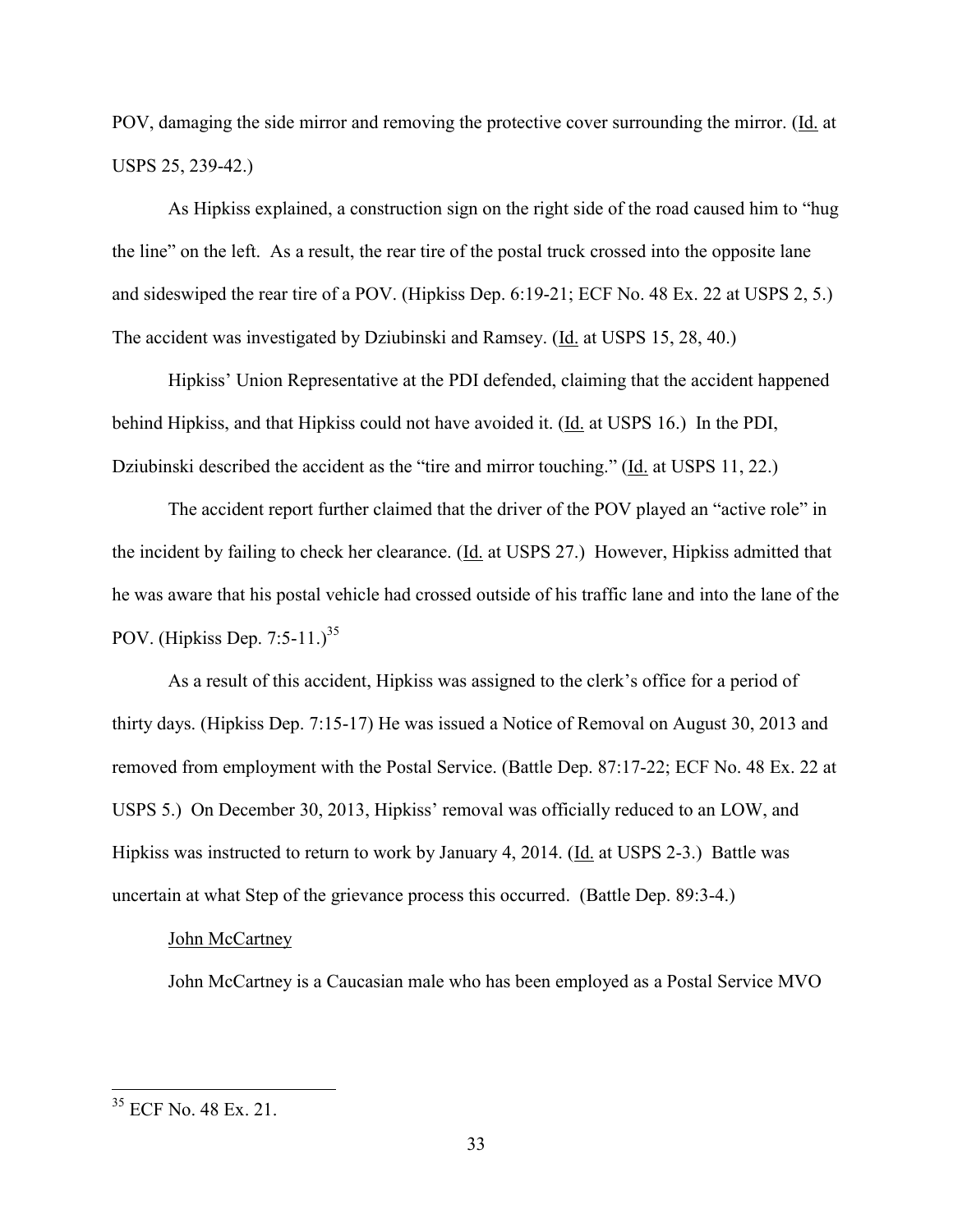since December 10, 2011. (Johnson Dep. 13:17-23; Battle Dep. 103:20-21<sup>36</sup>; ECF No. 48 Ex. 26 at USPS 407.) McCartney has been involved in three motor vehicle accidents throughout his tenure as an MVO, all occurring while he was employed as a PSE MVO. (Battle Dep. 96:22-24; ECF No. 48 Ex. 26 at USPS 350 (box 17), USPS 385 (box 17), 404, 407, 421.)

McCartney's first accident occurred on November 23, 2012. (Id. at USPS 411, 421.) The incident occurred when McCartney was driving through a construction zone and his driver's side mirror struck a construction sign on the side of the road. (Id. at USPS 414-15, 423.) The accident was investigated by Ramsey, Dziubinski, and Battle, who ultimately determined that McCartney was at fault for the accident. (Battle Dep. 97:7-12; ECF No. 48 Ex. 26 at USPS 405, 421.) As a result, he received a discussion in lieu of formal discipline, as well as additional training. (Battle Dep. 98:16-25; ECF No. 48 Ex. 26 at USPS 419-21.)

McCartney's second accident occurred on February 9, 2013. (Id. at USPS 340-42, 350.) He was rear-ended by a POV while stopped at a red light. (Id. at USPS 368-70.) No damage was done to the Postal vehicle; however, the POV was totaled. (Id. at USPS 365.) A police report was filed and McCartney was determined to be not at fault for the accident. (Battle Dep. 99:9-15; ECF No. 48 Ex. 26 at USPS 358-59.)

McCartney's third accident occurred on October 3, 2013, when he opened his driver side door to exit the vehicle and struck an oncoming POV. (Id. at USPS 344-46.) The impact broke the passenger side mirror and damaged the rear window of the POV as well as the driver's side door frame of the postal truck. (Id. at USPS 384-85.)

Battle testified that McCartney was determined to be not at fault for this accident, despite carelessly having opened his door into oncoming traffic:

<sup>36</sup> ECF No. 48 Ex. 20.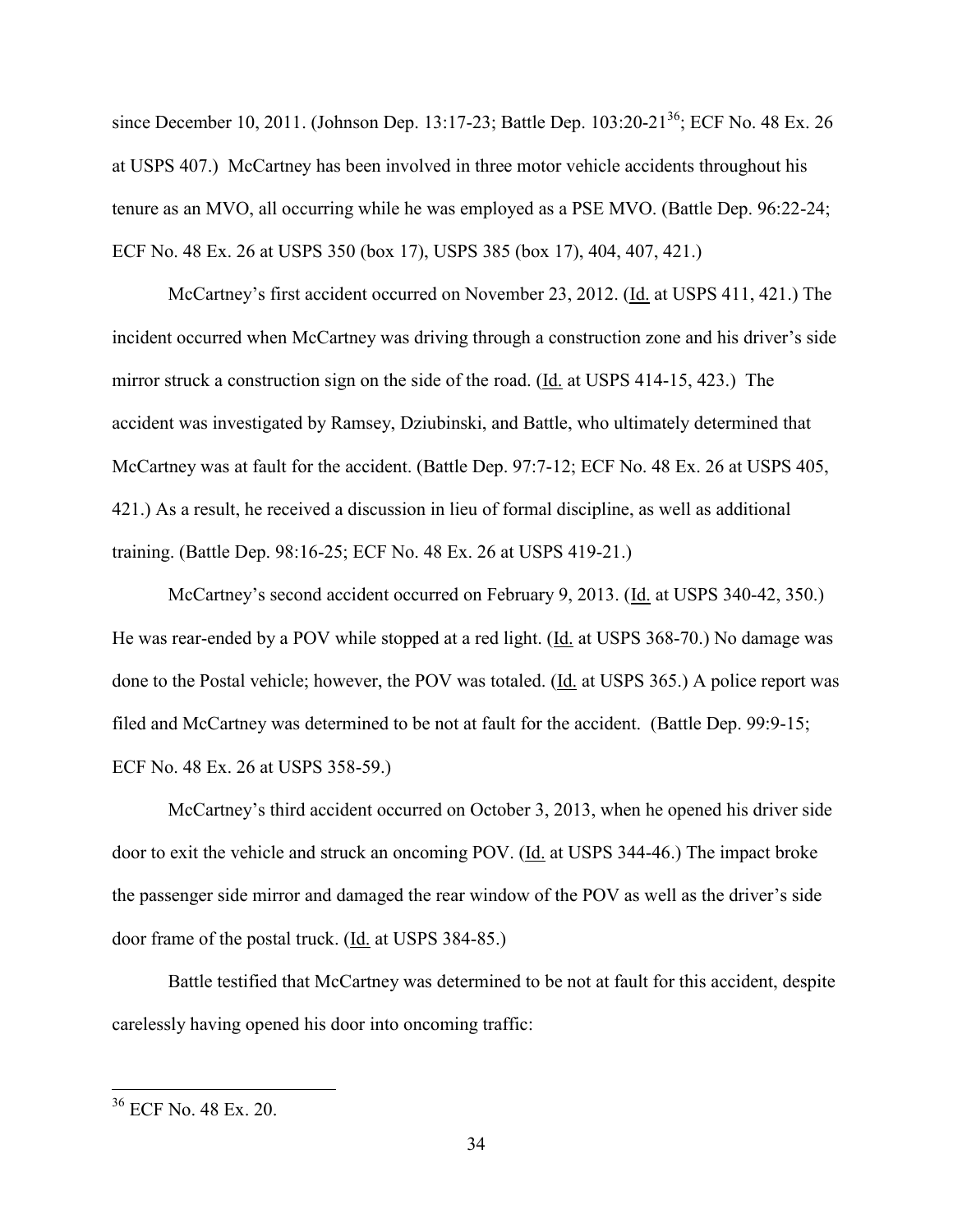Q. And does it [the accident report] give any other indication on what happened? A. Yes, in this accident, as explained in Item 38, he was opening his door and he was struck by a POV as he was opening the door and her mirror was damaged. Q. And was he ascribed fault for that incident? A. No. Q. He was not? A. No. Not to recollection he wasn't. Q. Okay. Does that form give any indication of whether or not Mr. McCartney received any training or anything of that nature? A. No, it doesn't indicate any retraining, no. \*\*\* Q. Is there any indication ascribing fault to Mr. McCartney in that[October 3, 2013] incident?

A. No.

(Battle Dep. 100:7-20, 101:6-8.)

Despite his testimony that McCartney was not a fault for the October 3, 2013 accident,

Battle also indicated that McCartney's "inattention" was a contributing factor to the accident.

(ECF No. 48 Ex. 26 at USPS 386.) He testified:

Q. Had he been paying attention and checked his mirror, would not he have observed the vehicle passing close to his vehicle?

A. Well, in this accident right here, even though I marked it as inattention on his behalf, that street is wide enough where that POV had enough room to clear his vehicle without striking it. The lady was too far over, But to clarify, he was told to start getting out on the passenger side, not to exit from the driver's side.

(Battle Dep. 102:4-13.)

### Charles McCloskey

Charles McCloskey is a Caucasian male employed as a Full-Time MVO with the Postal

Service. (Dziubinski Dep. 79:21-25<sup>37</sup>; ECF No. 48 Ex. 29 at USPS 99.) McCloskey has been

involved in three known motor vehicle accidents during his employment with the Postal Service.

To date McCloskey remains employed with the Postal Service as an MVO. (Battle Dep. 89:16-

<sup>&</sup>lt;sup>37</sup> ECF No. 48 Ex. 6.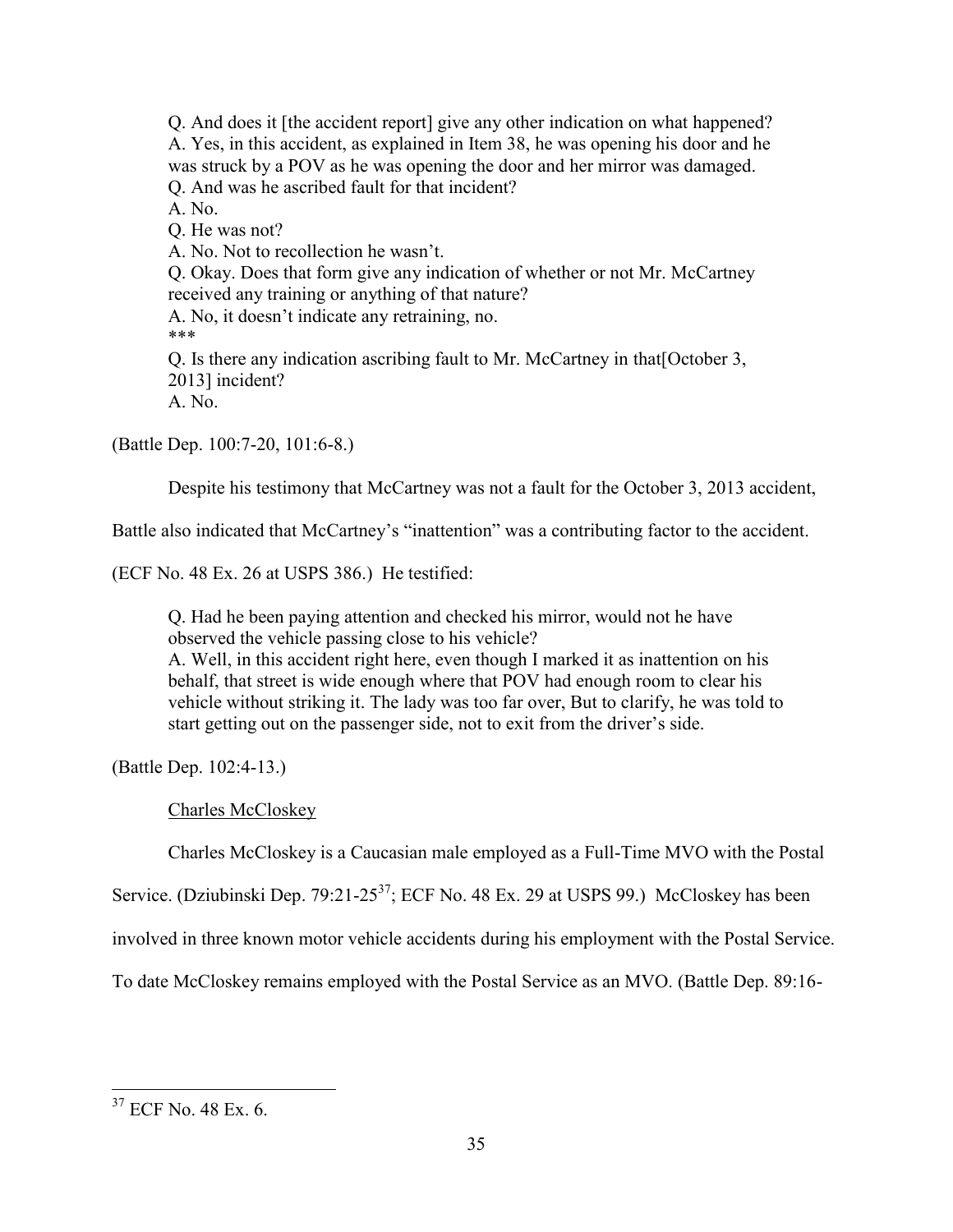23<sup>38</sup>; Hosack Dep. 44:18-21; ECF No. 48 Ex. 29 at USPS 100, 119.)

In addition to his motor vehicle accident history, McCloskey also served a seven-day suspension on approximately November 2, 2010 for exhibiting "Unsafe Work Habits." (ECF No. 48 Ex. 29 at USPS 121.) An advisory letter dated November 11, 2011 indicates that McCloskey was involved in his first motor vehicle accident on October 21, 2011. No information was provided with regard to the details or disciplinary outcome of this accident. However, as of 2013, this accident no longer appeared on McCloskey's employment record. (Id. at USPS 119, 122.)

McCloskey's second accident occurred two weeks later, on November 2, 2011, when he struck a POV which was traveling straight as he attempted to make a left-hand turn into the Parkway Center postal facility. A Notice of Proposed Removal was issued on November 10, 2011, and was reduced to an LOW on April 23, 2013. (Id. at USPS 120-22.)

McCloskey's third known accident occurred on September 17, 2014,when his postal vehicle drifted forward into a POV while he was stopped at a red light. (Id. at USPS 100, 109-11.) McCloskey stated that his postal vehicle "drifted" into the POV, and that there was "nothing" he could have done to avoid the accident. (Id. at USPS 107, 113.)

Dziubinski investigated the accident (Id. at USPS 102-03, 105-07.) McCloskey was determined to be at fault for the accident and was subsequently issued an LOW on September 26, 2014. (Battle Dep. 92:18-23; ECF No. 48 Ex. 29 at USPS 100.) According to Battle, McCloskey was issued the LOW for his third motor vehicle accident because his previous disciplinary actions were "downgraded by labor," and the Postal Service was required to "start over in the process" of discipline. (Battle Dep. 95:10-14.) Battle further stated that McCloskey was "a fulltime employee." (Id. at 95:14-15.) However, on November 11, 2011, Edward Hosack,

<sup>38</sup> ECF No. 48 Ex. 20.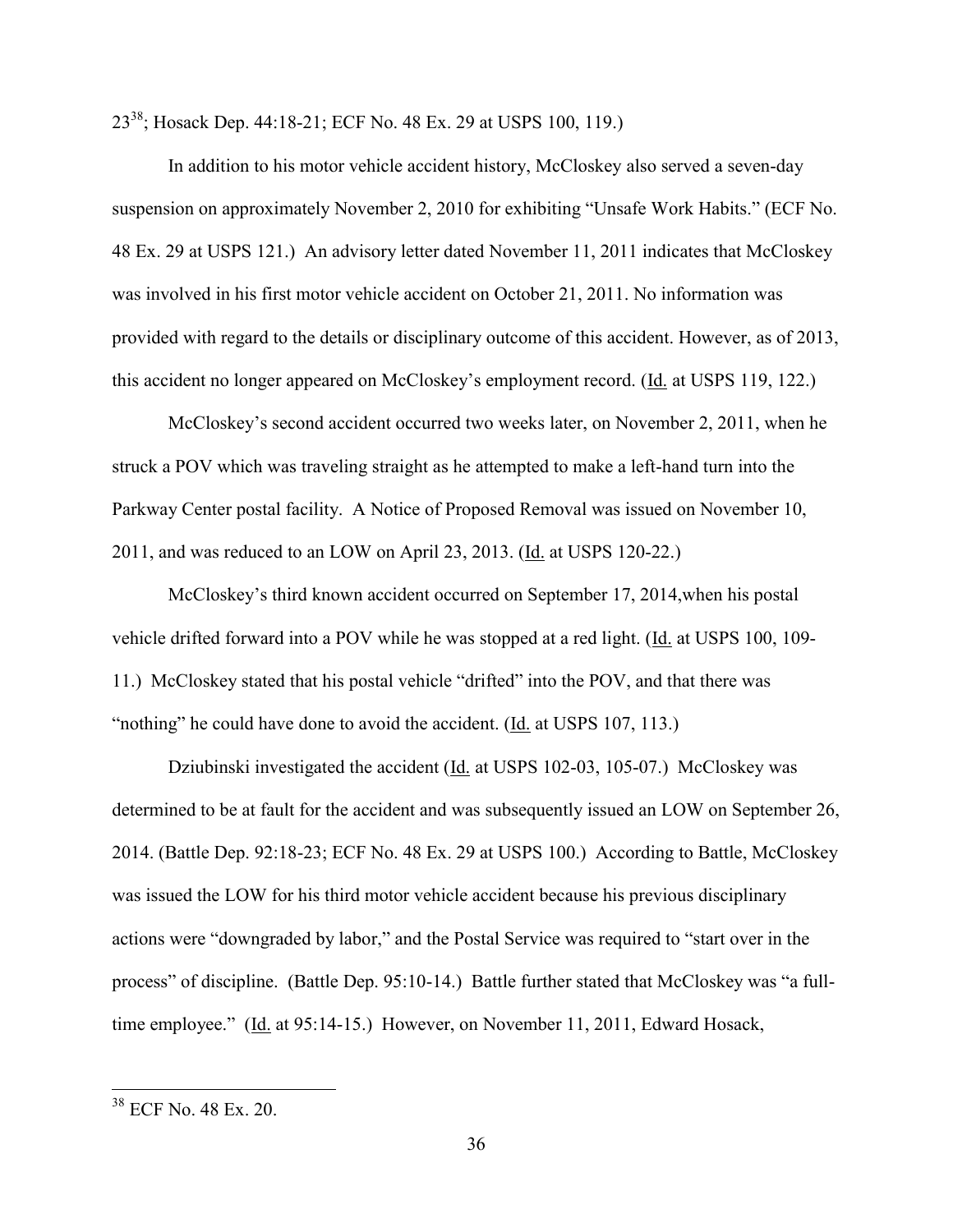Supervisor, Transportation Operations, received a "Confidential Advisory" that a removal (for McCloskey's second accident) would not prevail but that "the final decision on this matter is vours." (ECF No. 48 Ex. 29 at USPS 119.)<sup>39</sup>

#### Procedural History

 $\overline{a}$ 

On March 23, 2015, with the assistance of his attorney, Plaintiff contacted an EEO counselor and prepared an "Information for Pre-Complaint Counseling." (ECF No. 48 Ex. 13 at AF 211-12.) On May 5, 2015, Plaintiff filed a charge of discrimination with the Pennsylvania Human Relations Commission ("PHRC"), which was dual filed with the Equal Employment Opportunity Commission ("EEOC"). (Id. at AF 233-34.) By letter dated June 19, 2015, Plaintiff was notified of his right to file a formal EEO complaint, which he did. (Id. at AF 244-45.) On July 6, 2015, within fifteen (15) days of receipt of the notice, Plaintiff timely filed a counseled formal EEO complaint. (Id. at AF 254-58.) On August 5, 2015, the formal EEO complaint was dismissed. (Id. at AF 260-62.)

Plaintiff was advised that the proper forum for a complainant to have raised a challenge to decisions made by the Union was through the grievance process itself or before the NLRB. (Id. at AF 261.) On August 11, 2015, Plaintiff filed a Complaint with the NLRB and notified both the Union and the Postal Service. (ECF No. 48 Ex. 14 at AF 268.) On August 13, 2015, he filed a revised Complaint with the NLRB. (Id. at AF 276-77.) The August 5, 2015 Notice of Dismissal also advised Plaintiff that he had a right to file a civil action in federal court in lieu of

<sup>&</sup>lt;sup>39</sup> Plaintiff's Concise Statement also cites the experiences of Edward Williams (an African American MVO who was involved in three accidents but received only a seven-day suspension), Roseann Lee (a woman whose race is not identified and who was involved in four accidents and was issue a Notice of Removal but reinstated through the grievance process), and Donald Smith (an African American MVO who was involved in two accidents but whose LOW was expunged upon his retirement). ECF No. 47  $\P$  147-54, 167-75, 185-206. Plaintiff does not refer to these individuals in his brief or explain the relevance of their experiences to this case.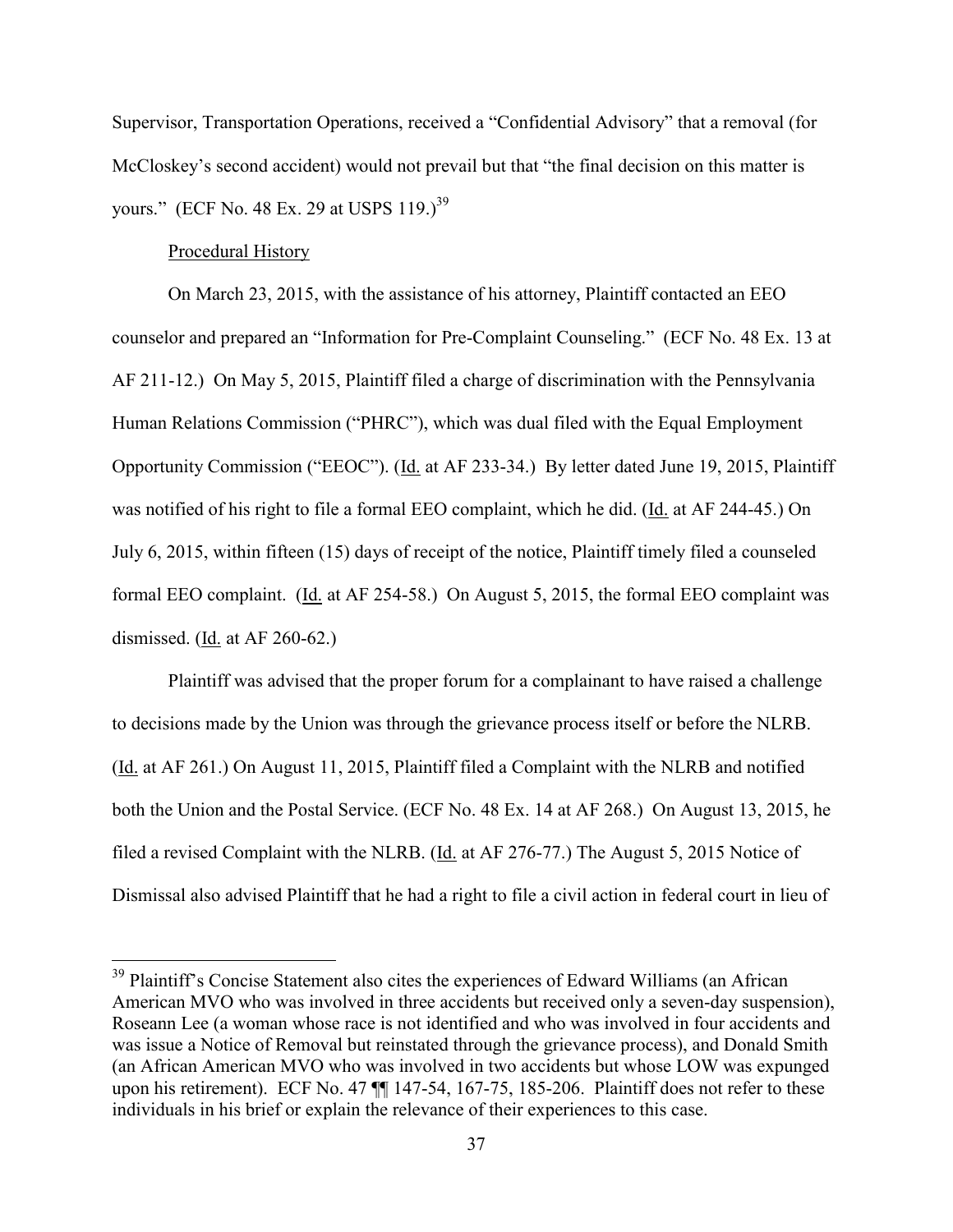filing an appeal with the EEOC. (ECF No. 48 Ex. 13 at AF 262.)

Plaintiff filed this action on August 24, 2015, naming both the Postal Service and the Union as defendants (ECF No. 1). On October 26, 2015, the Postal Service filed a Motion to Dismiss. (ECF No. 4.) On November 11, 2015, Plaintiff voluntarily dismissed the Union from this case (ECF No. 9) and filed an Amended Complaint against the Postal Service, now the only defendant. (ECF No. 10.) Federal question jurisdiction is based on the civil rights claim. Count I alleged that the Postal Service treated him in a discriminatory manner in violation of Title VII when it terminated his employment for the May 13, 2014 motor vehicle accident, because similarly situated white employees were re-employed and/or re-hired at the same or similar pay position. He also alleged that the Postal Service falsely treated his two prior accidents as at-fault incidents in order to justify his termination; that the withdrawal of his grievance by the Postal Service and the Union was discriminatory as it deprived him of the right to have his grievance resolved; and that he was not advised of his Veterans' Preference rights. Count II alleges that the Postal Service breached the CBA by imposing discipline that was punitive in nature rather than corrective and that his removal was not for "just cause."

On December 4, 2015, the Postal Service filed a Motion to Dismiss the Amended Complaint. (ECF No. 15.) On February 25, 2016, a Memorandum Opinion and Order was filed, granting the motion in part (dismissing Plaintiff's claim arising under the Veterans' Preference Act) and denying it in all other respects (ECF No. 24).

On November 4, 2016, Defendant filed a motion for summary judgment (ECF No. 40). On January 16, 2017, Plaintiff filed a brief in opposition (ECF No. 50) and on February 20, 2016, Defendant filed a reply brief (ECF No. 54). On March 1, 2017, Plaintiff filed a motion for leave to file a supplement to his additional facts (ECF No. 58), and the motion was granted on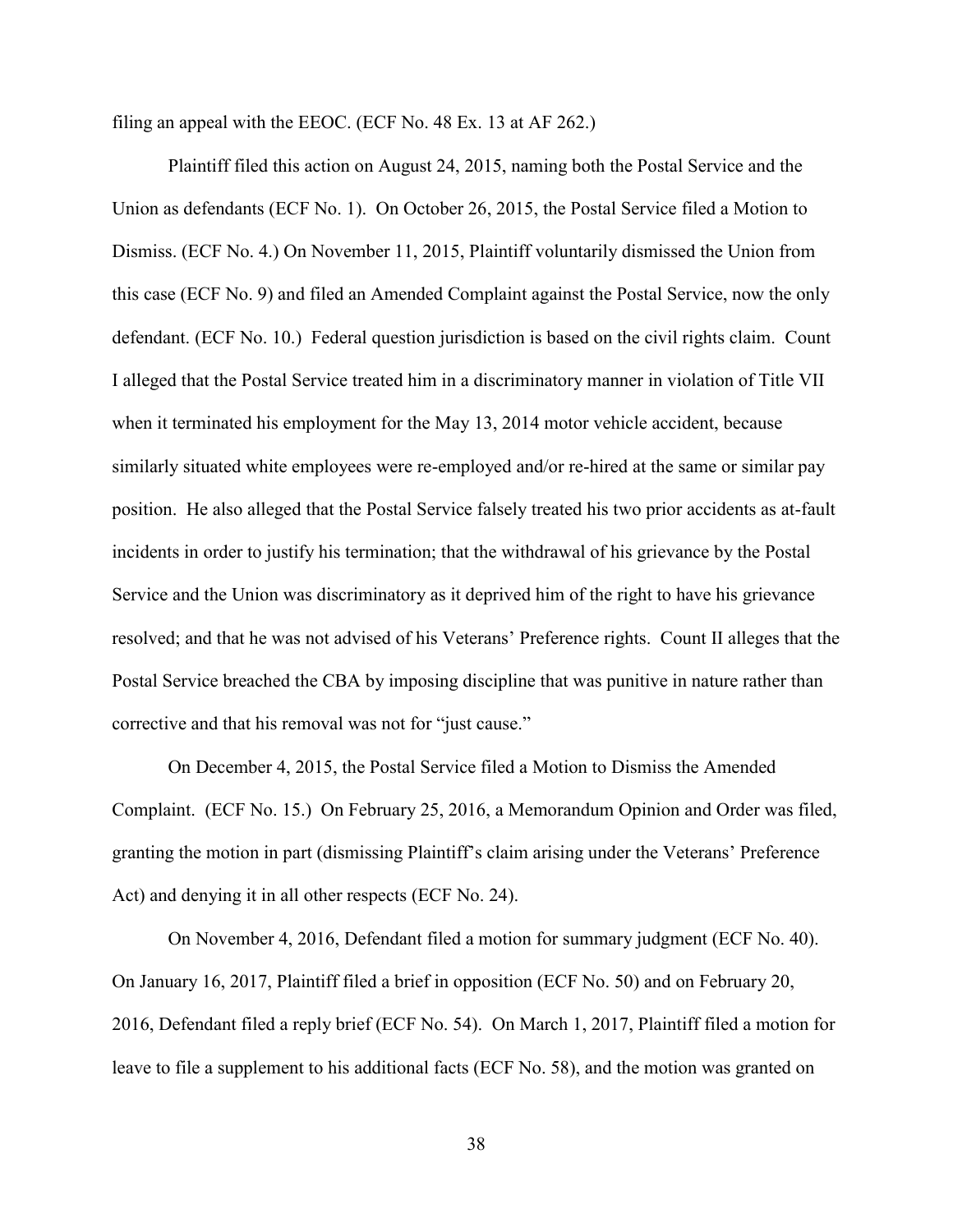March 2, 2017 (ECF No. 59).

#### Standard of Review

As amended effective December 1, 2010, the Federal Rules of Civil Procedure provide that: "The court shall grant summary judgment if the movant shows that there is no genuine dispute as to any material fact and the movant is entitled to judgment as a matter of law." Fed.R.Civ.P. 56(a). Summary judgment may be granted against a party who fails to adduce facts sufficient to establish the existence of any element essential to that party's case, and for which that party will bear the burden of proof at trial. Celotex Corp. v. Catrett, 477 U.S. 317, 322 (1986). The moving party bears the initial burden of identifying evidence which demonstrates the absence of a genuine issue of material fact. Once that burden has been met, the non-moving party must set forth "specific facts showing that there is a genuine issue for trial" or the factual record will be taken as presented by the moving party and judgment will be entered as a matter of law. Matsushita Elec. Indus. Corp. v. Zenith Radio Corp., 475 U.S. 574, 587 (1986). An issue is genuine only if the evidence is such that a reasonable jury could return a verdict for the nonmoving party. Anderson v. Liberty Lobby, Inc., 477 U.S. 242, 248 (1986).

In following this directive, a court must take the facts in the light most favorable to the non-moving party, and must draw all reasonable inferences and resolve all doubts in that party's favor. Hugh v. Butler County Family YMCA, 418 F.3d 265, 266 (3d Cir. 2005); Doe v. County of Centre, Pa., 242 F.3d 437, 446 (3d Cir. 2001).

Defendant argues that: 1) Count I should be dismissed because Plaintiff points to no circumstances giving rise to an inference of race discrimination and even if he could state a prima facie case, he has no evidence of pretext that the proffered reason for his termination (having three motor vehicle accidents over a period of 18 months) is a pretext for unlawful race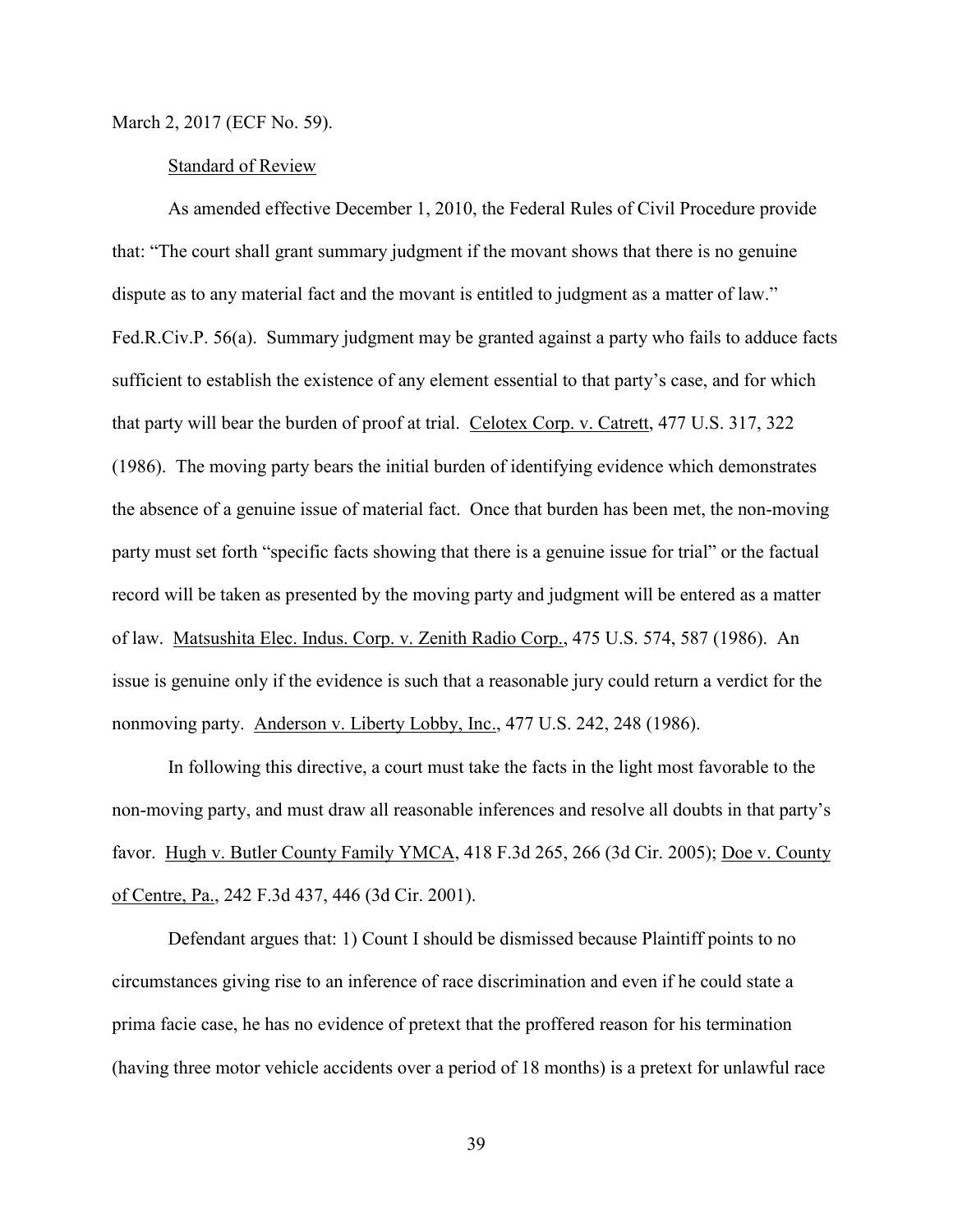discrimination; and 2) Count II should be dismissed because he points to no evidence that the Postal Service breached the CBA or that the Union breached its duty of fair representation.

Plaintiff responds that: 1) he did not have three "at fault" accidents, but rather the Postal Service exaggerated and misrepresented the incidents in order to justify his dismissal, and he was treated less favorably than similarly situated white employees, and Defendant's proffered reason for his dismissal is a pretext for unlawful race discrimination; and 2) the Postal Service breached the CBA by claiming that the accidents were Plaintiff's fault when it knew this was false and by citing the first accident despite the fact that no discipline was imposed, and the Union breached its duty to defend him when it withdrew his appeal, unlike the more favorable treatment given to similarly situated white employees with grievances.

In a reply brief, Defendant contends that: 1) the three individuals to whom Plaintiff compares himself are not valid comparators and he cannot demonstrate pretext by merely disagreeing with the Postal Service's conclusion that the accidents were his fault; and 2) contrary to Plaintiff's contention, the Postal Service did not breach the CBA by noting the first accident in the context of firing him and the Union was not required to continue to arbitrate his grievance once it concluded that it had no chance of succeeding.

#### Count I: Title VII

Title VII provides that "All personnel actions affecting employees or applicants for employment … in the United States Postal Service and the Postal Regulatory Commission … shall be made free from any discrimination based on race, color, religion, sex, or national origin." 42 U.S.C.  $\S$  2000e-16(a). The statute further provides that an aggrieved party may file a civil action as provided in section 2000e-5, § 2000e-16(c), and that the provisions of section 2000e-5(f) through (k) shall govern these civil actions brought by federal employees, § 2000e-

40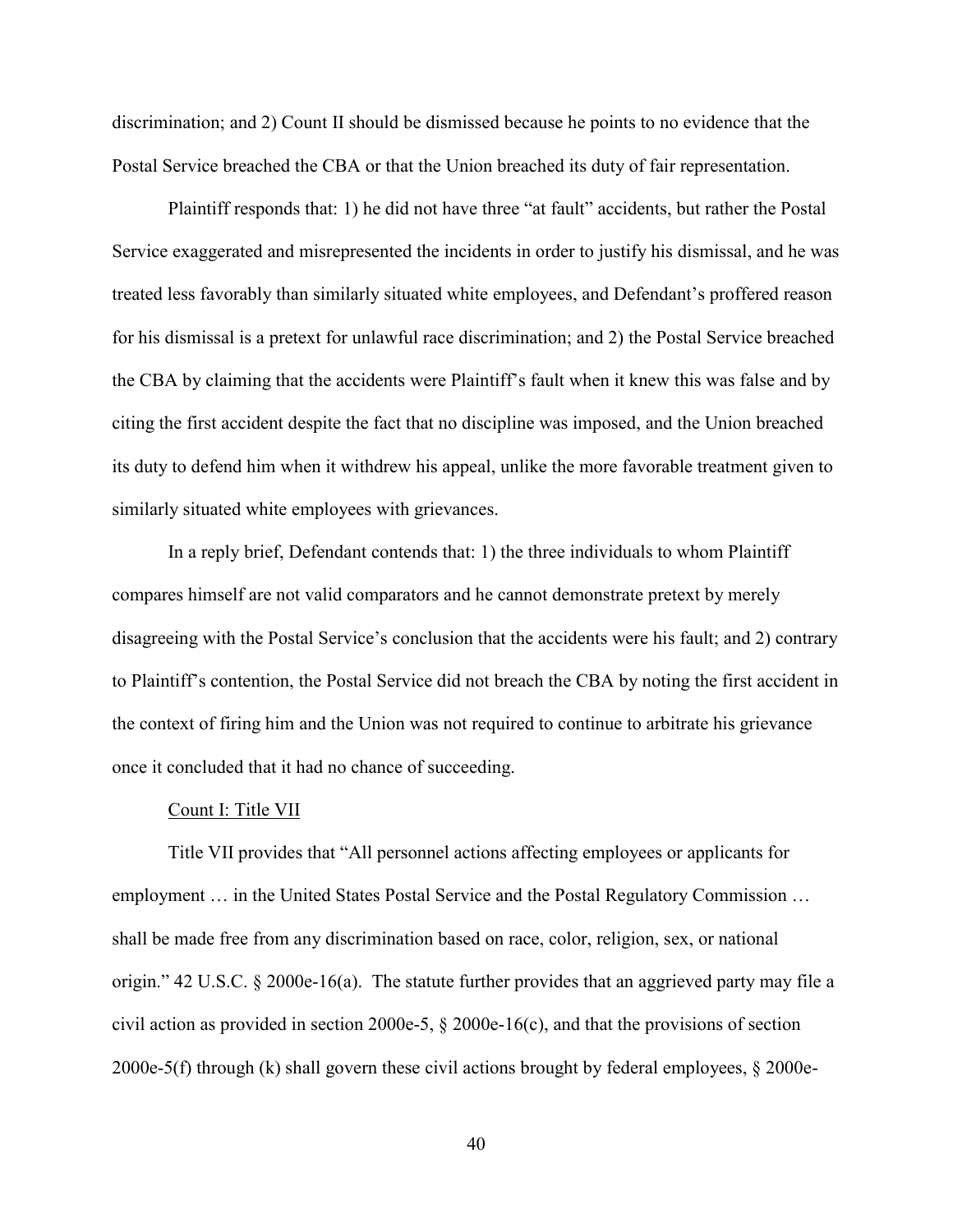$16(d)$ .

Defendant argues that Plaintiff has failed to state a prima facie case of discrimination,

citing to the familiar McDonnell Douglas burden shifting analysis. McDonnell Douglas Corp. v.

Green, 411 U.S. 792 (1973). As the Court of Appeals has explained, a Title VII plaintiff :

bears the initial burden of establishing a prima facie case by a preponderance of the evidence. St. Mary's Honor Ctr. v. Hicks, 509 U.S. 502, 506, 113 S.Ct. 2742, 125 L.Ed.2d 407 (1993). When a plaintiff establishes a prima facie case of discrimination, the burden shifts to the employer to "articulate some legitimate, nondiscriminatory reason for the employee's rejection." McDonnell Douglas, 411 U.S. at 802, 93 S.Ct. 1817. If the defendant meets this burden, the presumption of discriminatory action raised by the prima facie case is rebutted. Tex. Dep't. of Cmty. Affairs v. Burdine, 450 U.S. 248, 255, 101 S.Ct. 1089, 67 L.Ed.2d 207 (1981). The plaintiff then must establish by a preponderance of the evidence that the employer's proffered reasons were merely a pretext for discrimination, and not the real motivation for the unfavorable job action. Id. at 253, 101 S.Ct. 1089; McDonnell Douglas, 411 U.S. at 804, 93 S.Ct. 1817.

The existence of a prima facie case of employment discrimination is a question of law that must be decided by the Court. It requires a showing that: (1) the plaintiff belongs to a protected class; (2) he/she was qualified for the position; (3) he/she was subject to an adverse employment action despite being qualified; and (4) under circumstances that raise an inference of discriminatory action, the employer continued to seek out individuals with qualifications similar to the plaintiff's to fill the position. McDonnell Douglas, 411 U.S. at 802, 93 S.Ct. 1817; Pivirotto v. Innovative Sys., Inc., 191 F.3d 344, 348 n. 1, 352, 356 (3d Cir. 1999). However, the prima facie test remains flexible and must be tailored to fit the specific context in which it is applied. Geraci v. Moody-Tottrup, Int'l, Inc., 82 F.3d 578, 581 (3d Cir. 1996).

Sarullo v. U.S. Postal Serv., 352 F.3d 789, 797-98 (3d Cir. 2003) (footnotes omitted).

Defendant contends that Plaintiff cannot establish a prima facie case of race

discrimination because he points to no circumstances giving rise to an inference of

discrimination—he cannot compare himself to Hipkiss, who actually was treated more severely

(he was terminated after two accidents before his grievances succeeded in getting him

reinstated), and he has no other evidence to support his claim, including his claim that various

Postal Service supervisors conspired against him because he objected to being called "black."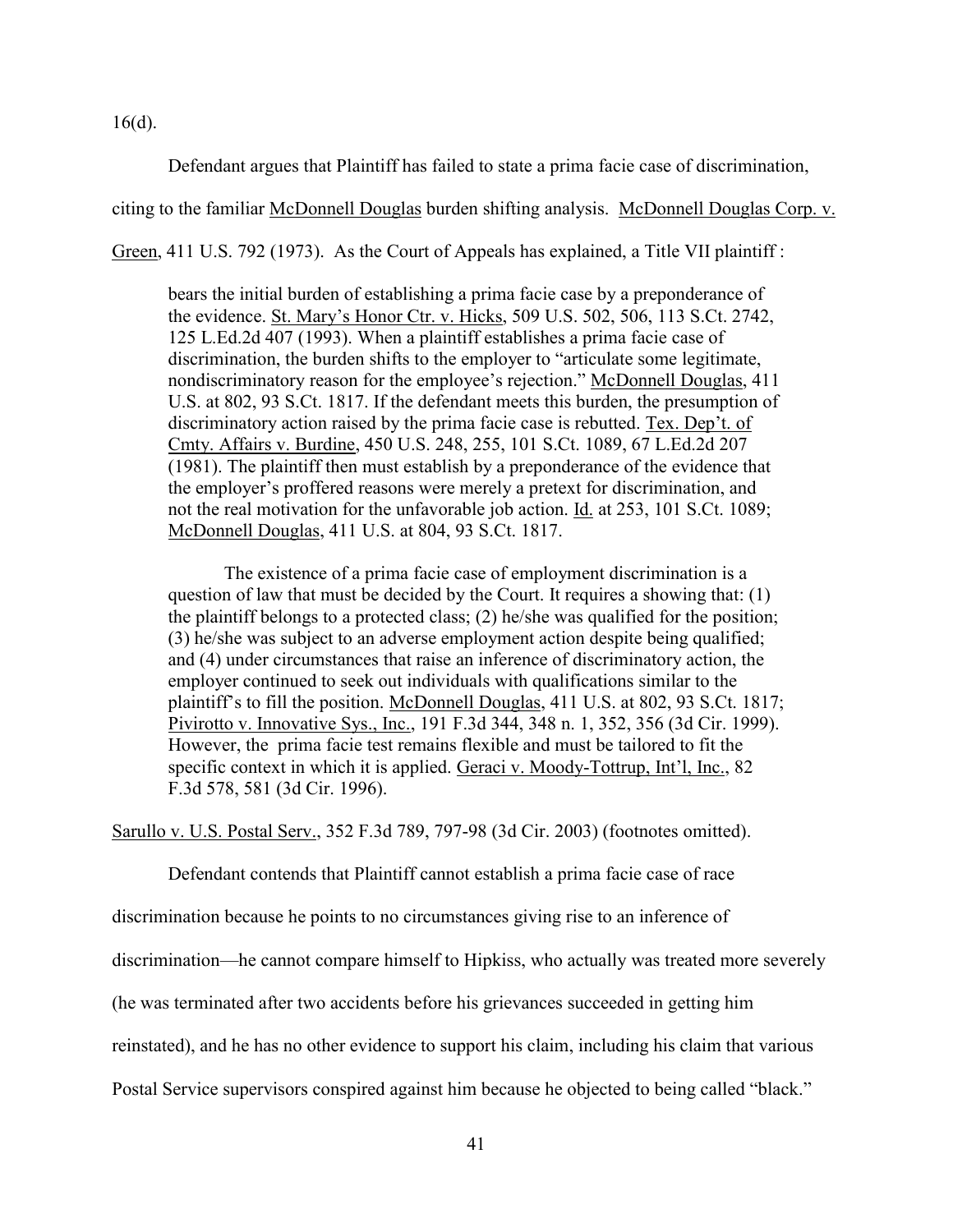Plaintiff responds that he can compare himself to Hipkiss and also to McCartney and McCloskey. Defendant replies that these are not valid comparators because they are not similarly situated.

The Court of Appeals has held that plaintiffs in discrimination cases "cannot selectively choose a comparator." Simpson v. Kay Jewelers, Div. of Sterling, Inc., 142 F.3d 639, 645 (3d Cir. 1998). An individual must be similarly situated in all material respects. Lula v. Network Appliance, Inc., 2006 WL 1371132, at \*5 (W.D. Pa. May 17, 2006 (Cercone, J.), aff'd, 245 F. App'x 149 (3d Cir. 2007). "In order for [individuals] to be deemed similarly situated, the individuals with whom a plaintiff seeks to be compared must have engaged in the same conduct without such differentiating or mitigating circumstances that would distinguish their conduct or the [defendant's] treatment of them for it." Jones v. Hosp. of Univ. of Pa., 2004 WL 1773725, at \*6 (E.D. Pa. Aug. 5, 2004) (citation omitted).

Defendant argues that Plaintiff cannot maintain a prima facie case of racial discrimination because he cannot point to another similarly situated individual, that is a white PSE who was involved in three at-fault accidents but was not fired, and thus received more favorable treatment than he did. However, as the Court of Appeals has clarified, although some previous cases had created confusion by referring to favorable treatment outside the protected group as a prima facie case element, "[u]nder McDonnell Douglas, evidence of favorable treatment outside the protected class is not an element of a prima facie case." Matczak v. Frankford Candy and Chocolate Co., 136 F.3d 933, 939 (3d Cir. 1997) (citing McDonnell Douglas, 411 U.S. at 802). See also Simpson, 142 F.3d at 646 (evidence that a non-member of the protected class was treated more favorably is enough for purposes of the prima facie case and the issue of whether the individual is "similarly situated" is more appropriately addressed at the pretext stage of the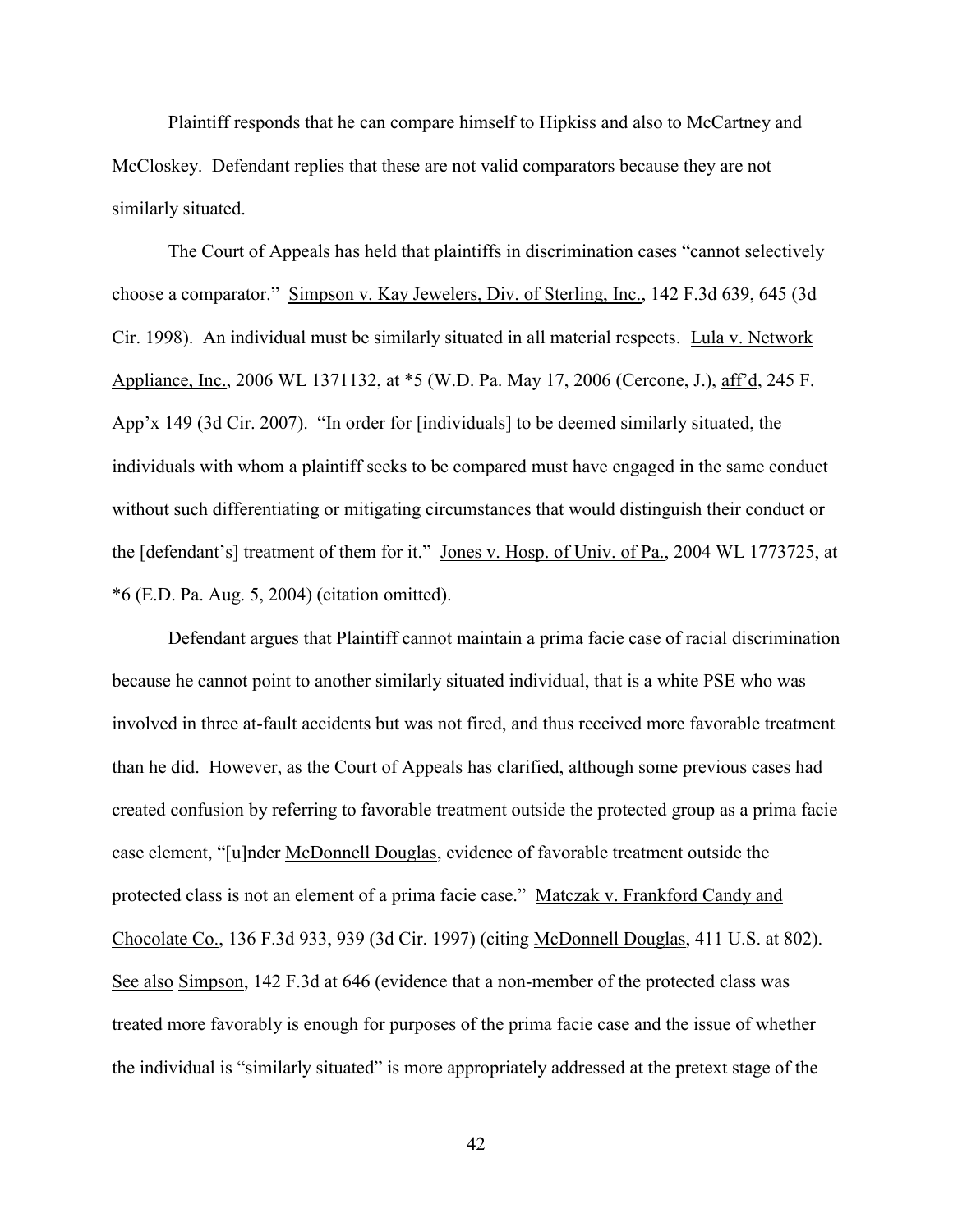analysis). Thus, Plaintiff need not point to a white PSE with three accidents who not fired in order to state a prima facie case of racial discrimination. Moreover, he refers to three white Postal Service workers who were cited for multiple auto accidents, which is more than sufficient for purposes of a prima facie case.

Thus, Plaintiff has established a prima facie case of race discrimination. The burden shifts to Defendant to point to a legitimate, non-discriminatory reason for terminating Plaintiff's employment. Defendant has met its burden by pointing to Plaintiff's history of motor vehicle accidents. See Raytheon Co. v. Hernandez, 540 U.S. 44, 51-52 (2003). Plaintiff contends that the accidents the Postal Service cites were "magnified and fabricated" to justify his termination.

To discredit the employer's proffered reason, however, the plaintiff cannot simply show that the employer's decision was wrong or mistaken, since the factual dispute at issue is whether discriminatory animus motivated the employer, not whether the employer is wise, shrewd, prudent, or competent. Rather, the nonmoving plaintiff must demonstrate such weaknesses, implausibilities, inconsistencies, incoherencies, or contradictions in the employer's proffered legitimate reasons for its action that a reasonable factfinder could rationally find them "unworthy of credence," and hence infer "that the employer did not act for [the asserted] non-discriminatory reasons."

Fuentes v. Perskie, 32 F.3d 759, 765 (3d Cir. 1994) (citations omitted). Or put another

way:

[W]e do not sit as a super-personnel department that reexamines an entity's business decisions. No matter how medieval a firm's practices, no matter how high-handed its decisional process, no matter how mistaken the firm's managers, the ADEA does not interfere. Rather, our inquiry is limited to whether the employer gave an honest explanation of its behavior.

Brewer v. Quaker State Oil Ref. Corp., 72 F.3d 326, 332 (3d Cir. 1995).

Thus, Plaintiff cannot demonstrate pretext by claiming that the Postal Service's

conclusion that the second accident was his fault was wrong because the other driver turned in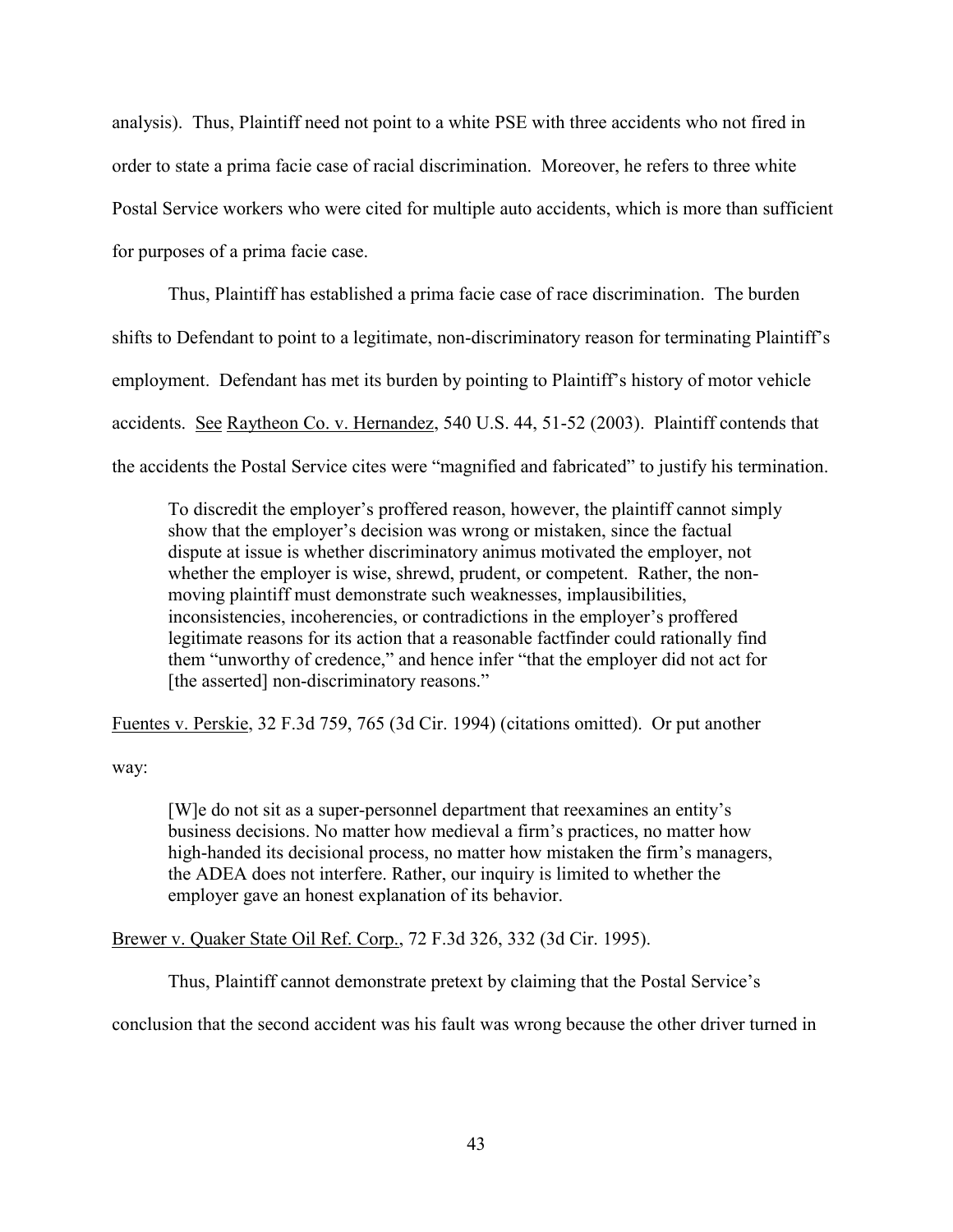front of him.<sup>40</sup> As noted above, "it is not enough for a plaintiff to show that an employer's

decision was wrong or mistaken, because the issue is whether the employer acted with

discriminatory animus." Abramson v. William Paterson College, 260 F.3d 265, 283 (3d Cir.

2001).

 $\overline{a}$ 

On the other hand, Plaintiff argues that he has evidence of pretext in the form of three

similarly situated white Postal Service employees who received more favorable treatment.

Defendant contends that the three employees are not similarly situated.

The Court of Appeals has stated that:

to be considered similarly situated, comparator employees must be similarly situated in all relevant respects. Russell v. University of Toledo, 537 F.3d 596 (6th Cir. 2008); Lee v. Kansas City S. Ry. Co., 574 F.3d 253, 259-61 (5th Cir. 2009)). A determination of whether employees are similarly situated takes into account factors such as the employees' job responsibilities, the supervisors and decision-makers, and the nature of the misconduct engaged in. Lee, 574 F.3d at 259–261; Burks v. Wis. Dep't of Transp., 464 F.3d 744 (7th Cir. 2006).

Wilcher v. Postmaster General, 441 F. App'x 879, 882 (3d Cir. 2011). However, to the extent

that Defendant argues that the conduct must be "the same," the Court notes the following

comment made by Judge Conti:

Other courts have demanded that comparators' conduct be "the same." E.g., Hodczak v. Latrobe Specialty Steel Co., 761 F. Supp. 2d 261, 269 (W.D. Pa. 2010) ("'[Comparators] ... must have dealt with the same supervisor, have been subject to the same standards and have engaged in the same conduct without such differentiating or mitigating circumstances that would distinguish their conduct or the employer's treatment of them for it.'" (quoting Ogden v. Keystone Residence, 226 F. Supp. 2d 588, 603 (M.D. Pa. 2002)) (emphasis added)). The court concludes that "similar conduct" is the more appropriate formulation, and the one relied upon more often and more recently by Court of Appeals for the Third

<sup>&</sup>lt;sup>40</sup> In his brief, Plaintiff also makes a passing reference to the Postal Service's "failure to question [his] colleague Mr. Coleman, who [Plaintiff] advised Postal Service that he had witnessed the incident." (ECF No. 50 at 17.) However, his citation does not support this argument: he refers to the PDI, at which Ramsey asked him if he (Plaintiff) had any questions and Plaintiff asked if he talked to Edward Coleman and Ramsey responded "I have not had a chance yet." (ECF No. 42 Ex. Q at BATTLE 79-80.)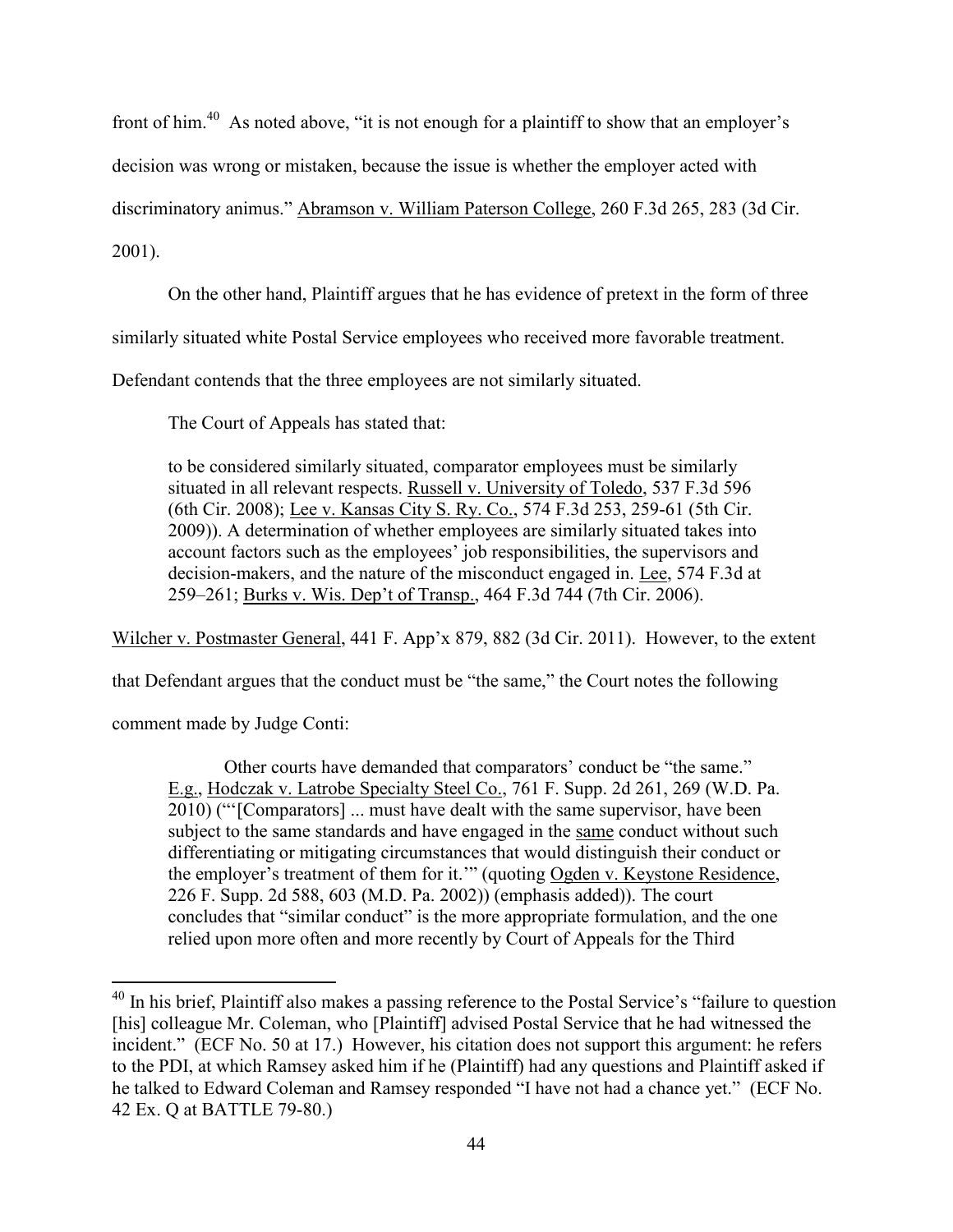Circuit—albeit in unpublished opinions. See Radue v. Kimberly–Clark Corp., 219 F.3d 612, 617-18 (7th Cir. 2000), quoted favorably by Brown v. SEPTA, 539 Fed. Appx. 25, 28-29 (3d Cir. 2013) (per curiam); Amfosakyi v. Frito Lay, Inc., 496 Fed. Appx. 218, 224 (3d Cir. 2012) (per curiam); McCullers v. Napolitano, 427 Fed. Appx. 190, 195 (3d Cir. 2011) (per curiam); Houston v. Easton Area Sch. Dist., 355 Fed. Appx. 651, 654 (3d Cir. 2009); Opsatnik v. Norfolk S. Corp., 335 Fed. Appx. 220, 223 (3d Cir.2009). But see Davis v. City of Phila. Water Dep't, 57 Fed. Appx. 90, 92 (3d Cir. 2003) (using the "the same conduct" formulation (quoting Anderson v. Haverford Coll., 868 F. Supp. 741, 745 (E.D. Pa. 1994))).

Mitchell v. City of Pittsburgh, 995 F. Supp. 2d 420, 431 n.3 (W.D. Pa. 2014).

Contrary to Plaintiff's assertions, Hipkiss is not a similarly situated employee. In fact, Hipkiss received more severe treatment than he did: the Postal Service tried to have him removed after his first and second at-fault accidents. After the first accident, the removal was requested by Ramsey and Battle concurred, and he was fired. (ECF No. 42 Ex. CC at USPS 33- 34, 37-38.) After the second accident, the removal was requested by Dziubinski and Battle concurred, and he was again fired. (Id. at USPS 5-6, 11-12.) Even at the Step 2 level of the grievance, Battle insisted on removing Hipkiss. (Id. at USPS 3-4.) The fact that the Union was subsequently able to have Hipkiss' removals reduced to LOWs and obtain his reinstatement on two occasions does not demonstrate that he received more favorable treatment from the Postal Service, his employer, particularly when, as the Postal Service observes, neither Battle nor Dziubinski was involved in the grievance proceedings that achieved Hipkiss' reinstatement. (Id. at USPS 2, 32; Ex. U at WJ 88.)

McCartney's situation is more complicated. On the one hand, the Postal Service determined that McCartney was not at fault for his second accident (when he was rear-ended by a POV) and Plaintiff does not dispute this conclusion.<sup>41</sup> Unlike Plaintiff, therefore, McCartney was not involved in three at-fault accidents and could be said not to constitute a proper

<sup>&</sup>lt;sup>41</sup> Plaintiff appears to challenge the Postal Service's conclusion that McCartney was not at fault for his third accident, noting that McCartney "carelessly" opened his door into a passing POV.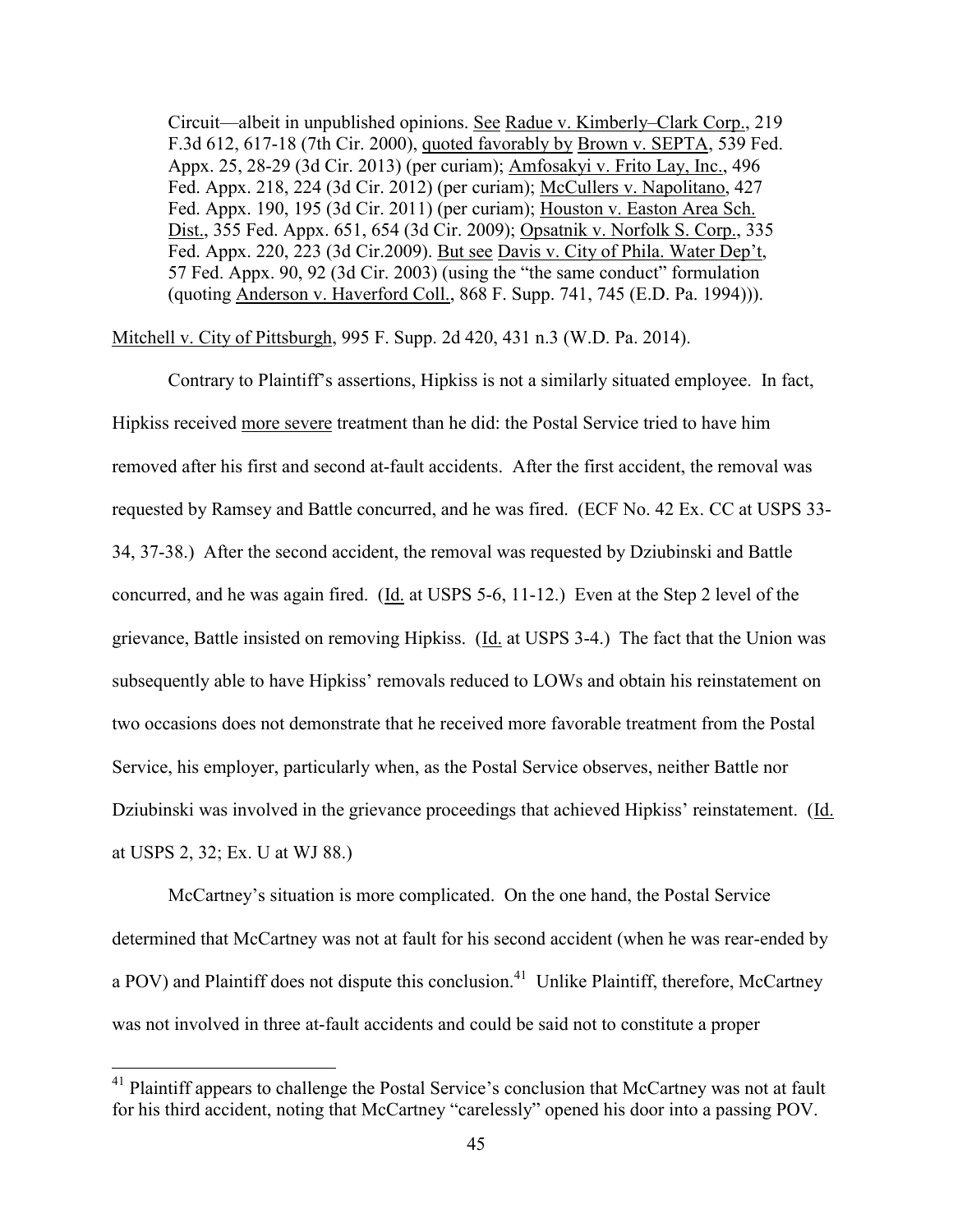comparator. See Mitchell, 995 F. Supp. 2d at 432 (TD was a white paramedic who was investigated for allegedly striking a patient, but his supervisor concluded that the evidence did not support imposing discipline, unlike Mitchell, an African American paramedic who was alleged to have inappropriately touched a co-worker and there was some evidence to support the claim).

On the other hand, although the documents the Postal Service has submitted refer in general terms to progressive discipline, they do not mandate that an employee receive an LOW for a second at-fault accident or be terminated for a third one. See ECF No. 42 Ex. C at 149-50. Indeed, as noted above, the Postal Service tried to have Hipkiss removed after only his first accident. Thus, it is not clear that the question of comparators should be sliced as finely as Defendant does herein.

The Court need not resolve this question, however, because Plaintiff has established that McCloskey is a similarly situated employee: he was involved in three at-fault accidents, including a second one in which he struck a POV (just like Plaintiff) and a third one in which his vehicle "drifted into" the POV in front of him (just like Plaintiff), but he was issued an LOW instead of a Notice of Removal. In fact, McCloskey probably engaged in more serious conduct in that the record indicates he failed to report his accident for nearly five hours afterward. (ECF No. 48 Ex. 29 at USPS 100.)

Defendant argues that McCloskey is a "full-time MVO with the full panoply of progressive discipline rights," unlike Plaintiff, who was a PSE.<sup>42</sup> However, the issue in Count I is not whether Plaintiff received the full range of progressive discipline rights (which is an

 $42$  As noted above, the actual language from the MOU is that: "The full range of progressive discipline is not always required for PSEs; however, the parties agree that an appropriate element of just cause is that discipline be corrective in nature, rather than punitive."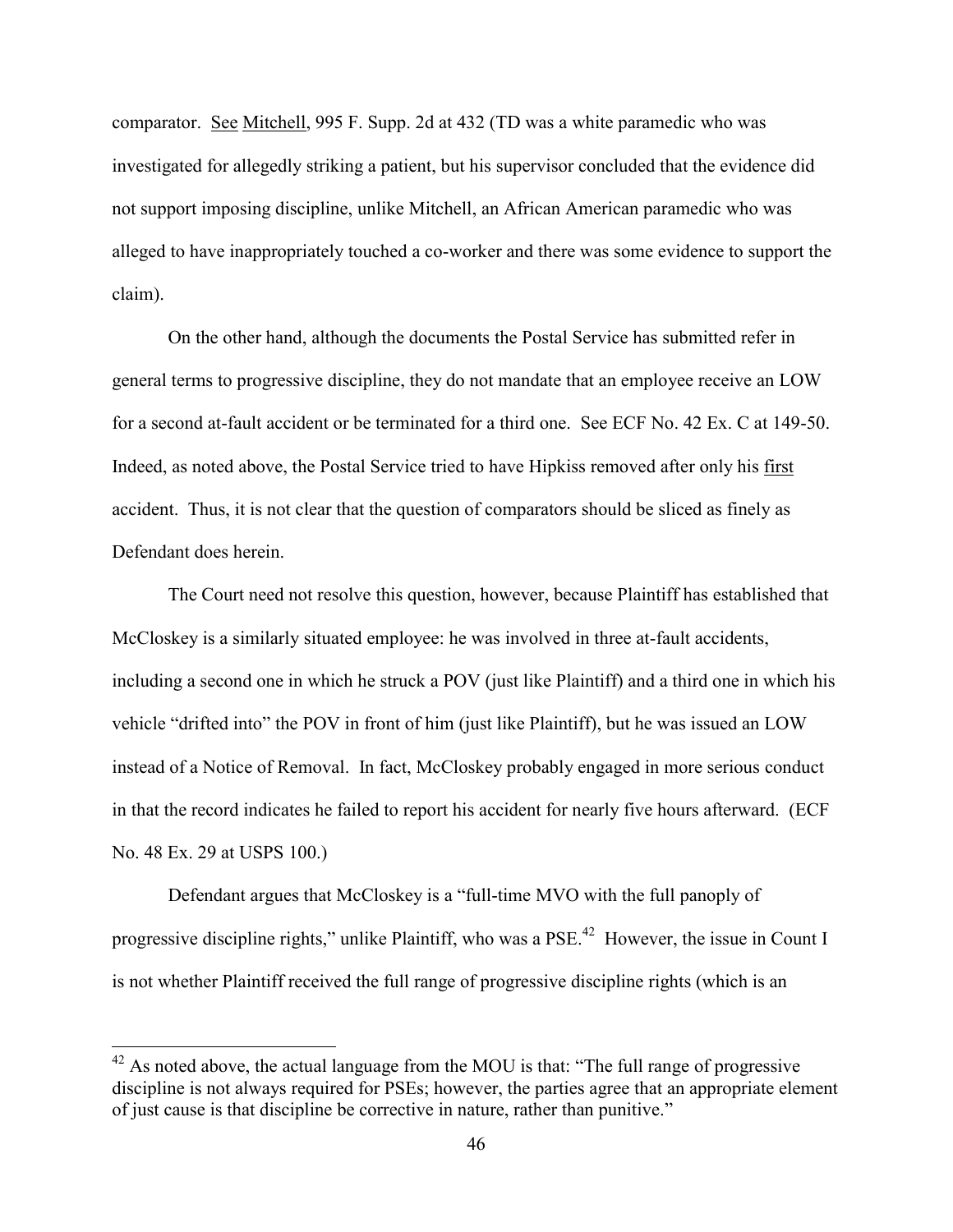internal Union matter), but whether he was treated in a disparate manner because of his race. The Postal Service did not inform Plaintiff at the time of his termination (and does not explicitly argue here) that he was receiving "harsher discipline" because he was a PSE rather than a fulltime MVO. On the contrary, the record indicates that the Postal Service was treating the matter as progressive discipline: a discussion after the first accident, an LOW after the second and removal after the third. But the issue is why he received this removal when McCloskey received only an LOW under similar circumstances.

Defendant also tries to suggest that the Union was responsible for McCloskey receiving more favorable treatment, but McCloskey did not receive a notice of removal which was reduced to an LOW during the grievance process (like Hipkiss). Rather, he received the LOW from the Postal Service; the matter never reached the grievance process. And as noted above, the record with respect to McCloskey indicates that, whatever advice the Postal Service received on this matter from the Union, it was clear that "the final decision on this matter is yours." (ECF No. 48 Ex. 29 at USPS 119.)

Defendant cites no authority in support of the argument that two otherwise similarly situated employees can be further distinguished based on their positions within the Union or whether they are full-time or part-time employees. Rather, as Judge Conti has observed, "[t]here is no requirement that two employees be disciplined under the identical policy to be found similarly situated." Mitchell, 995 F. Supp. 2d at 432 (Mitchell was similarly situated to LK, a white paramedic who allegedly struck a patient and thus both engaged in terminable offenses, but LK was given only a suspension).

At this stage of the proceedings, Plaintiff must demonstrate that the Postal Service's articulated reason for his termination was a pretext for unlawful race discrimination. He can

47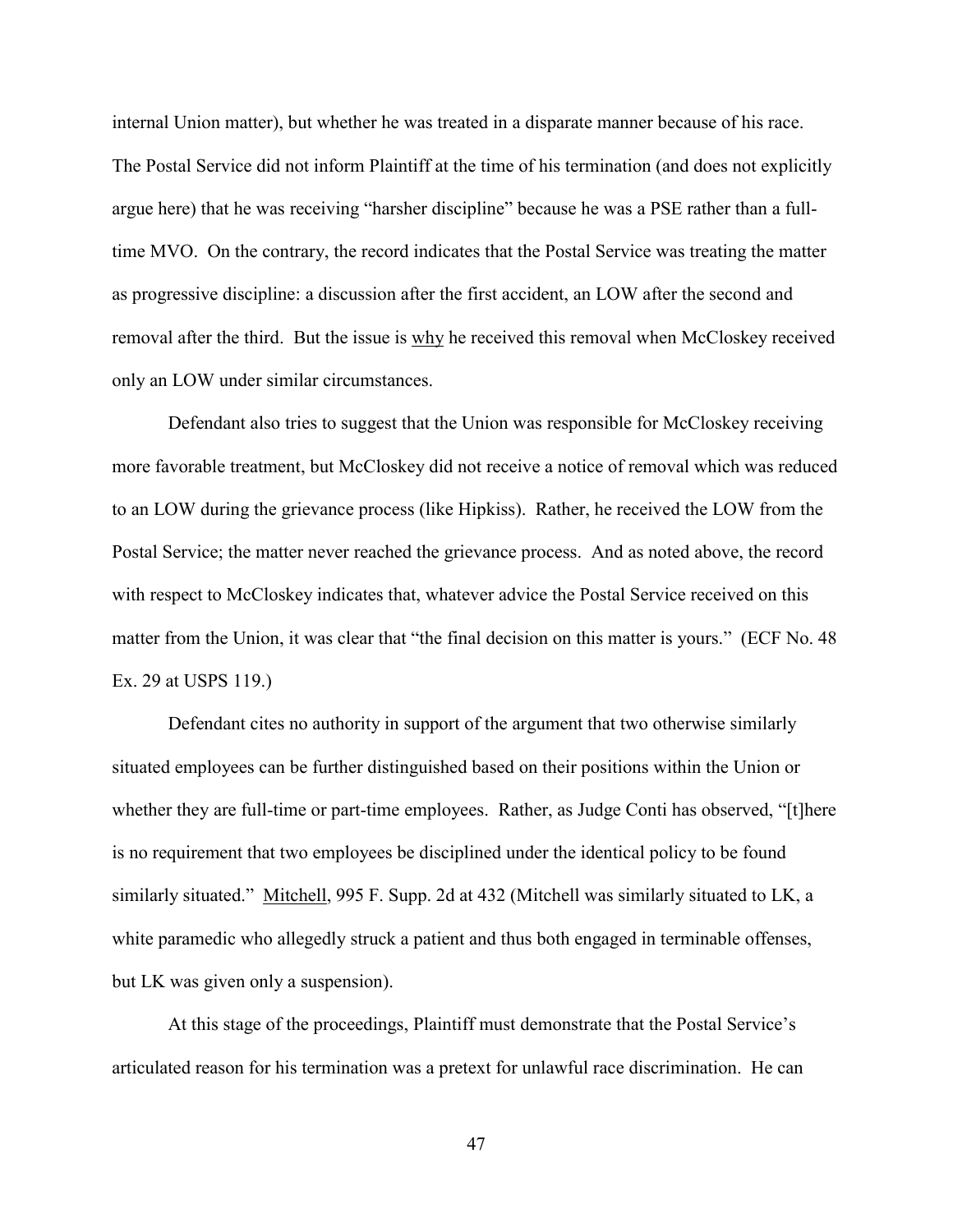proceed along "Fuentes prong one" by arguing that he has submitted evidence from which a factfinder could reasonably disbelieve the employer's articulated legitimate reason. Keller v. ORIX Credit Alliance, Inc., 130 F.3d 1101, 1108 (3d Cir. 1997) (en banc). Or he can proceed along "Fuentes prong two" by arguing that Defendant's own evidence "allows the fact finder to infer that discrimination was more likely than not a motivating or determinative cause of the adverse employment action." Id. at 1111.

In the Mitchell case, Judge Conti held that the plaintiff satisfied his burden under Fuentes prong two by pointing to evidence that the defendant treated similarly situated persons not of the protected class more favorably. Specifically, she held that a reasonable fact finder could conclude that Mitchell (an African American paramedic accused of inappropriately touching a nurse) and LK (a white paramedic accused of striking a patient) were similarly situated and that Mitchell was terminated while LK received only a three-day suspension and this was sufficient. 995 F. Supp. 2d at 435. The same reasoning would apply in this case: Plaintiff is similarly situated to McCloskey but he was terminated while McCloskey received only an LOW.

Plaintiff also argues that he was subjected to discriminatory treatment because he refused to be called "black." As Defendant observes, this argument was never presented to any tribunal, including this one, before his deposition. Plaintiff did not raise it during the extensive EEO or grievance proceedings in multiple forums and he did not allege it in the Complaint or Amended Complaint filed in this Court. See ECF Nos. 1, 4-5, 10, 15-16; ECF No. 42 Exs. U, BB. Defendant indicates that no written discovery was requested regarding this issue, and none of his immediate supervisors (Bradshaw, Ramsey or Dziubinski) or second-level supervisor (Battle) were asked about it at their respective depositions. Thus, it is entirely undeveloped and will not be explored further herein. Nor has Plaintiff cited any authority (and this Court is aware of none)

48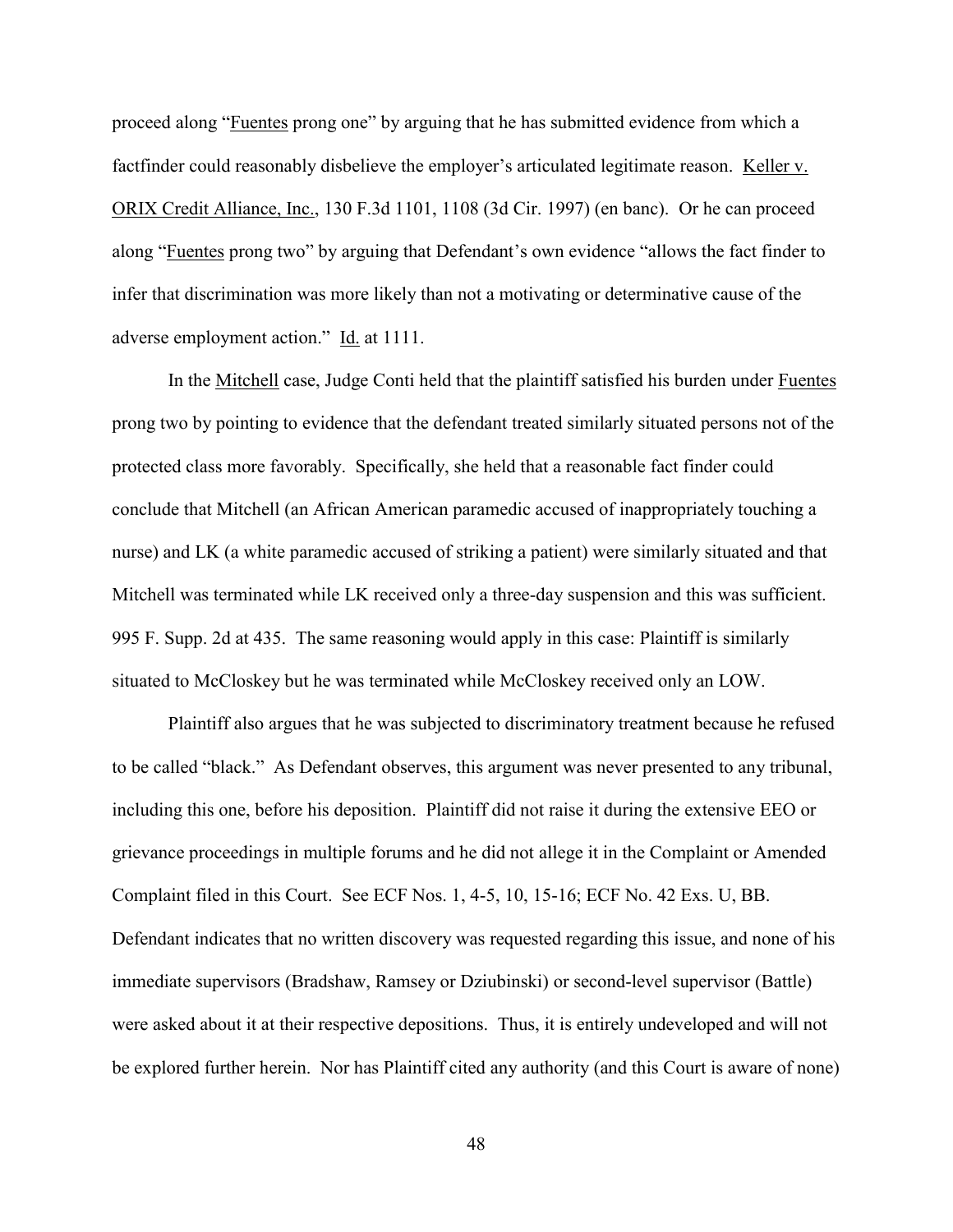that would support a race discrimination case based on such an argument.

Nevertheless, for the reasons explained above, Plaintiff has pointed to evidence from which the trier of fact could conclude that other, similarly situated non-members of his protected category were treated more favorably under similar circumstances. Therefore, with respect to Count I of the Complaint, the motion for summary judgment will be denied.

## Count II: Hybrid Claim

In Count II, Plaintiff alleges that the Postal Service breached the CBA by imposing discipline that was punitive in nature rather than corrective and that his removal was not for "just cause." Defendant argues that he cannot maintain a hybrid claim because the Postal Service did not breach the CBA and the Union did not breach its duty of fair representation. Plaintiff responds that he has established a hybrid claim because the Postal Service breached the CBA by referring to his first accident when terminating him and because the Union breached its duty to him by withdrawing the grievance. Defendant replies that citing the first accident but not relying on it did not constitute a breach of the CBA and that the Union was not required to pursue what it concluded to be a meritless case.

#### Hybrid Claims

The Court of Appeals has explained that:

Ordinarily, an employee files a claim against the union alleging breach of the duty of fair representation together with a claim against the employer alleging breach of the collective bargaining agreement in a "hybrid" section 301/duty of fair representation suit. In the "hybrid" suit, the plaintiff will have to prove that the employer breached the collective bargaining agreement in order to prevail on the breach of duty of fair representation claim against the union, and vice versa. See United Parcel Serv., Inc. v. Mitchell, 451 U.S. 56, 66-67, 101 S.Ct. 1559, 1565-66, 67 L.Ed.2d 732 (1981) (Stewart, J., concurring in the judgment). Thus, the claims are "inextricably interdependent." Id.; see also DelCostello v. International Bhd. of Teamsters, 462 U.S. 151, 164-65, 103 S.Ct. 2281, 2290-91, 76 L.Ed.2d 476 (1983).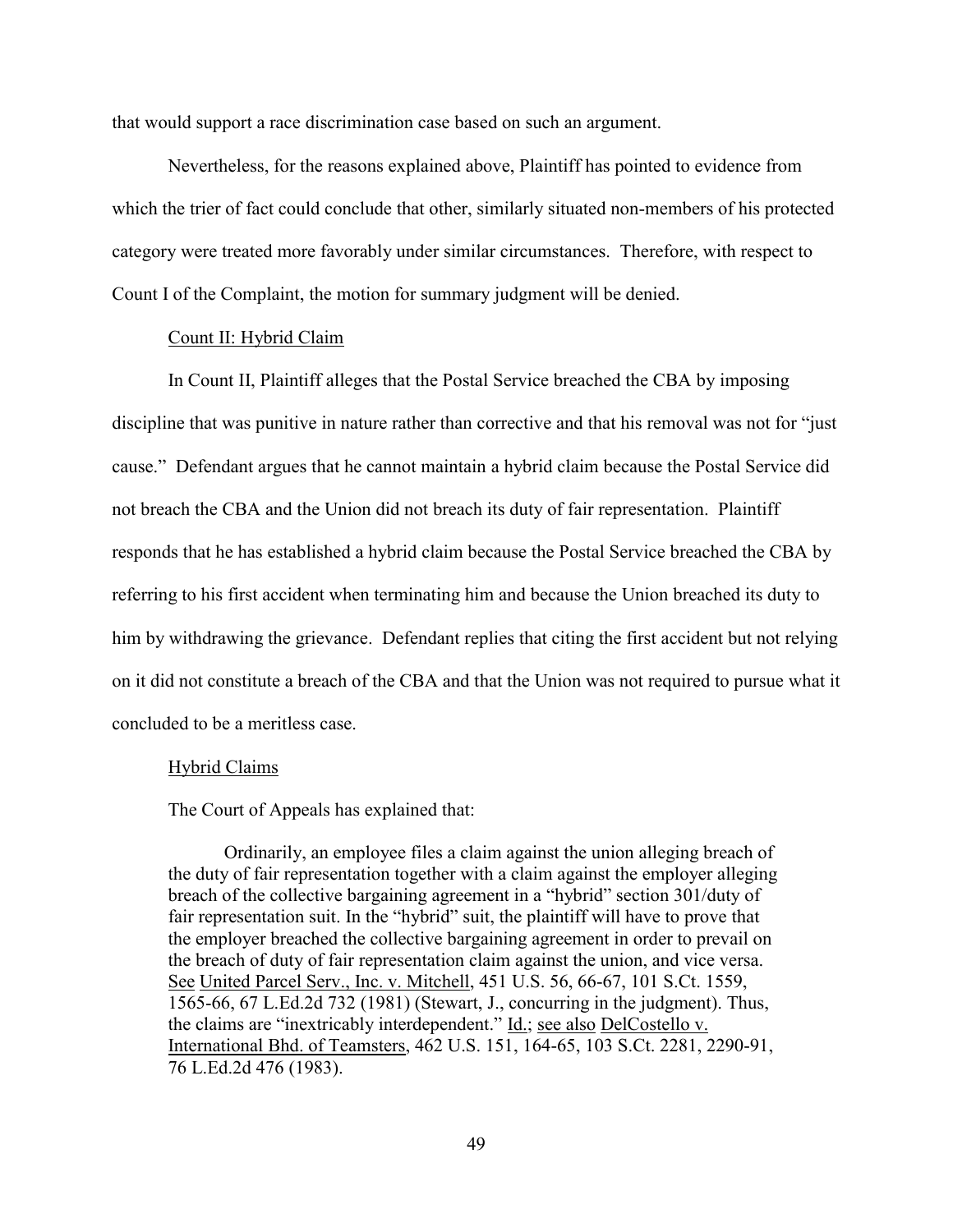Nonetheless, the claims are not inseparable. A plaintiff who has a viable "hybrid" claim against both the employer and the union may opt to bring only the section 301 claim against the employer or the breach of duty of fair representation claim against the union. See DelCostello, 462 U.S. at 165, 103 S.Ct. at 2291. Either claim standing alone can be brought in federal court because each has an independent jurisdictional basis. Id.

Felice v. Sever, 985 F.2d 1221, 1226 (3d Cir. 1993). A hybrid claim against the Postal Service under 39 U.S.C. § 1208(b) is identical to a hybrid claim under § 301 of the Labor Management Relations Act. Bowen v. U.S. Postal Serv., 459 U.S. 212, 232 n.2 (1983).

Defendant argues that Plaintiff cannot maintain a claim under either requirement of a hybrid claim: he has no evidence that the Union breached its duty of fair representation under these circumstances or that the Postal Service violated the terms of the CBA. Plaintiff disputes these contentions. Because Plaintiff cannot establish that the Union breached its duty of fair representation, the Court need not reach the issue of whether the Postal Service breached a provision of the CBA.

As the exclusive bargaining representative for its employees, the Union has a duty of fair representation. DelCostello, 462 U.S. at 164-65. However, "the union typically has broad discretion in its decision whether and how to pursue an employee's grievance against an employer." Chauffeurs, Teamsters & Helpers, Local No. 391 v. Terry, 494 U.S. 558, 567-68 (1990) (citing Vaca v. Sipes, 386 U.S. 171, 177 (1967)). "A breach of the statutory duty of fair representation occurs only when a union's conduct toward a member of the collective bargaining unit is arbitrary, discriminatory, or in bad faith." Vaca, 386 U.S. at 190. The Supreme Court has further held that "a union's actions are arbitrary only if, in light of the factual and legal landscape at the time of the union's actions, the union's behavior is so far outside a 'wide range of reasonableness,' Ford Motor Co. v. Huffman, 345 U.S. 330, 338, 73 S.Ct. 681, 686, 97 L.Ed. 1048 (1953), as to be irrational." Air Line Pilots Ass'n, Int'l v. O'Neill, 499 U.S. 65, 67 (1991).

50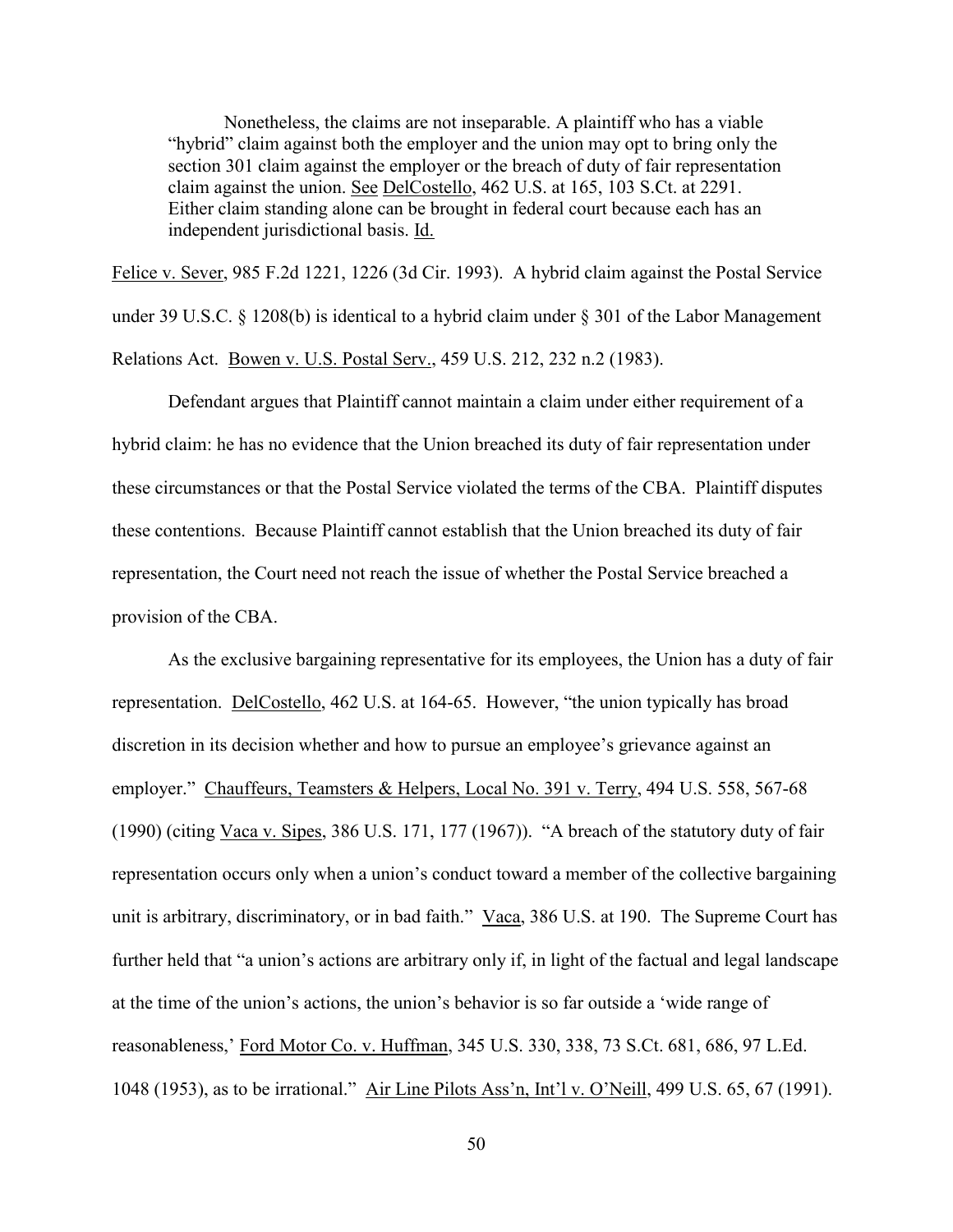Defendant contends that the Union did not act irrationally when, having proceeded through two steps of a grievance and having received a detailed decision denying it, it decided to settle Plaintiff's grievance challenging his third at-fault accident in less than two years.<sup>43</sup> Jones testified that, on behalf of the Union, he concluded that it could not succeed in having the removal reduced after losing the case in two steps of the grievance process (Jones Dep. 28:10- 24) and Plaintiff has not even suggested that this assessment of the situation was inaccurate, much less irrational.

Plaintiff argues that the Union did not consult him before settling the grievance, but Defendant has submitted testimony that it had no such duty. (Jones Dep. 40:6-13, 52:5-24.) Plaintiff points to no evidence to the contrary. Thus, as the Union was under no duty to consult with him prior to settling the case and because it did not act irrationally in doing so, it was not in breach of its duty of fair representation. Therefore, with respect to Count II, the motion for summary judgment will be granted.

An appropriate order follows.

 $43$  It is true that the Postal Service was not permitted to rely upon the first accident when disciplining Plaintiff pursuant to the CBA. However, the issue for purposes of this claim is whether the Union, which was aware of Plaintiff's history of accidents, acted irrationally in deciding not to pursue the grievance through the arbitration process.